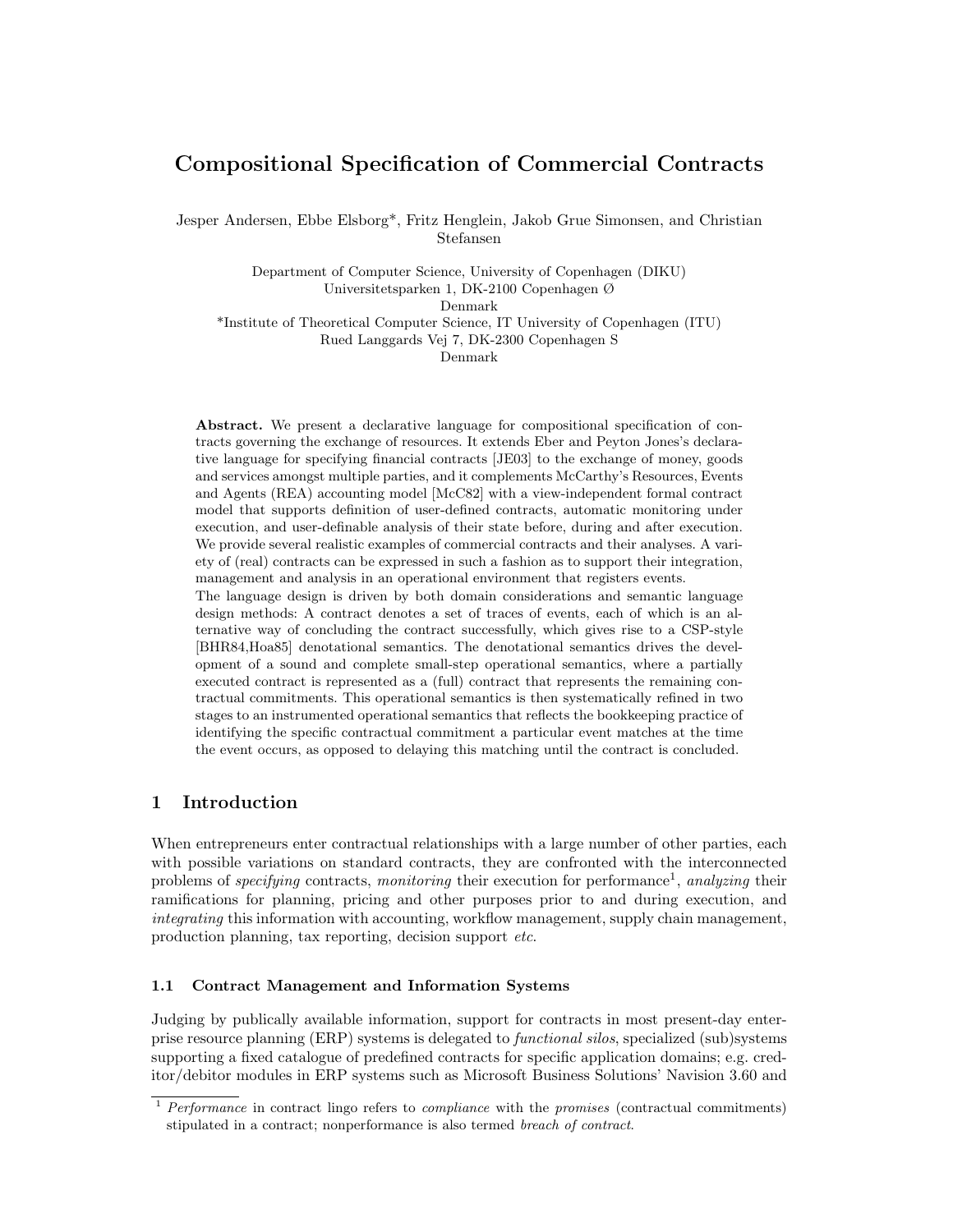Axapta [nav] for simple commercial contracts, SAP's specialized contract management subsystems for particular industries such as the beverage industry [sap], or independent systems for managing portfolios of financial contracts such as  $Simcorp's IT/2$  system for managing treasuries [sim]. Common to these systems seems to be that they support a fixed and limited set of contract templates specialized to a particular application domain and lack flexible integration with other (parts of) enterprise systems. A notable exception is LexiFi [lex] whose products for complex financial derivatives incorporate some of the ideas pioneered in Peyton Jones, Eber, and Seward's research in financial engineering [JES00,JE03].

In the absence of support for user-definable (custom) contracts users are forced to adhere to stringent business processes or end up engaging in "off-book" activities, which are not easily tracked or integrated; e.g. oral or written contracts in natural language. Furthermore, development of new specialized contract modules incurs considerable development costs with little possibility for supporting efficient division of labor in a multi-stage development model where a software vendor produces a solution framework, partners with domain expertise specialize (instantiate) the framework to particular industries, and customers (individual companies) configure and deploy specialized systems for their end users.

#### 1.2 Problems with Informal Contract Management

Typical problems that can arise in connection with informal modeling and representation of contracts and their execution include the following:

- 1. Disagreement on what a contract actually requires. Many contract disputes involve a disagreement between the parties about what the contract requires, and many rules of contract law pertain to interpretation of terms of a contract that are vague or ambiguous.
- 2. Agreement on contract, but disagreement on what events have actually happened (event history); e.g. buyer of goods claims that payment has been made, but seller claims not to have received it ("check is in the mail" phenomenon).
- 3. Agreement on contract and event history, but disagreement on remaining contractual obligations; e.g., seller applies payment by buyer to one of several commitments buyer has, but buyer intends it for another commitment.
- 4. Breach or malexecution of contract: A party overlooks a deadline on a commitment and is in breach of contract (missed payment deadline) or incurs losses (deadline on lucrative put or call option overlooked).
- 5. Entering bad or undesirable contracts/missed opportunities; e.g., a company enters a contract or refrains from doing so because it cannot quickly analyze its value and risk.
- 6. Coordination of contractual obligations with production planning and supply chain management; e.g., company enters into an otherwise lucrative contract, but overlooks that it does not have the requisite production capacity due to other, preexisting contractual obligations.
- 7. Impossibility, slowness or costliness in evaluating state of company affairs; e.g., bad business developments are detected late, or high due diligence costs affect chances and price of selling company.

Anecdotal evidence suggests that costs associated with these problems can be considerable. Eber estimates that a major French investment bank has costs of about 50 mio. Euro per year attributable to 1 and 4 above, with about half due to legal costs in connection with contract disputes and the other half due to malexecution of financial contracts [Ebe02].

In summary, capturing contractual obligations precisely and managing them conscientiously is important for a company's planning, evaluation, and reporting to management, shareholders, tax authorities, regulatory bodies, potential buyers, and others.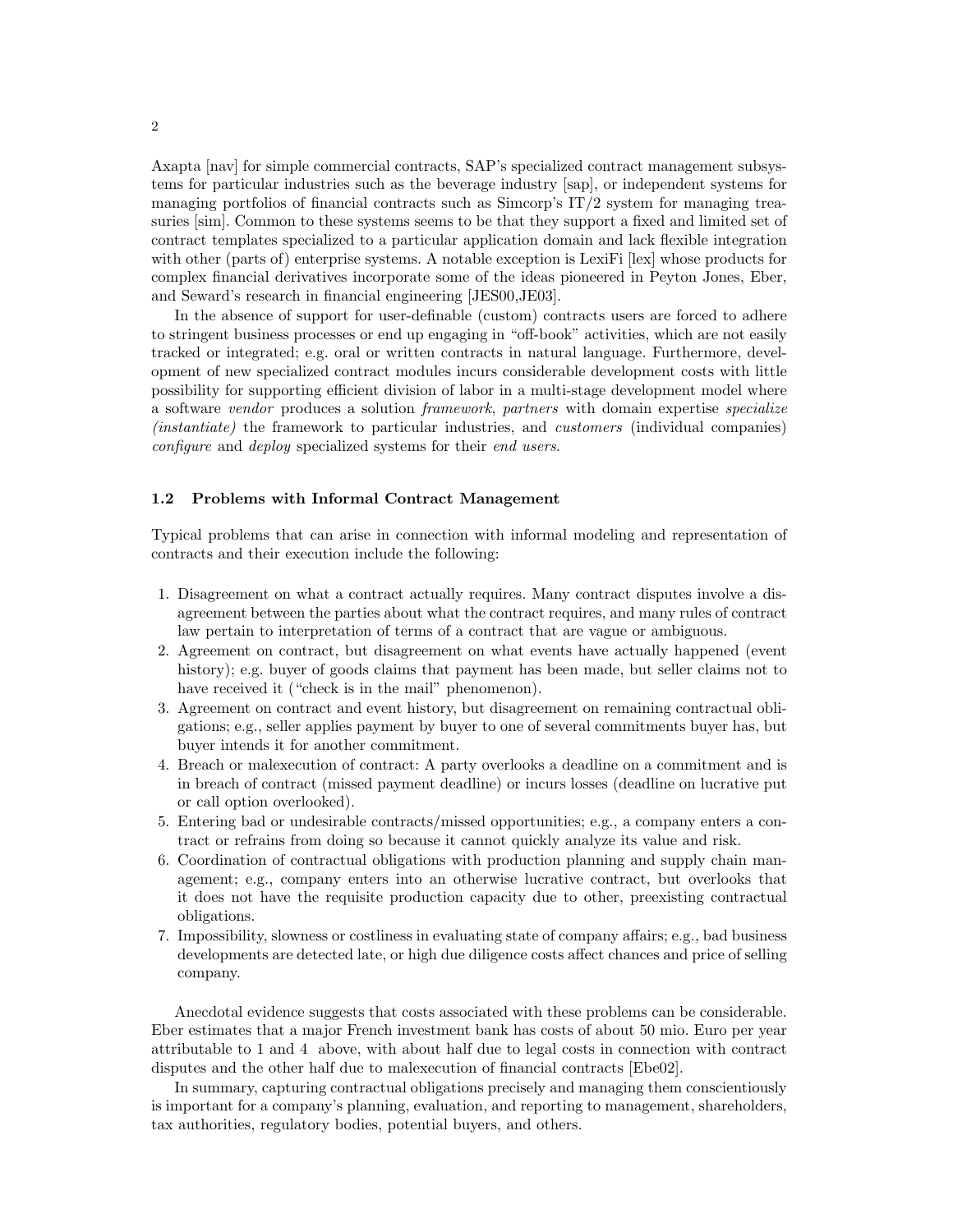#### 1.3 A Domain-Specific Language for Contracts

ERP systems used today capture the activities of an enterprise based on the principles of double-entry bookkeeping. Since the integration of this with subsystems for handling contract execution is characterized by ad hoc, makeshift solutions, it is interesting to consider if a specification language can be designed and integrated with the data model in which historic activities of the enterprise are collected. We argue that a declarative domain-specific (specification) language (DSL) for compositional specification of commercial contracts (defining contracts by combining subcontracts in various, well-defined ways) with an associated precise operational semantics is ideally suited to alleviating the above problems.<sup>2</sup>

Note that contracts are not only put to a single use as programs are, whose sole use usually consists of execution. They are subjected to monitoring, which can be considered to be the standard semantics for contracts, plus various user-defined analyses.

In this sense contract specifications are more like *intelligent data* that are subjected to various uses. This is in contrast to programs that are exclusively executed.

As a consequence, both the syntactic structure of contract specifications and the ability of limiting their expressive (programming) power are of particular significance in their design.

We believe the DSL facilitates multi-stage development as the central interface between framework developer and partner:

- 1. The framework developer provides the DSL, which allows specification of an infinity of contracts in a domain-oriented fashion, but without (too much) prejudice towards specific industries; delivers a run-time environment for managing execution of all definable contracts; and provides a number of useful general-purpose standard contracts. Furthermore, the framework developer provides a language (or library) and run-time system for defining contract analyses, and defines a number of standard analyses applicable to all definable contracts; e.g., next-point-of-interest computation for alerting users – human or computer – to commitments that require action (sending payment, making deliveries) or computation of accounts receivable and accounts payable for financial reporting.
- 2. The partner defines a collection of contract templates using the DSL for use in a particular industry and adds relevant industry-specific analyses using the vendor's analysis language. No general-purpose low-level programming expertise is required, but primarily domain knowledge and the ability to formalize it in the DSL and to express specialized analysis functions in the vendor's analysis language. The partner may leave some aspects (parameters) of the specialized system open for final configuration at the end user company.
- 3. The customer organization receives its system from the partner and configures and deploys it for use by its end users.

Note that the DSL provides encapsulation and division of labor in this pipeline: Discussions between end users and partners are performed in terms of domain concepts close to the DSL, but the end user does not need to know the DSL itself. Discussions between partners and the framework provider on design, functionality, limitations are in terms of the design and semantics of the DSL, not in terms of its underlying (general-purpose) implementation language; in particular, specific implementation choices by the framework developer are unobservable by the partners. The DSL encapsulates its implementation and thus facilitates upgrading of software throughout the pipeline.

#### 1.4 Contributions

We make the following contributions in this article:

<sup>2</sup> Please note that our language is rendered in ordinary linear syntax, but we do not intend to limit the scope of the term 'language' to specifying linear sequences of characters only, but to include graphical objects and the like.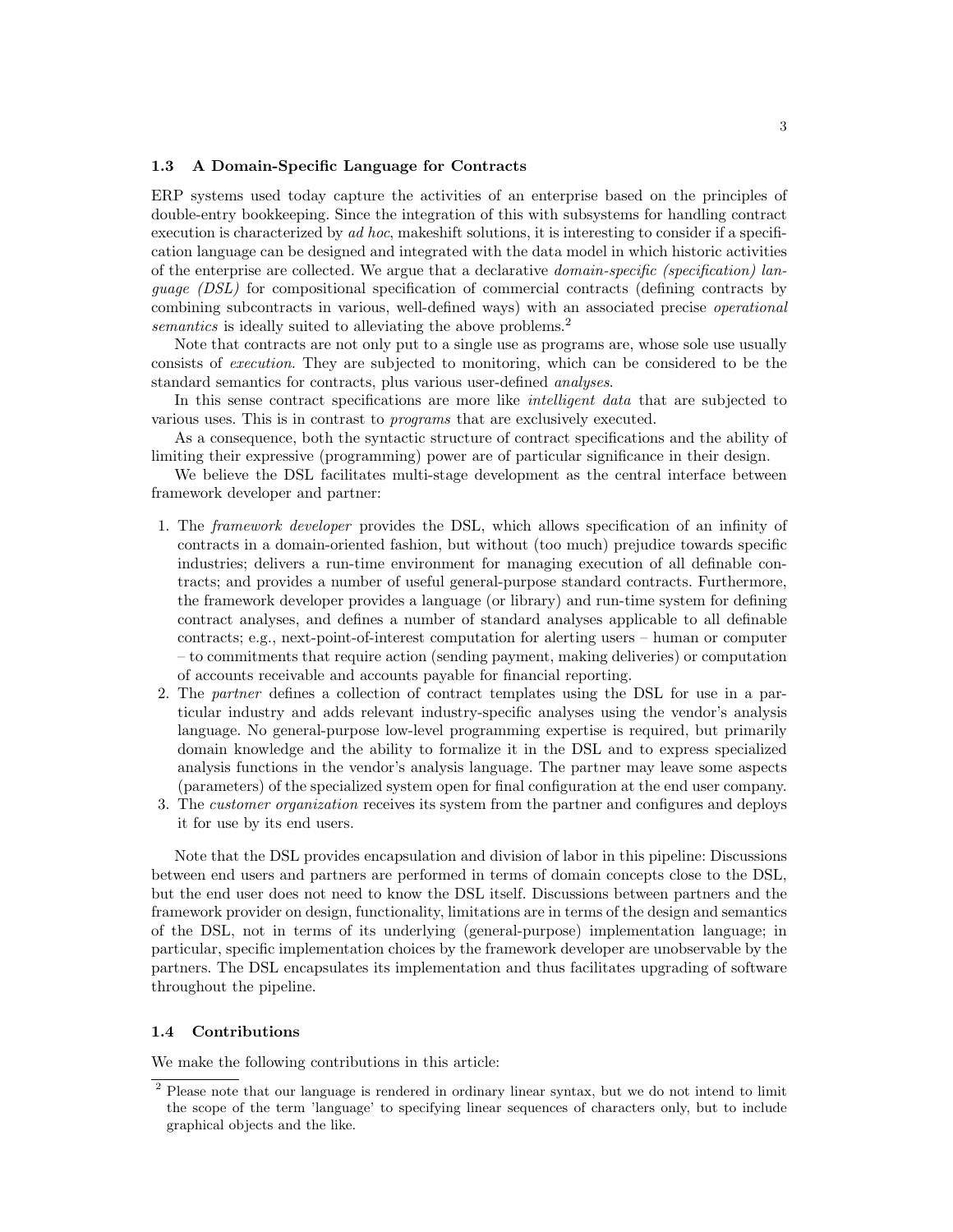- We define a contract language for multi-party commercial contracts with iteration and firstorder recursion. They involve explicit agents and transfers of arbitrary resources (money, goods and services, or even pieces of information), not only currencies. Our contract language is stratified into a pluggable base language for atomic contracts (commitments) and a combinator language for composing commitments into structured contracts.
- We provide a natural contract semantics based on an inductive definition for when a trace—a finite sequence of events—constitutes a successful ("performing") completion of a contract. This induces a trace-based denotational semantics, which compositionally maps contracts to trace sets.
- We systematically develop three operational semantics in a stepwise fashion, starting from the denotational semantics:
	- 1. A (sound and complete) reduction semantics for monitoring contract execution during arrival of events. It represents the residual obligations of a contract after an event as a bona fide (full) contract specification and defers matching of events to specific commitments until the whole contract has completed. It can be implemented by backtracking where events are tentatively matched to the first suitable commitment and backtracking is performed if that choice turns out to be wrong later on.
	- 2. A nondeterministic reduction semantics for *eager matching*, where matching decisions are made as events arrive and cannot be backtracked. Eager matching corresponds to bookkeeping practice, but leads to nondeterminacy in the case multiple commitments in a contract can be matched by the same event; in particular, the parties to a contract may perform different matches and may end up disagreeing on the contract's residual obligations.
	- 3. An instrumentation of the eager matching semantics that equips events with explicit control information that routes the event unambiguously to the particular commitment it is to be matched with. This yields an eager matching semantics with a deterministic reduction semantics and thus ensures that all parties to a contract agree on the residual contract if they agree on the prior contract state and on which event (including its routing information) has happened.
- We validate applicability of our language by encoding a variety of existing contracts in it, and illustrate analyzability of contracts by providing examples of compositional analysis.

The denotational semantics has been an instrumental methodological tool in deriving a small-step semantics.

Our work builds on a previous language design by Andersen and Elsborg [AE03] and is inspired by:

- Peyton-Jones and Eber's language for compositional specification of financial contracts [JES00], which has been the original impetus for the language design approach we have taken;
- McCarthy's Resources-Events-Agents (REA) accounting model [McC82], which has provided the ontological justification for modeling commercial contracts as being built from atomic commitments stipulating transfers (economic events) of scarce resources between between agents (and nothing else);
- Hoare's Calculus of Sequential Processes (CSP), specifically its view-independent event synchronization model, and its associated trace theoretic semantics [BHR84,Hoa85].

See Section 7 for a more detailed comparison with this and other related work.

# 2 Modeling Commercial Contracts

A contract is an agreement between two or more parties which creates obligations to do or not do the specific things that are the subject of that agreement. A commercial contract is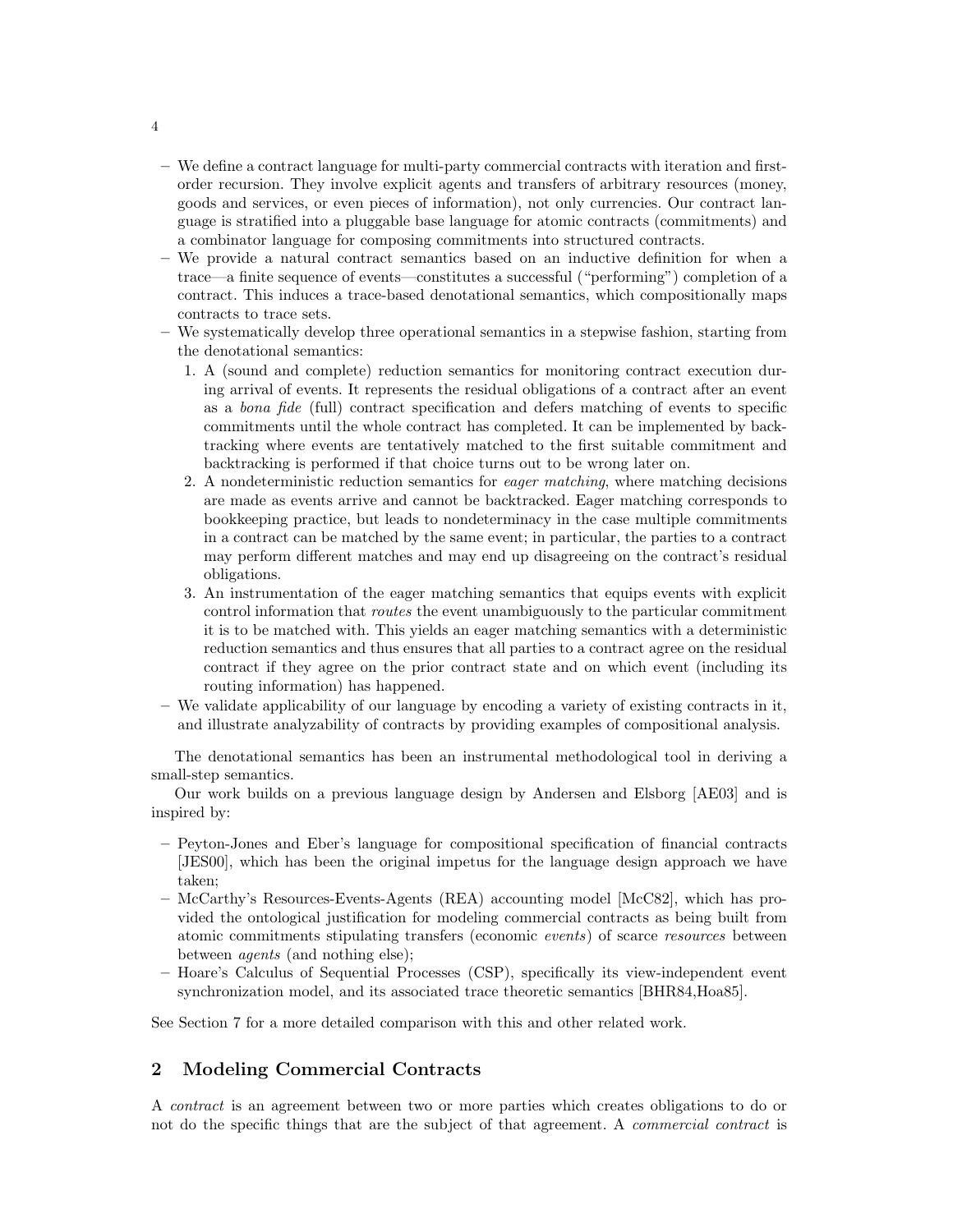a contract whose subject is the exchange of scarce resources (money, goods, and services). Examples of commercial contracts are sales orders, service agreements, and rental agreements. Adopting terminology from the REA accounting model [McC82] we shall also call obligations commitments and parties agents.

It is worth noticing that contracts may be express or implied. When two parties decide to exchange goods, more often than not there is no express contract. There is, however, an implied contract of the form of "Party A expects to pay X in exchange for party  $B$ 's provision of goods  $Y$ ". Usually when no express contract is present, the contractual obligations are taken from common practice, general terms of trade, or legislation. Thus the term contract should be understood in a broader sense as a structure that governs any trade or production even if it is not verbal.

#### 2.1 Contract Patterns

In its simplest form a contract commits two contract parties to an exchange of resources such as goods for money or services for money; that is to a pair of transfers of resources from one party to the other, where one transfer is in consideration of the other.

The sales order *template* in Figure 1 commits the two parties (seller, buyer) to a pair of transfers, of goods from seller to buyer and of money from buyer to seller. Note that both commitments are predicated on when they must be satisfied: seller may deliver any time, but *must* do so by a given date, and buyer *must* pay at the time delivery happens. We can think of the sales order as being composed sequentially of two atomic contracts: the seller's commitment to deliver goods, followed by the buyer's commitment to pay for them. If goods are not delivered there is no commitment by buyer to pay anything, and only seller is in breach of contract. In a barter (goods for goods or goods for services) the commitments on each party may be *composed concurrently*; that is, both commitments are unconditional and must be satisfied independently of each other. If no party delivers on time and no explicit provision for this is made in the contract, both parties may be in breach of contract. Many commercial contracts are of this simple quid-pro-quo kind, but far from all. Consider the legal services agreement template in Figure 2. Here commitments for rendering of a monthly legal service are repeated, and each monthly service consists of a standard service part and an optional service part. More generally, a contract may allow for *alternative* executions, any one of which satisfies the given contract.

We can discern the following basic *contract patterns* for composing commercial contracts from subcontracts (a subcontract is a contract used as part of another contract):

- a commitment stipulates the transfer of a resource or set of resources between two parties; it constitutes an atomic contract;
- a contract may require sequential execution of subcontracts;
- a contract may require concurrent execution of subcontracts, that is execution of all subcontracts, where individual commitments may be interleaved in arbitrary order;
- a contract may require execution of one of a number of alternative subcontracts;
- a contract may require repeated execution of a subcontract.

Furthermore, commitments and, more generally, contracts usually carry temporal constraints, which stipulate when the actual resource transfers must happen.

In the remainder of this report we shall explore a declarative contract specification language based on these contract patterns.

## 3 Compositional Contract Language

In this section we present a core contract specification language and its properties. All proofs are relegated to Appendix A.

The language should satisfy the following design criteria: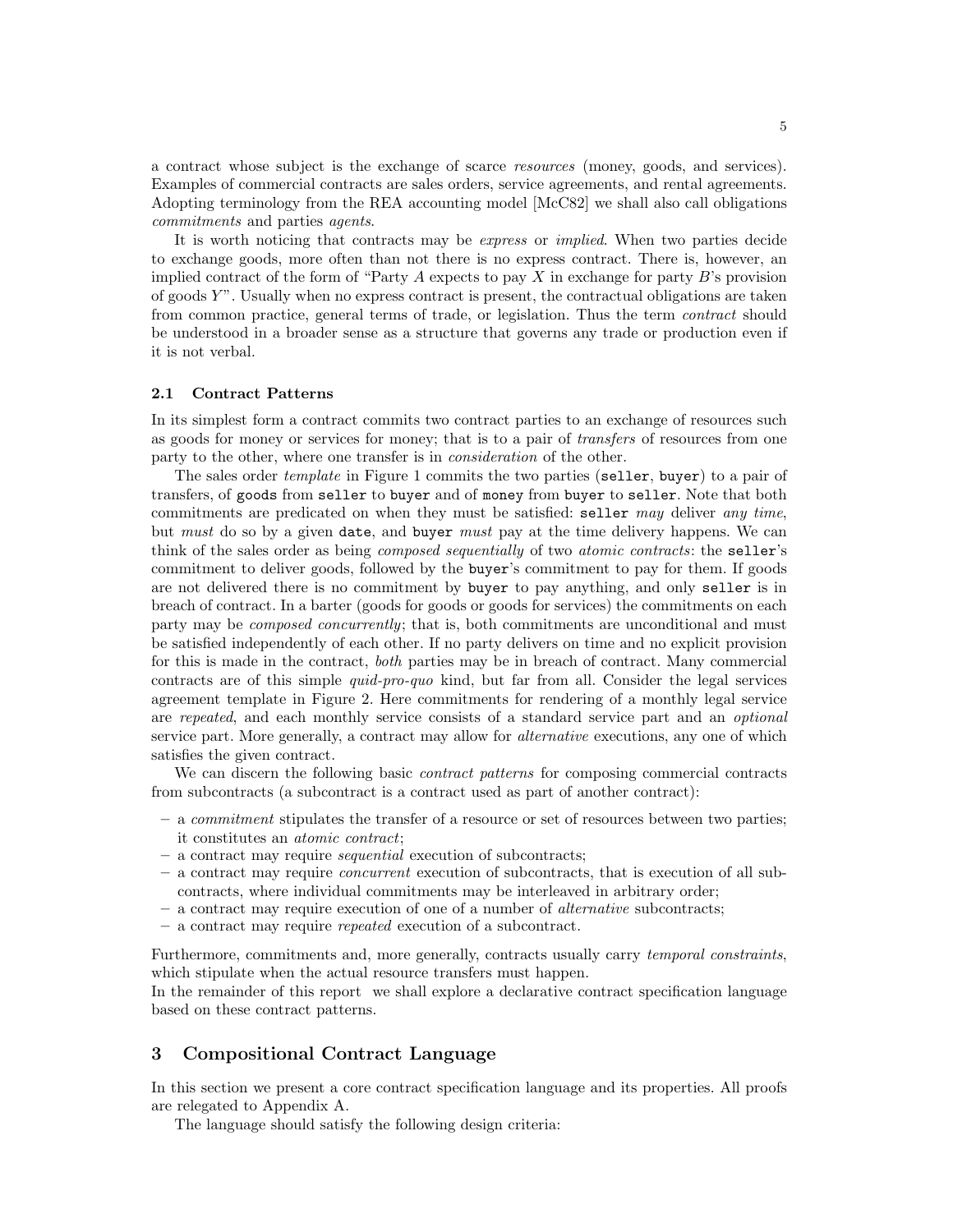## Fig. 1 Agreement to Sell Goods

- Section 1. (Sale of goods) Seller shall sell and deliver to buyer (description of goods) no later than (date).
- Section 2. (Consideration) In consideration hereof, buyer shall pay (amount in dollars) in cash on delivery at the place where the goods are received by buyer.
- Section 3. (Right of inspection) Buyer shall have the right to inspect the goods on arrival and, within (days) business days after delivery, buyer must give notice (detailed-claim) to seller of any claim for damages on goods.

## Fig. 2 Agreement to Provide Legal Services

- Section 1. The attorney shall provide, on a non-exclusive basis, legal services up to (n) hours per month, and furthermore provide services in excess of (n) hours upon agreement.
- Section 2. In consideration hereof, the company shall pay a monthly fee of (amount in dollars) before the 8th day of the following month and (rate) per hour for any services in excess of (n) hours 40 days after the receival of an invoice.

**Section 3.** This contract is valid  $1/1-12/31$ , 2004.

- Contracts should be specifiable compositionally, reflecting the contract composition patterns of Section 2.1.
- The language should separate contract composition (contract language) from definition of the atomic commitments (base language), including their temporal constraints; this is to make sure that the design can accommodate changes and extensions to the base language without simultaneously forcing substantial changes in the contract language.
- The language should obey good language design principles such as naming and parameterization, orthogonality and compositional semantics.
- The language should be expressive enough to represent partially executed contracts as (full) contracts and have a reduction semantics that reduces a contract under arrival of an event to a contract that represents the residual obligations. By representing partially executed contracts as contracts any contract analysis will also be applicable to partially executed contracts.
- The reduction semantics should be a good basis for 'control' of execution; in particular, for matching of events against the specific (intended) commitment in a contract that it satisfies.

#### 3.1 Syntax

Our contract language  $\mathcal{C}^{\mathcal{P}}$  is defined inductively by the inference system for deriving judgements of the forms  $\Gamma; \Delta \vdash c :$  Contract and  $\Delta \vdash D : \Gamma$ . Here  $\Gamma$  and  $\Delta$  range over maps from identifiers to contract template types and to base types, respectively. The map extension operator on maps is defined as follows:

$$
(m \oplus m')(x) = \begin{cases} m'(x) \text{ if } x \in \text{domain}(m')\\ m(x) \text{ otherwise} \end{cases}
$$

The language is built on top of a a base structure of domains  $(A, \mathcal{R}, \mathcal{T})$  of agents, resources, time where  $(\mathcal{T}, \leq_{\mathcal{T}})$  is totally ordered. It consists of a typed base language of expressions  $\mathcal{P}$ , for which we assume the existence of a set of valid typing judgements  $\Delta \vdash a : \tau$  for expressions a, which include variables X and constants for each element in the base structure. Types  $\tau$  include Agent, Resource, Time, which denote  $(\mathcal{A}, \mathcal{R}, \mathcal{T})$ , respectively, as well as Boolean for predicates (Boolean expressions). The expression language has a notion of substitution  $b[a/X]^3$ 

<sup>&</sup>lt;sup>3</sup> We use the general convention that metavariables in boldface denote vectors (sequences) of what the metavariable denotes.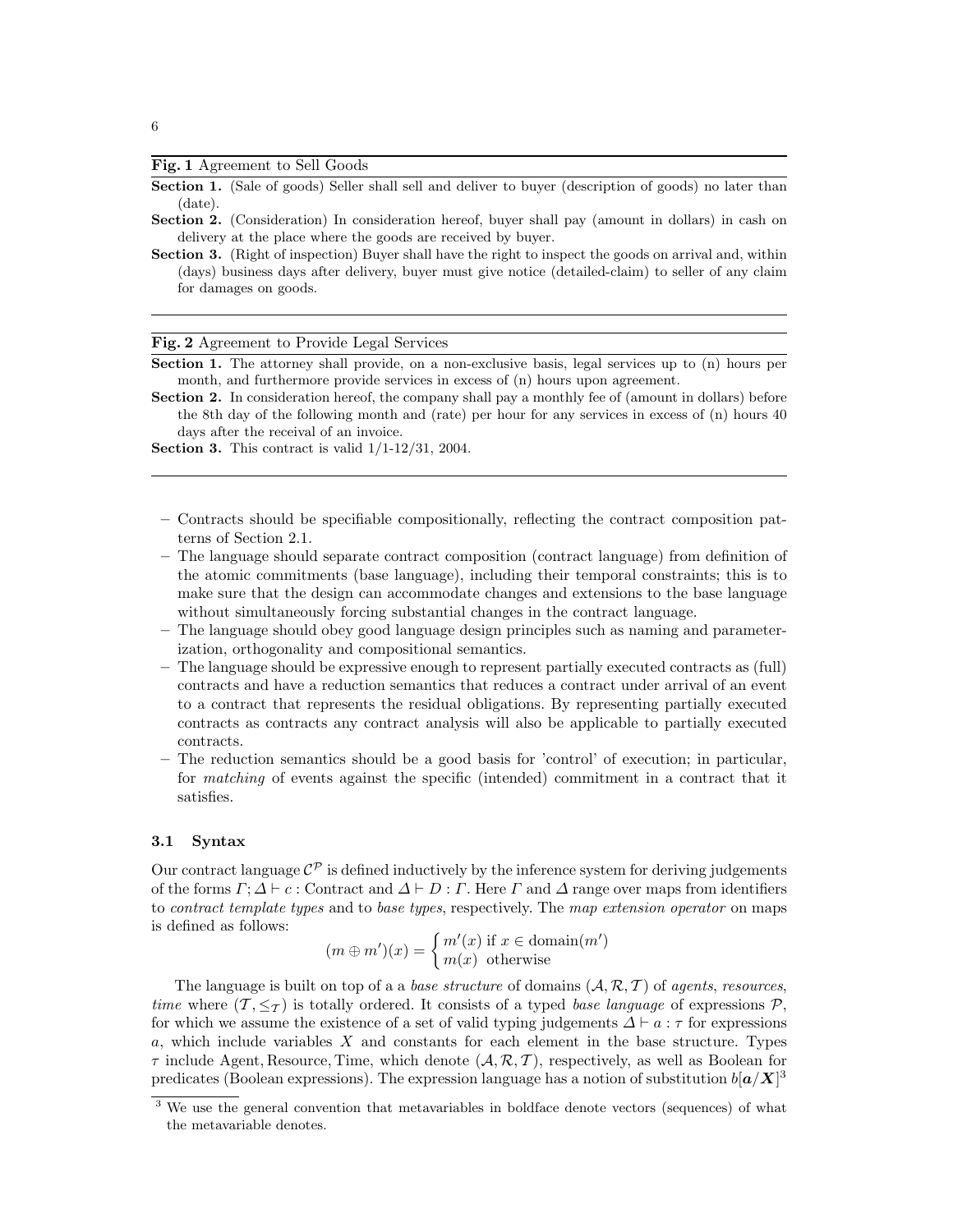and a denotation function  $\mathcal{Q}[\mathcal{A} \vdash a : \tau]$  that maps valid typing judgements to elements of domains  $Dom[\Delta \to \tau]$ . (See Figure 6 for a brief description of the thus denoted domains.) The only properties we shall assume are that substitution is compatible with judgements: if  $\Delta \oplus \mathbf{X} : \tau \vdash b : \tau_b$  and  $\Delta \vdash a : \tau$  then  $\Delta \vdash b[a/\mathbf{X}] : \tau_b$  where  $a = a_1 \dots a_n$  and  $X = X_1 \dots X_n$  for some  $n \geq 0$ ; and that the denotation function is compositional; that is,  $\mathcal{Q}[\![\Delta\!\vdash\! b[\bm a/X] : \tau]\!]^\delta = \mathcal{Q}[\![\Delta\!\vdash\! b : \tau]\!]^\delta \oplus \{X_i \mapsto \mathcal{Q}[\![\Delta\!\vdash\! a_i:\!\tau_i]\!]^\delta\}_i.$ 

We use metavariable P for Boolean expressions and abbreviate  $\Delta \vdash P$ : Bool to  $\Delta \vdash P$ . For brevity and readability, we also abbreviate  $\mathcal{Q}[\![\Delta \vdash a : \tau]\!]$  to  $\mathcal{Q}[\![a]\!]$ , leaving  $\Delta$  and  $\tau$  to be understood from the context. Finally, we write  $\delta \models P$  for  $\mathcal{Q}[\![P]\!]^\delta = \text{true}.$ 

The language  $P$  provides the possibility of referring to *observables* [JES00,JE03]. We shall introduce suitable base language expressions on an ad hoc basis in our examples for illustrative purposes.

| Fig. 3 Syntax for contract specifications                                                                                                                                                        |                                                                                                             |  |
|--------------------------------------------------------------------------------------------------------------------------------------------------------------------------------------------------|-------------------------------------------------------------------------------------------------------------|--|
|                                                                                                                                                                                                  | $\Gamma$ : $\Delta \vdash$ Success : Contract $\Gamma$ : $\Delta \vdash$ Failure : Contract                 |  |
|                                                                                                                                                                                                  | $\Delta' = \Delta \oplus \{A_1 : \text{Agent}, A_2 : \text{Agent}, R : \text{Resource}, T : \text{Time}\}\$ |  |
|                                                                                                                                                                                                  | $\Gamma: \Delta' \vdash c :$ Contract                                                                       |  |
| $\Gamma(f) = \tau \to \text{Contract } \Delta \vdash a : \tau$                                                                                                                                   | $\Delta' \vdash P : \text{Boolean}$                                                                         |  |
| $\Gamma$ : $\Delta \vdash f(a)$ : Contract                                                                                                                                                       | $\Gamma$ ; $\Delta$ + transmit $(A_1, A_2, R, T   P)$ . c : Contract                                        |  |
| $\Gamma$ : $\Delta \vdash c_1$ : Contract $\Gamma$ : $\Delta \vdash c_2$ : Contract                                                                                                              | $\Gamma$ : $\Delta \vdash c_1$ : Contract $\Gamma$ : $\Delta \vdash c_2$ : Contract                         |  |
| $\Gamma: \Delta \vdash c_1 + c_2 :$ Contract                                                                                                                                                     | $\Gamma$ ; $\Delta \vdash c_1 \parallel c_2$ : Contract                                                     |  |
|                                                                                                                                                                                                  | $\Gamma = \{f_i \mapsto \tau_{i1} \times \ldots \times \tau_{in_i} \to \text{Contract}\}_{i=1}^m$           |  |
| $\Gamma$ : $\Delta \vdash c_1$ : Contract $\Gamma$ : $\Delta \vdash c_2$ : Contract                                                                                                              | $\Gamma: \Delta \oplus \{X_{i1} : \tau_{i1}, \ldots, X_{in_i} : \tau_{in_i}\}\vdash c_i : \text{Contract}$  |  |
| $\Gamma: \Delta \vdash c_1; c_2$ : Contract                                                                                                                                                      | $\Delta \vdash \{f_i[\bm{X_i}] = c_i\}_{i=1}^m : \Gamma$                                                    |  |
| $\Delta \vdash \{f_i[\bm{X_i}] = c_i\}_{i=1}^m : \Gamma \quad \Gamma; \Delta \vdash c : \text{Contract}$<br>$\Delta \vdash \text{letrec} \{f_i   \mathbf{X_i} \} = c_i\}_{i=1}^m$ in c: Contract |                                                                                                             |  |

The context-free structure of contracts directly reflects the contract patterns we discussed in Section 2.1:

c ::= Success | Failure  $| f(a) |$  transmit $(A_1, A_2, R, T | P)$ . c  $| c_1 + c_2 | c_1 | c_2 | c_1; c_2$ 

Success denotes the *trivial* or *(successfully)* completed contract: it carries no obligations on anybody. Failure denotes the inconsistent or failed contract; it signifies breach of contract or a contract that is impossible to fulfill. The environment  $D = \{f_i[\boldsymbol{X_i}] = c_i\}_{i=1}^m$  contains named *contract templates* where  $\boldsymbol{X}_i$  is a vector of formal parameters for use in the embedded contract  $c_i$ . A contract template needs to be instantiated with actual arguments from the base language. (The  $n_i$  on the  $\tau$  indicates that different contracts may have a different number of formal parameters.) For a Boolean predicate P the contract expression transmit $(A_1, A_2, R, T \mid P)$ . represents a contract where the *commitment* transmit $(A_1, A_2, R, T | P)$  must be satisfied first. Note that  $A_1, A_2, R, T$  are binding variable occurrences whose scope is P and c. The commitment must be matched by a *(transfer)* event  $e = \text{transmit}(v_1, v_2, r, t)$  of resource r from agent  $v_1$  to agent  $v_2$  at time t where  $P(v_1, v_2, r, t)$  holds. After matching, the residual contract is c in which  $A_1, A_2, R, T$  are bound to  $v_1, v_2, r, t$ , respectively. In this fashion the subsequent contractual obligations expressed by  $c$  may depend on the actual values in event  $e$ . The *contract* combinators  $\cdot+\cdot\cdot$  and  $\cdot\cdot\cdot$  compose subcontracts according to the contract patterns we have discerned: by alternation, concurrently, and sequentially, respectively. A (contract) context is a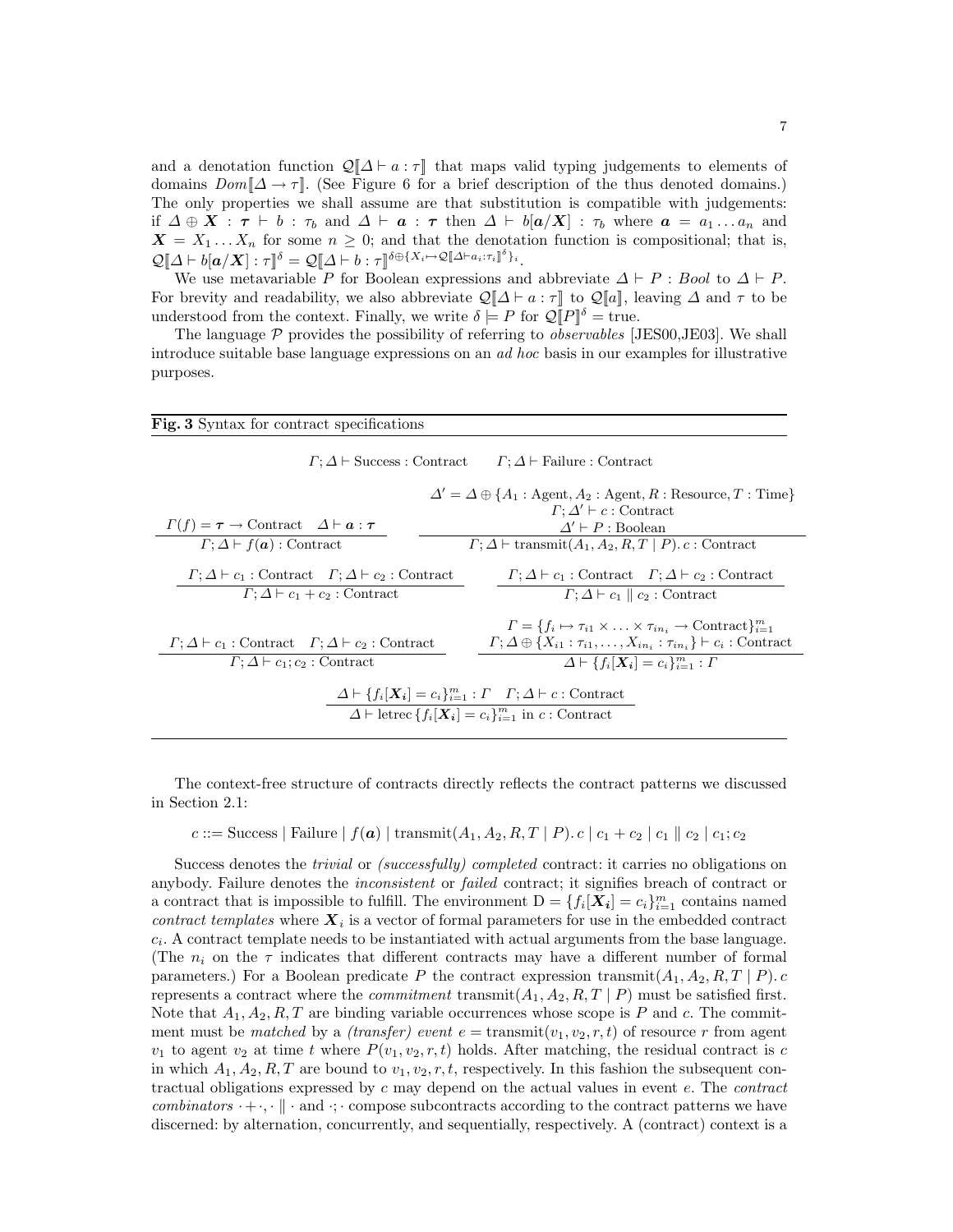finite set of named contract template declarations of the form  $f(\mathbf{X}) = c$ . By using the *contract instantiation* (or *contract application*) construct  $f(a)$  contract templates may be (mutually) recursive, which, in particular, lets us capture repetition of subcontracts. Contract template definitions occur only at top level.

Since the contract language  $\mathcal{C}^{\mathcal{P}}$  is statically typed its syntax is formally defined by the inference system in Figure 3. If top-level judgement  $\Delta \vdash$  letrec D in c : Contract is derivable we shall say that c is well-formed in context  $D$ . Henceforth we shall assume that all contracts are well-defined, where D may be implicitly understood.

What we call contracts should justly be called *precontracts* as they do not necessarily satisfy the legal requirement for validity. In particular, Success, Failure and any expression that obligates only one agent are not judicially valid contracts. Following [JES00,JE03], we shall freely use the term contract, however. Note that consideration (reciprocity in REA terms) is not built into our language as a syntactic construct. This allows flexible definitions of contracts where commitments are not in a simple, syntactically evident one-to-one relation, and it allows different, user-defined notions of consideration to be applied as *analyses* to the same language.

In the following we shall adopt the convention that  $A_1, A_2, R, T$  must not be bound in environment  $\Delta$ . If a variable from  $\Delta$  or any expression a only involving variables bound in  $\Delta$  occurs as an argument of a transmit, we interpret this as an abbreviation; for example, transmit $(a, A_2, R, T | P)$ . c abbreviates transmit $(A_1, A_2, R, T | P \wedge A_1 = a)$ . c where  $A_1$  is a new (agent-typed) variable not bound in  $\Delta$  and different from  $A_2, R$  and T. We abbreviate transmit $(A_1, A_2, R, T | P)$ . Success to transmit $(A_1, A_2, R, T | P)$ .

The contract from Figure 1 is encoded in Figure 4, and the contract in Figure 2 is treated in depth in Sections 4 and 5.

```
Fig. 4 Specification of Agreement to Sell Goods
letrec
  nonconforming [seller, buyer, goods, payment, days, t1, notice] =
          transmit (buyer, seller, notice, T |
                   T < t1 + days d and #(goods, broken, t1) = 1).
          transmit (seller, buyer, payment/2, T' | T' < T + days d).
  sale [seller, buyer, goods, payment, t1, days, notice] =
          transmit (seller, buyer, goods, T | T < t1).
          transmit (buyer, seller, payment, T' | T' < t1).
          (Success + nonconforming (seller, buyer, goods, days, T', notice))
in
  sale ("Furniture maker", "Me", "Chair", 40, 2004.7.1, 8, "Chair broken")
```
#### 3.2 Event Traces and Contract Satisfaction

A contract specifies a set of alternative performing event sequences (contract executions), each of which satisfies the obligations expressed in the contract and concludes it. In this section we make these notions precise for our language.

Recall that our base structure is a tuple  $(\mathcal{R}, \mathcal{T}, \mathcal{A})$  of sets of resources  $\mathcal{R}$ , agents  $\mathcal{A}$  and a totally ordered set  $(\mathcal{T}, \leq_{\mathcal{T}})$  of *dates* (or *time points*). Whenever convenient, we will extend base structures with other sets for other types, as needed. A *(transfer) event e* is a term transmit $(v_1, v_2, r, t)$ , where  $v_1, v_2 \in \mathcal{A}$ ,  $r \in \mathcal{R}$  and  $t \in \mathcal{T}$ . An *(event)* trace s is a finite sequence of events that is chronologically ordered; that is, for  $s = e_1 \dots e_n$  the time points in  $e_1 \dots e_n$ occur in nondescending order. We adopt the following notation:  $\langle \rangle$  denotes the empty sequence;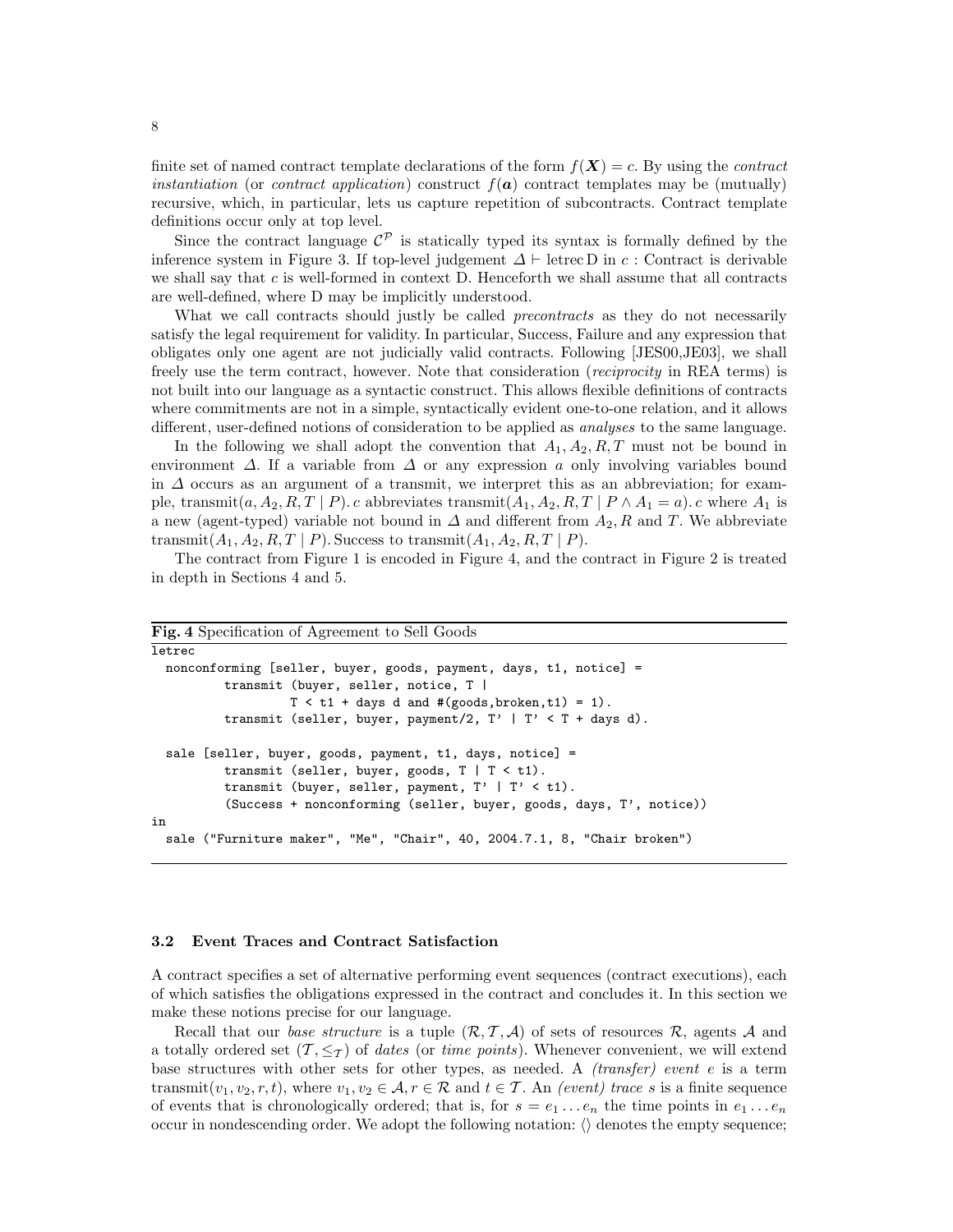a trace consisting of a single event e is denoted by e itself; concatenation of traces  $s_1$  and  $s_2$ is denoted by juxtaposition:  $s_1s_2$ ; we write  $(s_1, s_2) \rightsquigarrow s$  if s is an interleaving of the events in traces  $s_1$  and  $s_2$ ; we write X for the vector  $X_1, \ldots, X_k$  with  $k \geq 0$  and where k can be deduced from the context; we write  $c[\mathbf{v}/\mathbf{X}]$ , where  $\mathbf{v} = v_1 \dots v_n$  and  $\mathbf{X} = X_1 \dots X_n$  for some  $n \geq 0$ , for the result of simultaneously *substituting* elements  $v_i$  for the all free occurrences of the corresponding  $X_i$  in c. (Free and bound variables are defined as expected.)

We are now ready to specify when a trace *satisfies* a contract, i.e. gives rise to a performing execution of the contract. This is done inductively by the inference system for judgements  $\delta' \vdash_{\mathcal{D}}^{\delta} s : c$  in Figure 5, where  $\mathcal{D} = \{f_i[\boldsymbol{X_i}] = c_i\}_{i=1}^m$  is a finite set of named *contract templates* and  $\delta$  is a finite set of bindings of variables to elements (values of a domain) of the given base structure. A derivable judgement  $\delta' \vdash_{\mathcal{D}}^{\delta} s : c$  expresses that event sequence s satisfies successfully executes and concludes—contract  $c$  in an environment where contract templates are defined as in D,  $\delta$  is the top-level environment for both D and c, and  $\delta'$  is a local environment for additional free variables in c. Conversely, if  $\delta' \vdash_D^{\delta} s : c$  is not derivable then s does not satisfy c for given  $D, \delta, \delta'$ . The condition  $\delta \oplus \delta'' \models P$  in the third rule stipulates that P, with free variables bound as in  $\delta \oplus \delta'$ , must be true in the base language for an event to match the corresponding commitment.

| Fig. 5 Contract satisfaction                                     |                                                                                                                                                                                                                                                  |
|------------------------------------------------------------------|--------------------------------------------------------------------------------------------------------------------------------------------------------------------------------------------------------------------------------------------------|
| $\delta' \vdash_{\mathsf{D}}^{\delta} \langle \rangle$ : Success | $\mathbf{X} \mapsto \mathbf{v} \vdash_{\mathbf{D}}^{\delta} s : c \quad (f(\mathbf{X}) = c) \in \mathbf{D}, \mathbf{v} = \mathcal{Q}[\![\mathbf{a}]\!]^{\delta \oplus \delta'}$<br>$\delta' \vdash_{\mathcal{D}}^{\delta} s : f(a)$              |
|                                                                  | $\delta \oplus \delta'' \models P \quad \delta'' \vdash_{\mathcal{D}}^{\delta} s : c \qquad (\delta'' = \delta' \oplus \{ \mathbf{X} \mapsto \mathbf{v} \})$<br>$\delta' \vdash_{\mathcal{D}}^{\delta}$ transmit $(v)$ s : transmit $(X P)$ . c  |
|                                                                  |                                                                                                                                                                                                                                                  |
|                                                                  | $\delta' \vdash_{\mathcal{D}}^{\delta} s_1 : c_1 \quad \delta' \vdash_{\mathcal{D}}^{\delta} s_2 : c_2 \quad (s_1, s_2) \leadsto s \qquad \delta' \vdash_{\mathcal{D}}^{\delta} s_1 : c_1 \quad \delta' \vdash_{\mathcal{D}}^{\delta} s_2 : c_2$ |
| $\delta' \vdash_{\mathsf{D}}^{\delta} s : c_1 \parallel c_2$     | $\delta' \vdash_{\mathsf{D}}^{\delta} s_1 s_2 : c_1; c_2$                                                                                                                                                                                        |
| $\delta' \vdash_{\mathsf{D}}^{\delta} s : c_1$                   | $\delta' \vdash_{\mathsf{D}}^{\delta} s : c_2$<br>$\delta' \vdash_{\mathbf{D}}^{\delta} s : c_1 + c_2$ $\delta' \vdash_{\mathbf{D}}^{\delta} s : c_1 + c_2$                                                                                      |

#### 3.3 Denotational Semantics

A denotational semantics maps contract specifications compositionally into a domain of mathematical objects; that is, by induction on the syntax (inference tree) of contract expressions as given by the inference rules of Figure 3. A denotational semantics supports reasoning by structural induction on the syntax. In particular, any subcontract of a contract can be replaced by any other subcontract with the same denotation without changing the behavior of the whole contract.

The satisfaction relation relates each contract to a set of traces. We can use that to define the extension of a contract c to be the set of its performing executions:  $\mathcal{E}[\text{letrec D in } c]$ <sup>δ</sup> = {s :  $\vdash_{\mathbf{D}}^{\delta} s : c$ . This, however, is not a denotational semantics since it is not compositional. Turning it into a compositional definition we arrive at the semantics given in Figure 7. Note that each contract denotes a trace set, and the meaning of a compound contract can be explained in terms of a mathematical operation on the trace sets denoted by its constituent subcontracts without any reference to the actual syntax of the latter.

The presence of recursive contract definitions requires domain theory; see e.g. Winskel [Win93]. Briefly, each type in our language is mapped to a complete partial order (cpo); that is, a set equipped with a partial order where each directed subset has a least upper bound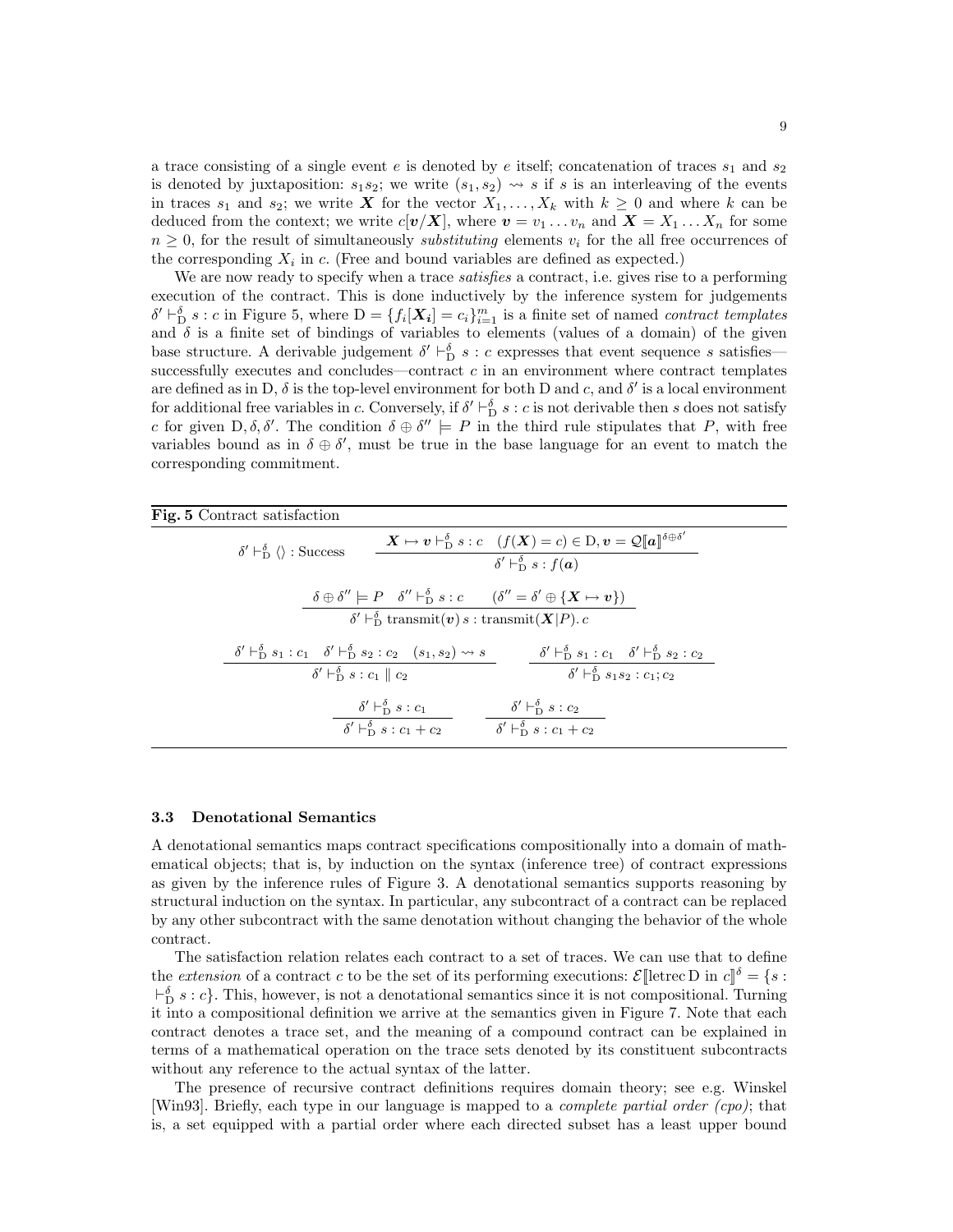$$
Dom[\text{Boolean}] = (\{\text{true}, \text{false}\}, =)
$$
\n
$$
Dom[\text{Agent}] = (\mathcal{A}, =)
$$
\n
$$
Dom[\text{Resource}] = (\mathcal{R}, =)
$$
\n
$$
Dom[\text{Time}] = (\mathcal{T}, =)
$$
\n
$$
\mathcal{E} = \mathcal{A} \times \mathcal{A} \times \mathcal{R} \times \mathcal{T}
$$
\n
$$
Tr = (\mathcal{E}^*, =)
$$
\n
$$
Dom[\text{Contract}] = (2^{Tr}, \subseteq)
$$
\n
$$
Dom[\mathcal{T}_1 \times \dots \times \tau_n \to \text{Contract}] = Dom[\tau_1] \times \dots \times Dom[\tau_n] \to Dom[\text{Contract}]
$$
\n
$$
Dom[\Gamma] = \{\{f_i \mapsto v_i\}_{i=1}^m \mid v_i \in Dom[\tau_{i1}] \times \dots \times Dom[\tau_{in_i}] \to Dom[\text{Contract}]\}
$$
\n
$$
\text{where } \Gamma = \{f_i \mapsto \tau_{i1} \times \dots \times \tau_{in_i} \to \text{Contract}\}_{i=1}^m
$$
\n
$$
Dom[\mathcal{A}] = \{\{X_i \mapsto v_i\}_{i=1}^m \mid v_i \in Dom[\tau_i]\}
$$
\n
$$
\text{where } \Delta = \{X_i : \tau_i\}_{i=1}^m
$$
\n
$$
Dom[\Gamma; \Delta \vdash c : \text{Contract}] = Dom[\Gamma] \times Dom[\Delta] \to Dom[\text{Contract}]
$$

## Fig. 7 Denotational semantics

| $\mathcal{C}[\text{Success}]^{\gamma;\delta} = \{\langle \rangle\}$                                                                                                                                                                  | (1)  |
|--------------------------------------------------------------------------------------------------------------------------------------------------------------------------------------------------------------------------------------|------|
| $\mathcal{C}[\text{Failure}]^{\gamma;\delta} = \emptyset$                                                                                                                                                                            | (2)  |
| $\mathcal{C}[[f(\boldsymbol{a})]]^{\gamma;\delta} = \gamma(f)(\mathcal{Q}[[\boldsymbol{a}]]^{\delta})$                                                                                                                               | (3)  |
| $\mathcal{C}$ [transmit $(\mathbf{X} \mid P) \cdot c$ ] <sup><math>\gamma; \delta</math></sup> = {transmit $(v) s : v \in \mathcal{E}, s \in Tr$                                                                                     | (4)  |
| $\mathcal{Q}[[P]]^{\delta \oplus X \mapsto v} = \text{true} \wedge s \in \mathcal{C}[[c]]^{\gamma; \delta \oplus X \mapsto v}$                                                                                                       | (5)  |
| $\mathcal{C}[\![c_1+c_2]\!]^{\gamma;\delta}=\mathcal{C}[\![c_1]\!]^{\gamma;\delta}\cup\mathcal{C}[\![c_2]\!]^{\gamma;\delta}$                                                                                                        | (6)  |
| $\mathcal{C}[\![c_1\!Vert c_2\!Vert^{\gamma;\delta} = \left\{s : s \in \mathit{Tr} \mid \exists s_1 \in \mathcal{C}[\![c_1\!Vert^{\gamma;\delta}, s_2 \in \mathcal{C}[\![c_2\!Vert^{\gamma;\delta}, (s_1, s_2) \leadsto s \right\}]$ | (7)  |
| $\mathcal{C}[[c_1;c_2]]^{\gamma;\delta} = \{s_1s_2 : s_1, s_2 \in Tr \mid s_1 \in \mathcal{C}[[c_1]]^{\gamma;\delta} \land s_2 \in \mathcal{C}[[c_2]]^{\gamma;\delta}\}\$                                                            | (8)  |
| $\mathcal{D}\llbracket \{f_i[X_i] = c_i\}_{i=1}^m\rrbracket^{\delta} = \text{least } \gamma : \gamma = \{f_i \mapsto \lambda v_i.\mathcal{C}\llbracket c_i \rrbracket^{\gamma; \delta \oplus X_i \mapsto v_i}\}_{i=1}^m$             | (9)  |
| $\mathcal{E}[\text{letrec}\{f_i \bm{X}_i] = c_i\}_{i=1}^m \text{ in } c\ ^{\delta} = \mathcal{C}[[c]]^{\mathcal{D}[[\{f_i \bm{X}_i] = c_i\}_{i=1}^m]^{\delta}; \delta}$                                                              | (10) |

(in the set). A pointed complete partial order (pcpo) is a cpo that has a least element. All our domains in Figure 6 are cpos since we can choose equality for the base domains  $A, R, T$ . Furthermore,  $2^{Tr}$ , the powerset of all finite event sequences, is a pcpo under  $\subseteq$ , and the function space  $D \to D'$  is a pcpo under pointwise ordering if  $D'$  is a pcpo. A function between cpos is continuous if the result of applying it to the least upper bound of a directed set is the same as the least upper bound of applying it to each element of the directed set individually. It is well-known that each continuous function from a pcpo to the same pcpo has a least (unique minimal) fixed point. It is a routine matter to check that  $\mathcal{C}[\cdot], \mathcal{E}[\cdot]$  and  $\mathcal{D}[\cdot]$  map contracts under function environments, contract specifications, and contract function environments, respectively, to continuous functions. Consequently the least fixed point in line 9 of Figure 7 always exists.

We say c denotes a trace set S in context D,  $\delta$ , if  $\mathcal{C}[[c]]^{D;\delta} = S$ . The following theorem states that the denotational semantics characterizes the satisfaction relation.

Theorem 1 (Denotational characterization of contract satisfaction).

$$
\mathcal{C}[\![c]\!]^\mathcal{D}[\![\mathbf{D}]\!]^\delta; \delta \oplus \delta' = \{s \mid \delta' \vdash_{\mathbf{D}}^{\delta} s : c\}
$$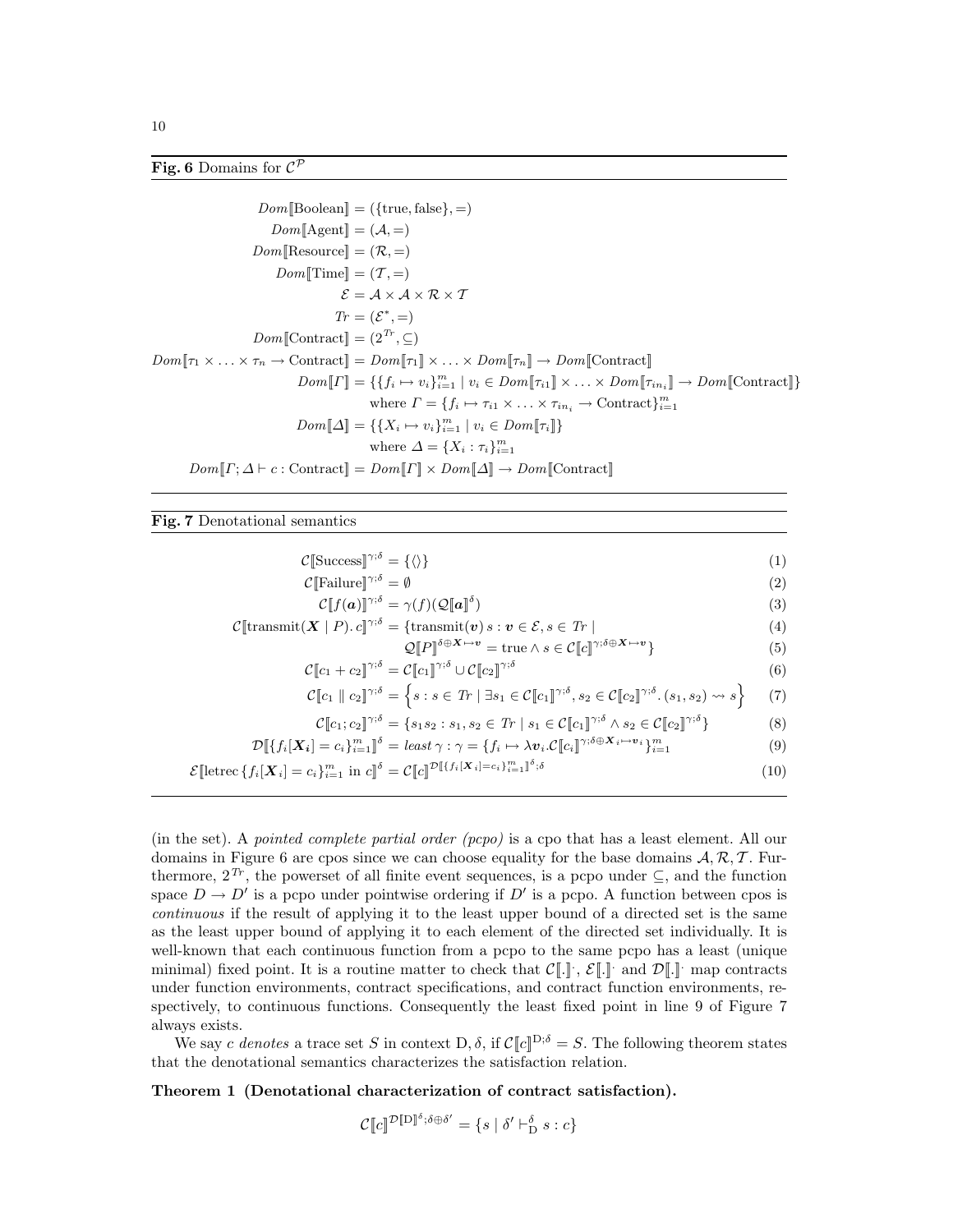#### 3.4 Contract Monitoring by Residuation

Extensionally, contracts classify traces (event sequences) into performing and nonperforming ones. We are not only interested in classifying complete event sequences once they have happened, though, but in monitoring contract execution as it unfolds in time under the arrival of events.

We say a trace is *consistent* with a trace set  $S$  if it is a prefix of an element of  $S$ ; it is inconsistent otherwise.

Given a trace set S denoted by a contract c and an event e, the residuation function  $\cdot \cdot$ captures how c can be satisfied if the first event is e. It is defined as follows:<sup>4</sup>

$$
e \backslash S = \{ s' \mid \exists s \in S : es' = s \}
$$

Conceptually, we can map contracts to trace sets and use the residuation function to monitor contract execution as follows:

- 1. Map a given contract  $c_0$  to the trace set  $S_0$  that it denotes. If  $S_0 = \emptyset$ , stop and output "inconsistent".
- 2. For  $i = 0, 1, \ldots$  do:
	- Receive message  $e_i$ .
	- (a) If  $e_i$  is a transfer event, compute  $S_{i+1} = e_i \setminus S_i$ . If  $S_{i+1} = \emptyset$ , stop and output "breach" of contract"; otherwise continue.
	- (b) If  $e_i$  is a "conclude contract" message, check whether  $\langle \rangle \in S_i$ . If so, all obligations have been fulfilled and the contract can be terminated. Stop and output "successfully completed". If  $\langle \rangle \notin S_i$ , output "cannot be concluded now", let  $S_{i+1} = S_i$  and continue to receive messages.

To make the conceptual algorithm for contract life cycle monitoring from Section 3.4 operational, we need to represent the residual trace sets and provide methods for deciding tests for emptiness and failure. In particular, we would like to use contracts as representations for trace sets. Not all trace sets are denotable by contracts, however. In particular, given a contract c that denotes a trace set  $S_c$  it is not a priori clear whether  $e \backslash S_c$  is denotable by a contract  $c'$ . If it is, we call  $c'$  the *residual contract of c after e.* 

Let us momentarily extend contract specifications with a *residuation operator*, which is the syntactic analogue of residuation, but for contracts instead of trace sets:

$$
\mathcal{C}[[e \setminus c]]^{\gamma, \delta} = \{s' \mid \exists s \in \mathcal{C}[[c]]^{\gamma, \delta} : es' = s\}.
$$

Let us write  $D, \delta \models c = c'$  if  $\mathcal{C}[[c]]^{\gamma, \delta \oplus \delta'} = \mathcal{C}[[c']]^{\gamma, \delta \oplus \delta'}$  for all  $\delta'$ , where  $\gamma = \mathcal{D}[[D]]^{\delta}$ ; analogously for  $D, \delta \models c \subseteq c'$ . To elide parentheses we use the following operator precedence order in contract expressions (highest precedence first): residuation  $\cdot \cdot \cdot$ , concurrent composition  $\cdot \cdot \cdot$ , alternation  $\cdot + \cdot$ , sequential composition  $\cdot; \cdot$ .

#### Lemma 1 (Correctness of residuation). The reduation equalities in Figure 8 are true.

For the proof of this lemma we need an auxiliary lemma that extends the compositionality of the base language to the contract language:

Lemma 2 (Agreement of substitution and environments). For all c,  $\gamma$  and  $\delta$ :

$$
\mathcal{C}[\![c]\!]^{\gamma;\delta\oplus\bm{X}\mapsto\bm{v}}=\mathcal{C}[\![c[\bm{v}/\bm{X}]\!]^{\gamma;\delta}
$$

<sup>&</sup>lt;sup>4</sup> Conway [Con71] calls  $e\backslash S$  the *e-derivative* for a *language* S and *alphabet symbol* e. We use the term residuation instead to emphasize that  $e\backslash S$  represents the residual obligations of a contract after execution of event e.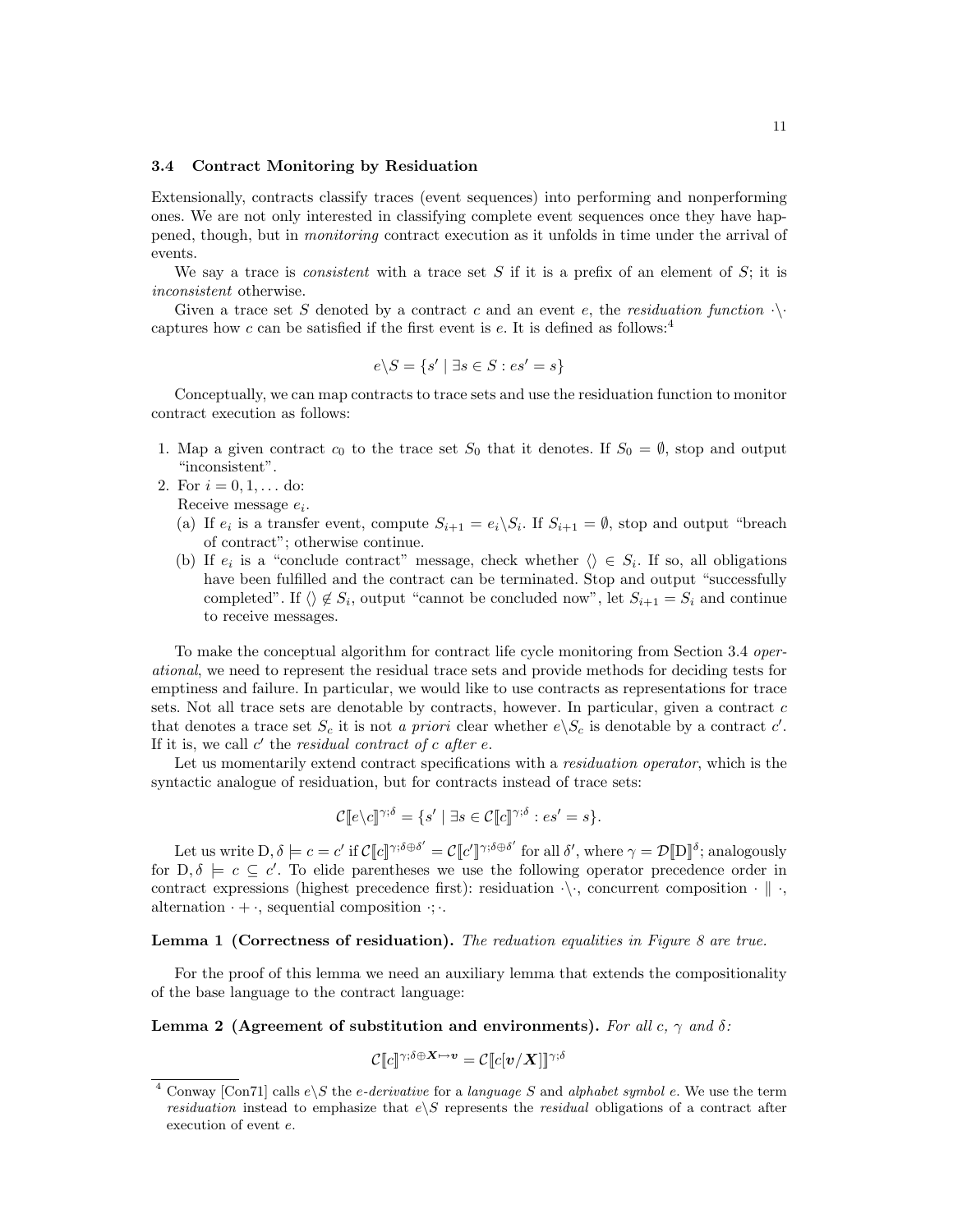$$
D, \delta \models e \setminus \text{Success} = \text{failure}
$$
\n
$$
D, \delta \models e \setminus \text{failure} = \text{Failure}
$$
\n
$$
D, \delta \models e \setminus f(a) = e \setminus c[v/X] \text{ if } (f(X) = c) \in D, v = \mathcal{Q}[a]^{\delta}
$$
\n
$$
D, \delta \models \text{transmit}(v) \setminus (\text{transmit}(X \mid P).c) = \begin{cases} c[v/X] \text{ if } \delta \oplus \{X \mapsto v\} \models P \\ \text{Failure otherwise} \end{cases}
$$
\n
$$
D, \delta \models e \setminus (c_1 + c_2) = e \setminus c_1 + e \setminus c_2
$$
\n
$$
D, \delta \models e \setminus (c_1 \mid c_2) = e \setminus c_1 \mid c_2 + c_1 \mid e \setminus c_2
$$
\n
$$
D, \delta \models e \setminus (c_1; c_2) = \begin{cases} (e \setminus c_1; c_2) + e \setminus c_2 \text{ if } D, \delta \models \text{Success} \subseteq c_1 \\ e \setminus c_1; c_2 \text{ otherwise} \end{cases}
$$

Executing the residuation equations as left-to-right rewrite rules eliminates the residuation operator in  $e\backslash c$ , assuming c is residuation operator free to start with. That computation does not always terminate, however. Consider, e.g.,

letrec 
$$
f(N)
$$
 = (transmit $(a_1, a_2, r, T | T \le N)$  ||  $f(N + 1)$ ) in  $f(0)$ 

and event transmit $(a_1, a_2, r, 0)$ . Applying the rewrite rules will not terminate. Intuitively, this is because transmit $(a_1, a_2, r, 0)$  can be matched against any one of the infinitely many commitments

transmit $(a_1, a_2, r, T_0 | T_0 \leq 0) \parallel \cdots \parallel$  transmit $(a_1, a_2, r, T_i | T_i \leq i) \parallel \cdots$ 

since transmit $(a_1, a_2, r, 0)$  satisfies the match condition of each one of them. Note that, semantically,  $f(N) = \text{transmit}(a_1, a_2, r, T \mid T \leq N) \parallel f(N + 1), \emptyset \models f(0) = \text{Failure},$  but left-to-right rewriting according to Figure 8 does not rewrite  $f(0)$  to Failure.

### 3.5 Nullable and Guarded Contracts

In this section we characterize *nullability* of a contract and introduce *guarding*, which is a sufficient condition on contracts for ensuring that residuation can be performed by reduction on contracts.

|  |  | Fig. 9 Nullable contracts |
|--|--|---------------------------|
|--|--|---------------------------|

|                             | $D \vdash c$ nullable $(f(\mathbf{X}) = c) \in D$<br>$D \vdash f(a)$ nullable      | $D \vdash c$ nullable<br>$D \vdash c + c'$ nullable |  | $D \vdash c'$ nullable<br>$D \vdash c + c'$ nullable                      |
|-----------------------------|------------------------------------------------------------------------------------|-----------------------------------------------------|--|---------------------------------------------------------------------------|
| $D \vdash$ Success nullable | $D \vdash c$ nullable $D \vdash c'$ nullable<br>$D \vdash c \parallel c'$ nullable |                                                     |  | $D \vdash c$ nullable $D \vdash c'$ nullable<br>$D \vdash c; c'$ nullable |

### Definition 1 (Nullability).

1. We write  $D \models c$  nullable if  $D, \delta \models$  Success  $\subseteq c$  for some  $\delta$ ; that is,  $\langle \rangle \in C[[c]]^{D, \delta}$ .

2. We say c is nullable (or terminable) in context D if  $D \vdash c$  nullable is derivable by the inference system in Figure 9.

A nullable contract can be concluded successfully, but may possibly also be continued. E.g., the contract Success + transmit $(a_1, a_2, r, t|P)$  is nullable, as it may be concluded successfully (left choice). Note however, that it may also be continued (right choice). It is easy to see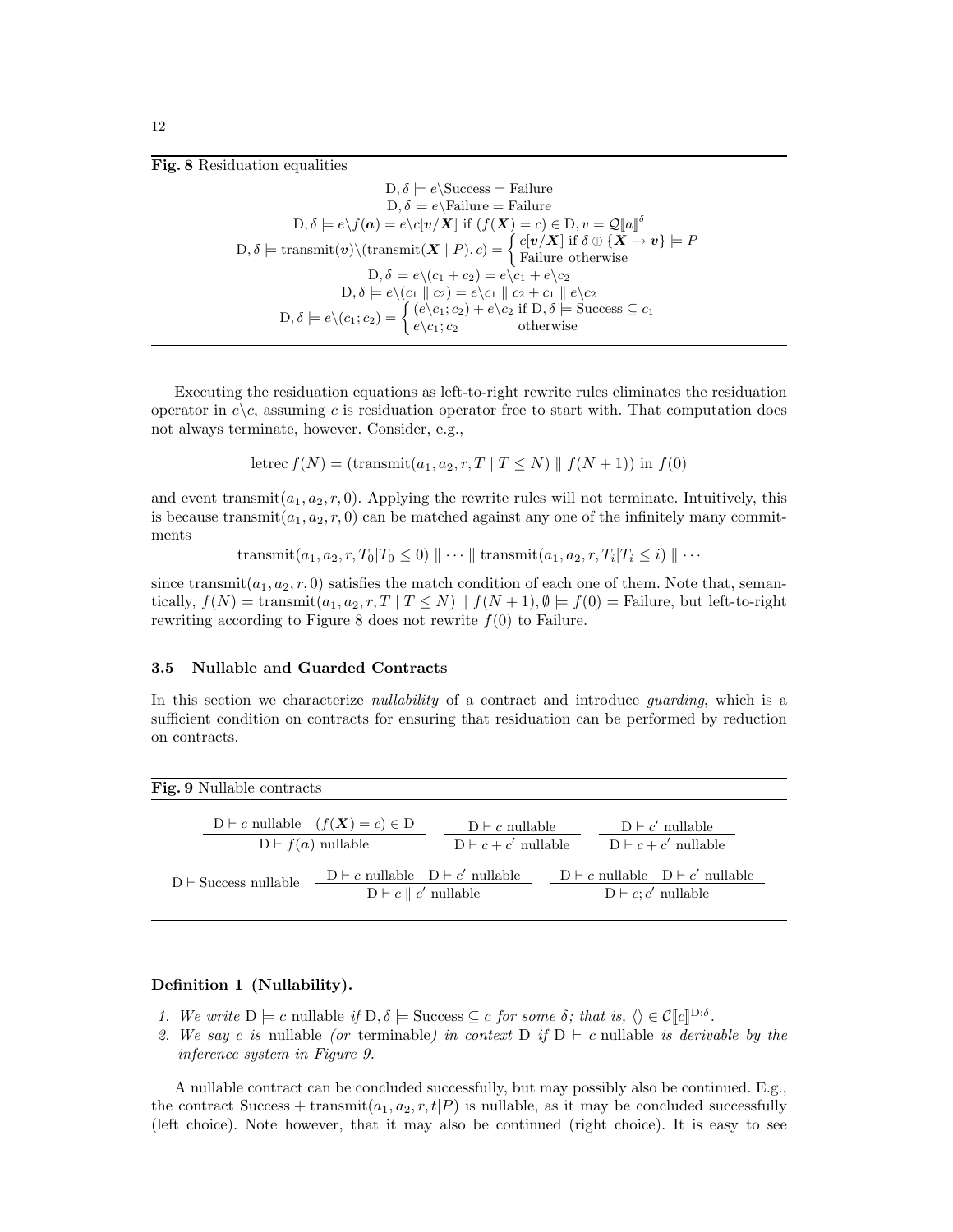that nullability is independent of  $\delta$  and  $\delta'$ :  $\langle \rangle \in C[[c]]^{\gamma;\delta \oplus \delta'}$  if and only if  $\langle \rangle \in C[[c]]^{\gamma;\delta \oplus \delta'}$  for any other  $\hat{\delta}$  and  $\hat{\delta}'$ , where  $\gamma = \mathcal{D}[\![D]\!]^{\delta}$ . Deciding nullability is required to implement Step 2b in contract monitoring. The following proposition expresses that nullability characterizes semantic nullability.

Proposition 1 (Syntactic characterization of nullability).

 $D \models c$  nullable  $\Longleftrightarrow D \vdash c$  nullable.

Definition 2 (Guarded contract, guarded declarations). Let  $D = \{f_i[\boldsymbol{X}_i] = c_i\}_{i=1}^m$  be contract template declarations.

A contract c is guarded in context  $D$  if  $D \vdash c$  guarded is derivable from Figure 10. We say D is guarded if  $c_i$  is guarded in context D for all i with  $1 \leq i \leq m$ .

Intuitively, guardedness ensures that we do not have (mutual) recursions such as  $\{f(\mathbf{X}) =$  $g(\mathbf{X}), g(\mathbf{X}) = f(\mathbf{X})$  that cause the residuation algorithm to loop infinitely. Guarded declarations ensure that all contracts built from them are guarded:

Lemma 3 (Guardedness of contracts using guarded declarations). For all  $D, c, if D$ is guarded then  $D \vdash c$  guarded.

| <b>Fig. 10</b> Guarded contracts                                 |                                                                    |
|------------------------------------------------------------------|--------------------------------------------------------------------|
| $D \vdash$ Success guarded                                       | $D \vdash$ Failure guarded                                         |
| $D \vdash \text{transmit}(\boldsymbol{X} \mid P)$ . c guarded    | $D \vdash c$ guarded $(f(X) = c) \in D$<br>$D \vdash f(a)$ guarded |
| $D \vdash c$ guarded $D \vdash c'$ guarded                       | $D \vdash c$ guarded $D \vdash c'$ guarded                         |
| $D \vdash c + c'$ guarded                                        | $D \vdash c \parallel c'$ guarded                                  |
| $D \vdash c$ nullable $D \vdash c$ guarded $D \vdash c'$ guarded | $D \not\vdash c$ nullable $D \vdash c$ guarded                     |
| $D \vdash c; c'$ guarded                                         | $D \vdash c; c'$ guarded                                           |
|                                                                  |                                                                    |

As we shall see, guardedness is key to ensuring termination of contract residuation and thus that every (guarded) contract has a residual contract under any event in the reduction semantics of Figure 11.

#### 3.6 Operational Semantics I: Deferred Matching

The denotational semantics tells us what trace set is denoted by a contract, and residuation on trace sets tells us how to turn the denotational semantics conceptually into a monitoring semantics. In this section we present a *reduction semantics* for contracts, which lifts residuation on trace sets to contracts and is derived systematically from the residuation equalities of Figure 8.

The ability of representing residual contract obligations of a partially executed contract and thus any state of a contract as a bona fide contract carries the advantage that any analysis that is performed on "original" contracts automatically extends to partially executed contracts as well. E.g., an investment bank that applies valuations to financial contracts before offering them to customers can apply their valuations to their portfolio of contracts under execution; e.g., to analyze its risk exposure under current market conditions.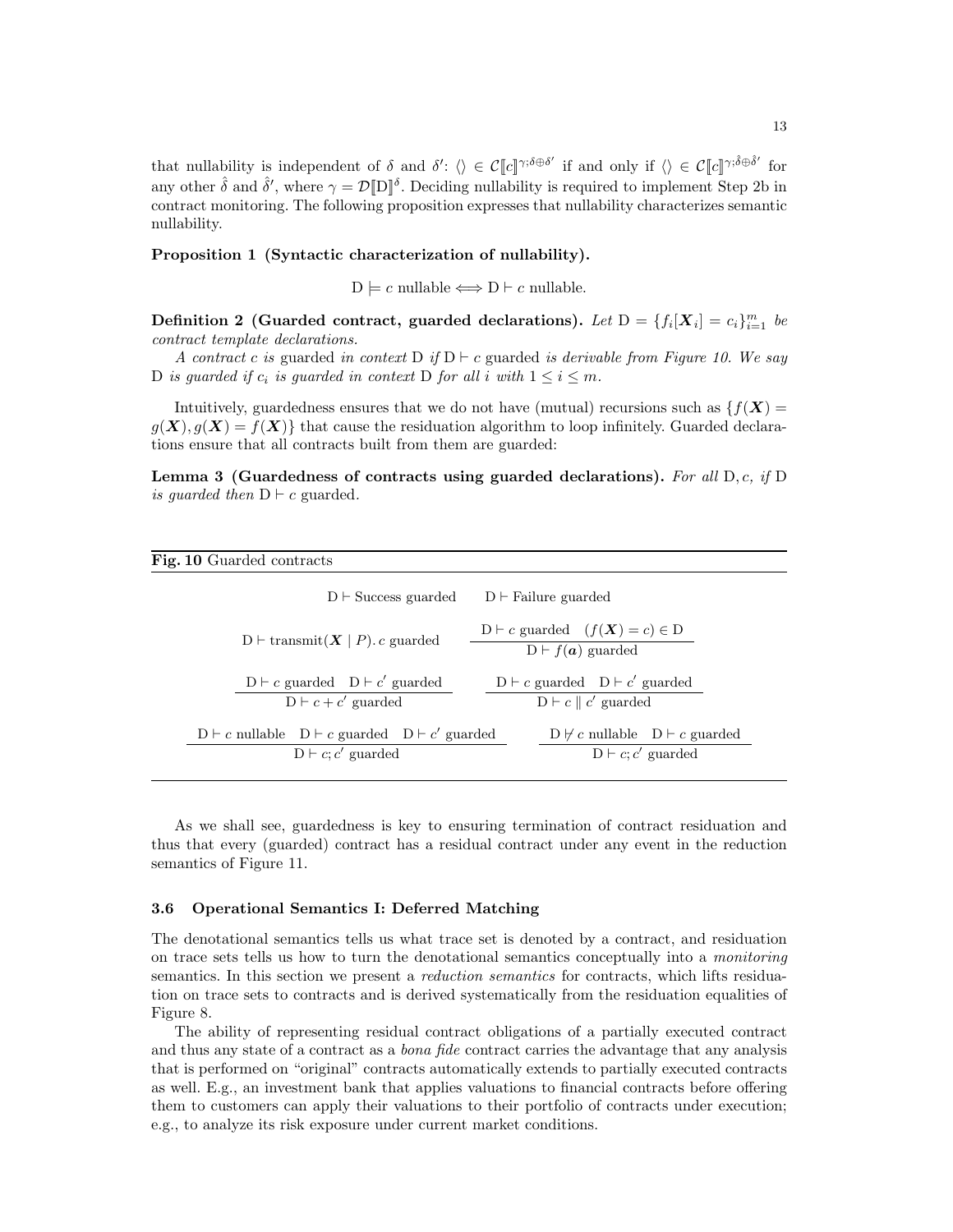#### Fig. 11 Deterministic reduction (delayed matching)

| $D, \delta \vdash_D$ Success $\xrightarrow{e}$ Failure                                                                                                         | $D, \delta \vdash_D$ Failure $\stackrel{e}{\longrightarrow}$ Failure                                                                       |  |  |
|----------------------------------------------------------------------------------------------------------------------------------------------------------------|--------------------------------------------------------------------------------------------------------------------------------------------|--|--|
| $\delta \oplus \{X \mapsto v\} \models P \quad (v = \mathcal{Q}[\![a]\!]^\delta)$                                                                              | $\delta \oplus \{X \mapsto v\} \not\models P \ (v = \mathcal{Q}[a]^{\delta})$                                                              |  |  |
| $D, \delta \vdash_D \text{transmit}(\boldsymbol{X}   P) \ldotp c \stackrel{\text{transmit}(\boldsymbol{v})}{\longrightarrow} c[\boldsymbol{v}/\boldsymbol{X}]$ | $D, \delta \vdash_D \text{transmit}(\boldsymbol{X} P) \ldotp c \stackrel{\text{transmit}(\boldsymbol{v})}{\longrightarrow} \text{Failure}$ |  |  |
| $D, \delta \vdash_D c[v/X] \stackrel{e}{\longrightarrow} c'$ $(f(X) = c) \in D, v = \mathcal{Q}[a]^{\delta}$                                                   | $D, \delta \vdash_D c \stackrel{e}{\longrightarrow} d$ $D, \delta \vdash_D c' \stackrel{e}{\longrightarrow} d'$                            |  |  |
| $D, \delta \vdash_D f(a) \xrightarrow{e} c'$                                                                                                                   | $D, \delta \vdash_D c + c' \stackrel{e}{\longrightarrow} d + d'$                                                                           |  |  |
| $D, \delta \vdash_D c \stackrel{e}{\longrightarrow} d$ $D, \delta \vdash_D c' \stackrel{e}{\longrightarrow} d'$                                                | $D \vdash c$ nullable $D, \delta \vdash_D c \stackrel{e}{\longrightarrow} d$ $D, \delta \vdash_D c' \stackrel{e}{\longrightarrow} d'$      |  |  |
| $D, \delta \vdash_D c \parallel c' \stackrel{e}{\longrightarrow} c \parallel d' + d \parallel c'$                                                              | $D, \delta \vdash_D c; c' \stackrel{e}{\longrightarrow} (d; c') + d'$                                                                      |  |  |
| $D \not\vdash c$ nullable $D, \delta \vdash_D c \stackrel{e}{\longrightarrow} d$<br>$D, \delta \vdash_D c; c' \stackrel{e}{\longrightarrow} d; c'$             |                                                                                                                                            |  |  |

Likewise, a company that analyzes production and capacity requirements of a contract before offering it to a customer can apply the same analysis to the contracts it has under execution; e.g., to adjust planning based on present capacity requirements. The reduction semantics is presented in Figure 11. The basic matching rule is

$$
\delta \oplus \{ \mathbf{X} \mapsto \mathbf{v} \} \models P \quad (\mathbf{v} = \mathcal{Q}[\![\mathbf{a}]\!]^\delta)
$$
  
D,  $\delta \vdash_D \text{transmit}(\mathbf{X}|P) \cdot c \xrightarrow{\text{transmit}(\mathbf{v})} c[\mathbf{v}/\mathbf{X}]$ 

It matches an event with a specific commitment in a contract. There may be multiple commitments in a contract that match the same event. The semantics captures the possibilities of matching an event against multiple commitments by applying all possible reductions in alternatives and concurrent contract forms and forming the sum of their possible outcomes (some of which may actually be Failure).

The rule

$$
\frac{D, \delta \vdash_D c \stackrel{e}{\longrightarrow} d \quad D, \delta \vdash_D c' \stackrel{e}{\longrightarrow} d'}{D, \delta \vdash_D c + c' \stackrel{e}{\longrightarrow} d + d'}
$$

thus reduces both alternatives c and  $c'$  and then forms the sum of their respective results  $d, d'$ .

Likewise, the rule

$$
\frac{D, \delta \vdash_D c \stackrel{e}{\longrightarrow} d \quad D, \delta \vdash_D c' \stackrel{e}{\longrightarrow} d'}{D, \delta \vdash_D c \parallel c' \stackrel{e}{\longrightarrow} c \parallel d' + d \parallel c'}
$$

for concurrent subcontracts expresses that the match could be in either one of  $c$  or  $c'$  and represents the result as the sum of those two possibilities.

Finally, the rule

÷,

D 
$$
\vdash
$$
 c nullable D,  $\delta \vdash_D c \xrightarrow{e} d$  D,  $\delta \vdash_D c' \xrightarrow{e} d'$   
D,  $\delta \vdash_D c; c' \xrightarrow{e} (d; c') + d'$ 

captures that e can be matched in c or, if c is nullable, in  $c'$ . Note that, if c is not nullable, e can only be matched in  $c$ , not  $c'$ , as expressed by the rule

$$
\frac{\mathcal{D}\not\vdash c \text{ nullable } \mathcal{D}, \delta\vdash_D c \xrightarrow{e} d}{\mathcal{D}, \delta\vdash_D c; c'\xrightarrow{e} d; c'}.
$$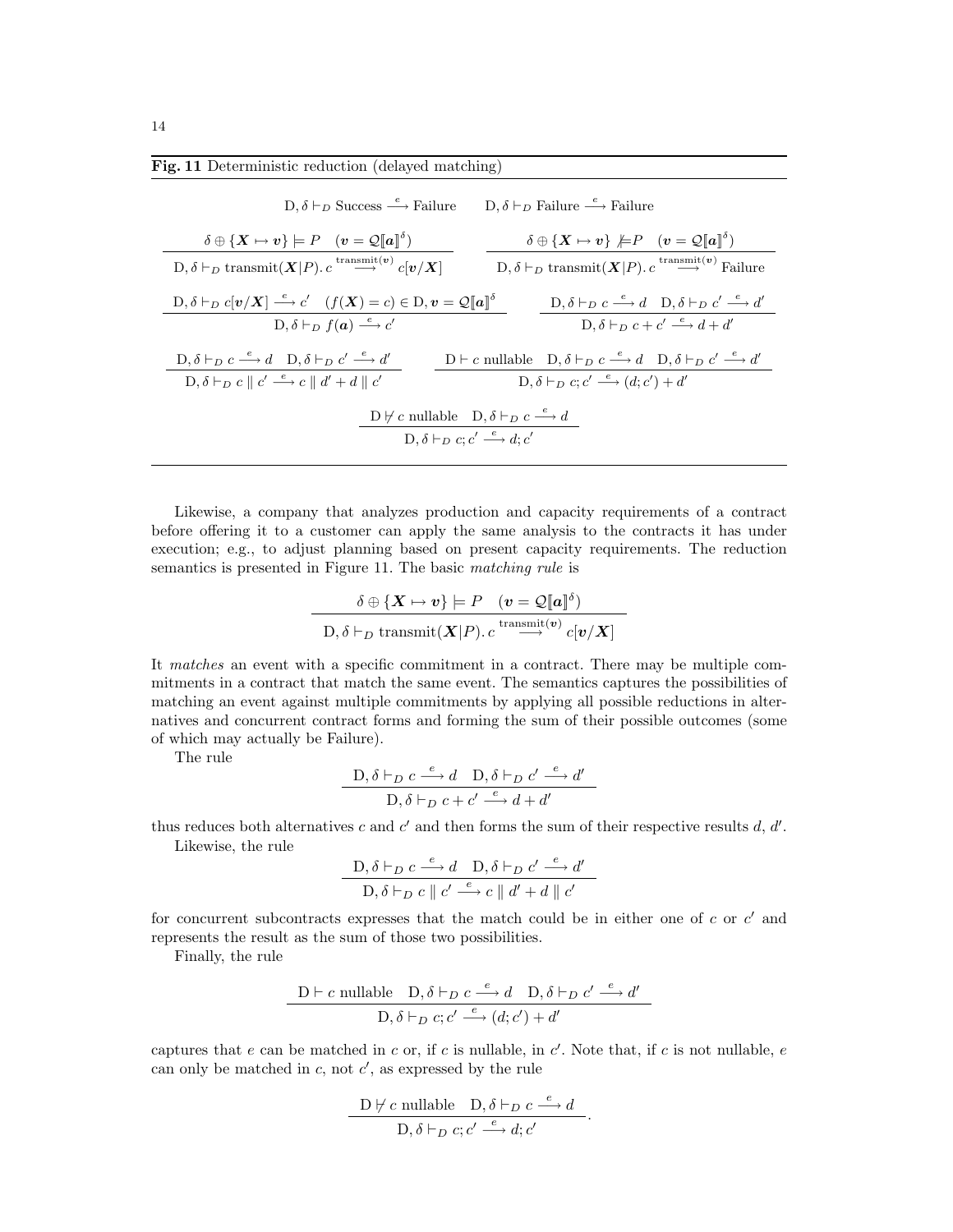In this fashion the semantics keeps track of the results of all possible matches in a reduction sequence as explicit alternatives (summands) and defers the decision as to which specific commitment is matched by a particular event during contract execution until the very end: By selecting a particular summand in a residual contract after a number of reduction steps that represents Success (and the contract is thus terminable) a particular set of matching decisions is chosen ex post. As presented, the reduction semantics gives rise to an implementation in which the multiple reducts of previous reduction steps are reduced in parallel, since they are represented as summands in a single contract, and the rule for reduction of sums reduces both summands. It is relatively straightforward to turn this into a backtracking semantics by an asymmetric reduction rule for sums, which delays reduction of the right summand.

The operational semantics fully and faithfully implements residuation (when the residuation equalities are oriented):

### Theorem 2 (Residuation by deferred matching).

- 1. For any  $c, c', \delta, e$  and D: if  $D, \delta \vdash_D c \stackrel{e}{\longrightarrow} c'$  then  $D, \delta \models e \setminus c = c'$ .
- 2. For all c,  $\delta$  and guarded D, there exists a unique c' such that  $D, \delta \vdash_D c \stackrel{e}{\longrightarrow} c'$ ; furthermore,  $D \vdash c'$  guarded.

Using Theorem 2 we can turn our conceptual contract monitoring algorithm into a real algorithm.

- 1. Let contract  $c_0$  be given. If  $c_0$  is inconsistent, stop and output "inconsistent".
- 2. For  $i = 0, 1, \ldots$  do: Receive message  $e_i$ .
	- (a) If  $e_i$  is a transfer event, let  $c_{i+1}$  be such that  $\vdash_D c_i \stackrel{e_i}{\longrightarrow} c_{i+1}$ . If  $c_{i+1}$  is inconsistent, stop and output "breach of contract"; otherwise continue.
	- (b) If  $e$  is a "terminate contract" message, check whether  $c_i$  is nullable. If so, all obligations have been fulfilled and the contract can be terminated. Stop and output "successfully completed". If  $c_i$  is not nullable, output "cannot be terminated now", let  $c_{i+1} = c_i$  and continue to receive messages.

Proposition 1 provides a syntactic characterization of nullability, which can easily be turned into an algorithm. Deciding  $D, \delta \models c =$  Failure, that is whether a contract has actually failed, is a much harder problem. See Figure 21 for a sketch for a conservative approximation (some failed contracts may not be identified as such) to this.

#### 3.7 Operational Semantics II: Eager Matching

The deferred matching semantics of Figure 11 is flexible and faithful to the natural notion of contract satisfaction as defined in Figure 5. But from an accounting practice view it is weird because matching decisions are deferred. In bookkeeping standard modus operandi is that events are matched against specific commitments *eagerly*; that is online, as events arrive.<sup>5</sup>

We shall turn the deferred matching semantics of Figure 11 into an eager matching semantics (Figure 12). The idea is simple: Represent here-and-now choices as alternative *rules* (meta-level) as opposed to alternative contracts (object level). Specifically, we split the rules for reducing alternatives and concurrent subcontracts into multiple rules, and we capture the possibility of reducing in the second component of a sequential contract by adding  $\tau$ -transitions, which "spontaneously" (without a driving external event) reduce a contract of the form Success;  $c$  to

<sup>&</sup>lt;sup>5</sup> There are standard accounting practices for changing such decisions, but both default and standard conceptual model are that matching decisions are made as early as possible. In general, it seems representing and deferring choices and applying hypothetical reasoning to them appears to be a rather unusual phenomenon in accounting.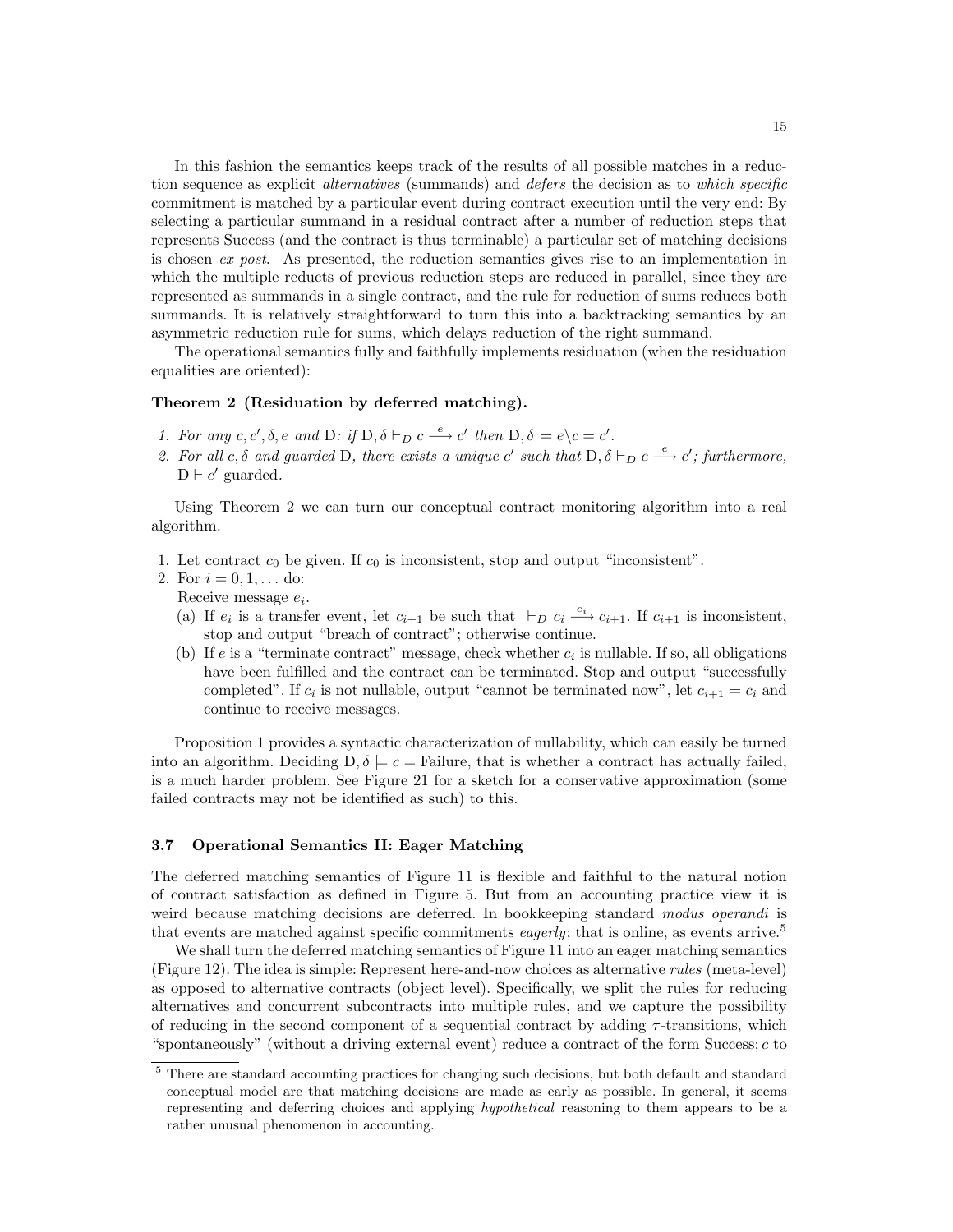c. For this to be sufficient we have to make sure that a nullable contract indeed can be reduced to Success, not just a contract that is *equivalent* to Success, such as Success  $\parallel$  Success. This is done by ensuring that  $\tau$ -transitions are strong enough to guarantee reduction to Success as required.

| Fig. 12 Nondeterministic reduction (eager matching)                                                                                                                                                                                           |                                                                                                                                                                                                                                               |  |  |
|-----------------------------------------------------------------------------------------------------------------------------------------------------------------------------------------------------------------------------------------------|-----------------------------------------------------------------------------------------------------------------------------------------------------------------------------------------------------------------------------------------------|--|--|
| $D, \delta \vdash_N$ Success $\xrightarrow{e}$ Failure $D, \delta \vdash_N$ Failure $\xrightarrow{e}$ Failure                                                                                                                                 |                                                                                                                                                                                                                                               |  |  |
| $\delta \oplus \{X \mapsto v\} \models P, v = \mathcal{Q}[a]^{\delta}$                                                                                                                                                                        | $\delta \oplus \{X \mapsto v\} \not\models P, v = \mathcal{Q}[a]^{\delta}$                                                                                                                                                                    |  |  |
| $D, \delta \vdash_N \text{transmit}(X \mid P) \ldotp c \stackrel{\text{transmit}(v)}{\longrightarrow} c[v/X]$                                                                                                                                 | $D, \delta \vdash_N \text{transmit}(\boldsymbol{X}   P) \ldotp c \stackrel{\text{transmit}(\boldsymbol{v})}{\longrightarrow} \text{Failure}$                                                                                                  |  |  |
| $(f(\boldsymbol{X})=c) \in D, \boldsymbol{v}=\mathcal{Q}[\![\boldsymbol{a}]\!]^\delta$<br>$D, \delta \vdash_N f(a) \stackrel{\tau}{\longrightarrow} c[v/X]$                                                                                   | $D, \delta \vdash_N c + c' \stackrel{\tau}{\longrightarrow} c$ $D, \delta \vdash_N c + c' \stackrel{\tau}{\longrightarrow} c'$                                                                                                                |  |  |
| $D, \delta \vdash_N c \stackrel{\lambda}{\longrightarrow} d$<br>$D, \delta \vdash_N c \parallel c' \stackrel{\lambda}{\longrightarrow} d \parallel c'$ $D, \delta \vdash_N c \parallel c' \stackrel{\lambda}{\longrightarrow} c \parallel d'$ | $D, \delta \vdash_N c' \stackrel{\lambda}{\longrightarrow} d'$                                                                                                                                                                                |  |  |
| $D, \delta \vdash_N \text{Success} \parallel c \xrightarrow{\tau} c$ $D, \delta \vdash_N c \parallel \text{Success} \xrightarrow{\tau} c$ $D, \delta \vdash_N \text{Success}; c' \xrightarrow{\tau} c'$                                       |                                                                                                                                                                                                                                               |  |  |
| $D, \delta \vdash_N c; c' \stackrel{\lambda}{\longrightarrow} d; c'$                                                                                                                                                                          | $D, \delta \vdash_N c \stackrel{\lambda}{\longrightarrow} d$ $D, \delta \vdash_N c \stackrel{\tau}{\longrightarrow} c'$ $D, \delta \vdash_N c' \stackrel{e}{\longrightarrow} c''$<br>$D, \delta \vdash_N c \stackrel{e}{\longrightarrow} c''$ |  |  |
| $D, \delta \vdash_N c \stackrel{e}{\longrightarrow} c'$                                                                                                                                                                                       |                                                                                                                                                                                                                                               |  |  |
| $\delta \vdash_N \text{letrec D in } c \stackrel{e}{\longrightarrow} \text{letrec D in } c'$                                                                                                                                                  |                                                                                                                                                                                                                                               |  |  |
|                                                                                                                                                                                                                                               |                                                                                                                                                                                                                                               |  |  |

Based on these considerations we arrive at the reduction semantics in Figure 12, where meta-variable  $\lambda$  ranges over events e and the internal event  $\tau$ . Note that it is nondeterministic and not even confluent: A contract  $c$  can be reduced to two different contracts by the same event. Consider e.g.,  $c = a$ ;  $b + a$ ;  $b'$  where  $a, b, b'$  are commitments, no two of which match the same event. For event e matching a we have  $D, \delta \vdash_N c \stackrel{e}{\longrightarrow} b$  and  $D, \delta \vdash_N c \stackrel{e}{\longrightarrow} b'$ , but neither b nor b' can be reduced to Success or any other contract by the same event sequence. In reducing  $c$  we have not only resolved it against  $e$ , but also made a *decision*: whether to apply it to the first alternative of c or to the second. Technically, the reduction semantics is not closed under residuation: Given c and e it is not always possible to find c' such that  $D, \delta \vdash_N c \stackrel{e}{\longrightarrow} c'$  and  $D; \delta \models e \backslash c = c'$ . It is sound, however, in the sense that the reduct always denotes a subset of the residual trace set. It is furthermore complete in the sense that the set of all reductions do preserve residuation.

#### Theorem 3 (Soundness of eager matching).

1. If  $D, \delta \vdash_N c \stackrel{e}{\longrightarrow} c'$  then  $D, \delta \models c' \subseteq e \backslash c$ . 2. If  $D, \delta \vdash_N c \stackrel{\tau}{\longrightarrow} c'$  then  $D, \delta \models c' \subseteq c$ .

Even though individual eager reductions do not preserve residuation, the set of all reductions does so:

Theorem 4 (Completeness of eager matching). If  $D, \delta \vdash_D c \stackrel{e}{\longrightarrow} c'$  then there exist contracts  $c_1, \ldots, c_n$  for some  $n \geq 1$  such that  $D, \delta \vdash_N c \stackrel{e}{\longrightarrow} c_i$  for all  $i = 1 \ldots n$  and  $D, \delta \models c' \subseteq$  $\sum_{i=1}^n c_i$ .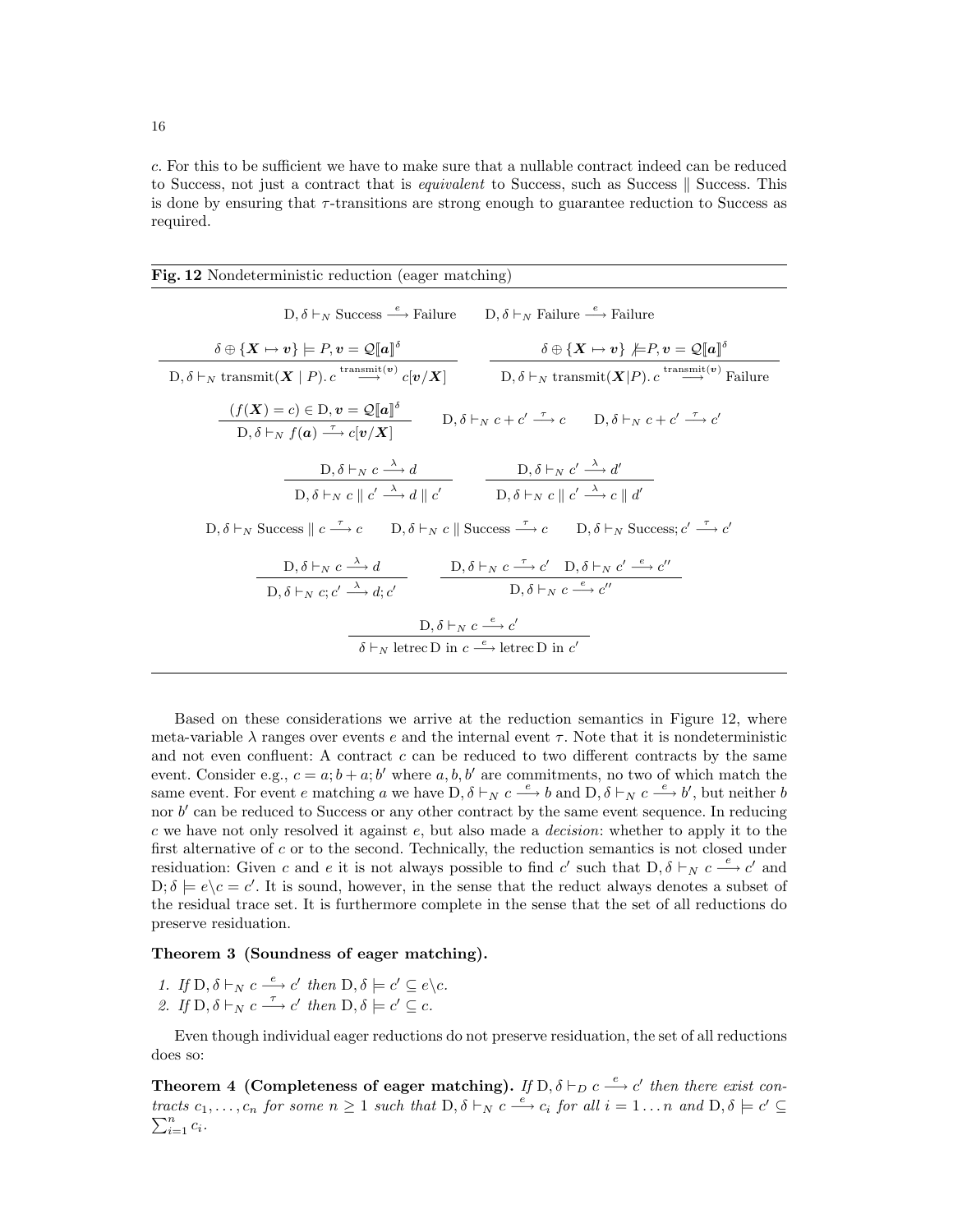As a corollary, Theorems 3 and 4 combined yield that the object-level nondeterminism (expressed as contract alternatives) in the deferred matching semantics is faithfully reflected in the meta-level nondeterminism (expressed as multiple applicable rules) of the eager matching semantics.

#### 3.8 Operational Semantics III: Eager Matching with Explicit Routing

Consider the following execution model for contracts: Two or more parties each have a copy of the contract they have previously agreed upon and monitor its execution under the arrival of events. Even if they agree on prior contract state and the next event, the parties may arrive at different residual contracts and thus different expectations as to the future events allowed under the contract. This is because of nondeterminacy in contract execution with eager matching; e.g., a payment of \$50 may match multiple payment commitments, and the parties may make different matches. We can remedy this by making *control* of contract reduction with eager matching explicit in order to make reduction deterministic: events are accompanied by control information that unambiguously prescribes how a contract is to be reduced. In this fashion parties that agree on what events have happened and on their associated control information, will reduce their contract identically. <sup>6</sup>

The basic idea is that all nondeterminism in our reduction semantics (see Figure 12) can be reduced to a series of choices and routing decisions to identify the particular commitment the event is to be matched with; in particular, we can express such a series as an element of  $I^*$ where  $I = \{f, s, l, r\}$ ; see below. A control-annotated event then is an element of  $I^*\mathcal{E}$ . (Recall that  $\mathcal E$  denotes the set of transfer events.) In Figure 13 we note that  $\mathbf d \in I^*$ .

The  $\tau$ -reductions in Figure 13 rewrite a contract into a simplified form while preserving its semantics faithfully:

**Proposition 2** (Soundess of  $\tau$ -reduction). For all  $D, \delta, c, c', \text{ if } D, \delta \vdash_C c \stackrel{\tau}{\longrightarrow} c' \text{ then } D, \delta \models$  $c = c'$ .

Furthermore, they are strong enough to guarantee that any contract equivalent to Success actually reduces to Success.

Proposition 3 (Completeness of  $\tau$ -reduction for concluded contracts). For all D,  $\delta, c, c'$ :  $D, \delta \models c =$  Success if and only if  $D, \delta \vdash_C c \stackrel{\tau^*}{\longrightarrow}$  Success.

Finally,  $\tau$ -rewriting is strongly normalizing and confluent, which means that each contract has a unique  $\tau$ -normal form, which can be computed by applying the  $\tau$ -rewriting rules exhaustively in arbitrary order.

Lemma 4 (Unique normalization of  $\tau$ -reduction). For all  $\delta$  and guarded D there is a  $unique c' such that$ 

- 1. D,  $\delta \vdash_C c \stackrel{\tau^*}{\longrightarrow} c'$  and
- 2. for no  $c''$  do we have  $D, \delta \vdash_C c' \stackrel{\tau}{\longrightarrow} c''$ .

We say c' in Lemma 4 is  $\tau$ -normalized or simply normalized and we call it the  $\tau$ -normalized form of c. We can observe that a contract is nullable if and only if its  $\tau$ -normalized form has the form  $\dots$  + Success +  $\dots$ ; that is, has a Success-summand.

The following theorem expresses that sequences of labels f,s, l,r preceding an economic event unambiguously determine how a contract should be reduced.

<sup>&</sup>lt;sup>6</sup> The question of which party has the right of generating control information is very important, of course. It will be discussed only briefly later, as it is beyond the scope of this paper. We only require that a consensus on the events and their associated control information has been achieved, whether dictated by one party or the other having the (contractual) right to do so or by an actual consensus process.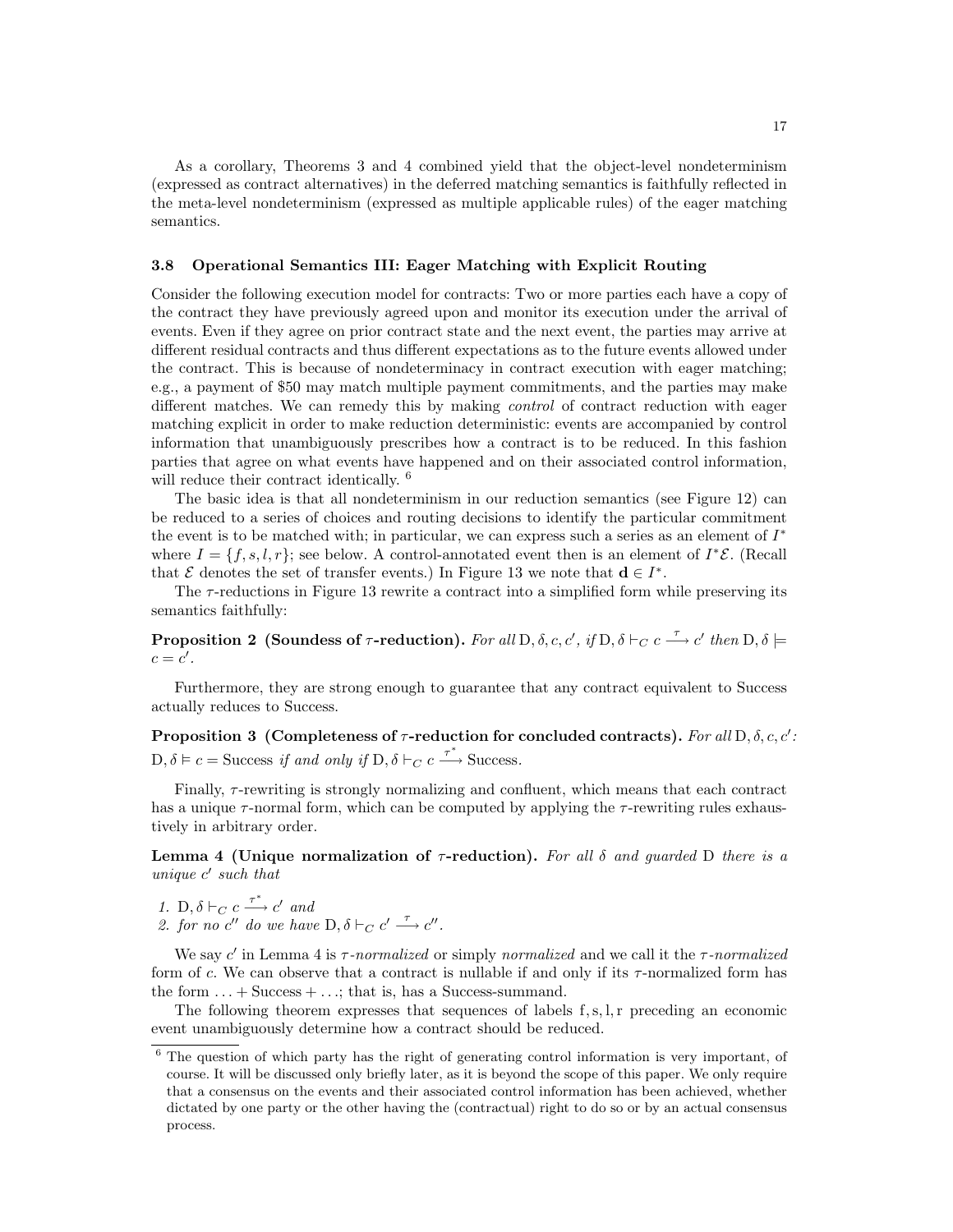| $D, \delta \vdash_C$ Success $\xrightarrow{e}$ Failure                                                                                                                                                                                                                                                                     |                                                                           |  |  |  |
|----------------------------------------------------------------------------------------------------------------------------------------------------------------------------------------------------------------------------------------------------------------------------------------------------------------------------|---------------------------------------------------------------------------|--|--|--|
| $D, \delta \vdash_C$ Failure $\stackrel{e}{\longrightarrow}$ Failure                                                                                                                                                                                                                                                       |                                                                           |  |  |  |
| $\delta \oplus \{X \mapsto v\} \models P \quad (v = \mathcal{Q}[\![a]\!]^\delta)$                                                                                                                                                                                                                                          |                                                                           |  |  |  |
| $D, \delta \vdash_C \text{transmit}(\boldsymbol{X} \mid P) \ldotp c \stackrel{\text{transmit}(v)}{\longrightarrow} c[v/\boldsymbol{X}]$                                                                                                                                                                                    |                                                                           |  |  |  |
| $\delta \oplus \{X \mapsto v\} \not\models P \quad (v = \mathcal{Q}[\![a]\!]^\delta)$                                                                                                                                                                                                                                      |                                                                           |  |  |  |
| $D, \delta \vdash_C \text{transmit}(\boldsymbol{X}   P) \ldotp c \stackrel{\text{transmit}(v)}{\longrightarrow} \text{Failure}$                                                                                                                                                                                            |                                                                           |  |  |  |
| $(f(\boldsymbol{X}) = c) \in D \quad (\boldsymbol{v} = \mathcal{Q}[\![\boldsymbol{a}]\!]^\delta)$                                                                                                                                                                                                                          |                                                                           |  |  |  |
| $D, \delta \vdash_C f(a) \stackrel{\tau}{\longrightarrow} c[v/X]$                                                                                                                                                                                                                                                          |                                                                           |  |  |  |
| $\frac{D, \delta \vdash_C c \stackrel{\tau}{\longrightarrow} d}{D, \delta \vdash_C c + c' \stackrel{\tau}{\longrightarrow} d + c'}$ $\frac{D, \delta \vdash_C c' \stackrel{\tau}{\longrightarrow} d'}{D, \delta \vdash_C c + c' \stackrel{\tau}{\longrightarrow} c + d'}$                                                  |                                                                           |  |  |  |
|                                                                                                                                                                                                                                                                                                                            |                                                                           |  |  |  |
| $D, \delta \vdash_C$ Success $\rightarrow$ Success $\rightarrow$ Success                                                                                                                                                                                                                                                   |                                                                           |  |  |  |
| $\frac{D, \delta \vdash_C c \xrightarrow{de} c'}{D, \delta \vdash_C c + d \xrightarrow{fde} c'}$ $\frac{D, \delta \vdash_C d \xrightarrow{de} d'}{D, \delta \vdash_C c + d \xrightarrow{sde} d'}$                                                                                                                          |                                                                           |  |  |  |
|                                                                                                                                                                                                                                                                                                                            |                                                                           |  |  |  |
| $\frac{D, \delta \vdash_{C} c \stackrel{\tau}{\longrightarrow} d}{D, \delta \vdash_{C} c \parallel c' \stackrel{\tau}{\longrightarrow} d \parallel c'}$ $\frac{D, \delta \vdash_{C} c' \stackrel{\tau}{\longrightarrow} d'}{D, \delta \vdash_{C} c \parallel c' \stackrel{\tau}{\longrightarrow} c \parallel d'}$          |                                                                           |  |  |  |
|                                                                                                                                                                                                                                                                                                                            |                                                                           |  |  |  |
| $D, \delta \vdash_C c \stackrel{de}{\longrightarrow} d$                                                                                                                                                                                                                                                                    | $\sum_{\alpha}$ $D, \delta \vdash_C c' \stackrel{de}{\longrightarrow} d'$ |  |  |  |
| $D, \delta \vdash_C c \parallel c' \stackrel{\text{1de}}{\longrightarrow} d \parallel c'$ $D, \delta \vdash_C c \parallel c' \stackrel{\text{rde}}{\longrightarrow} c \parallel d'$                                                                                                                                        |                                                                           |  |  |  |
| D, $\delta \vdash_C$ Success $   c \stackrel{\tau}{\longrightarrow} c$ D, $\delta \vdash_C c   $ Success $\stackrel{\tau}{\longrightarrow} c$                                                                                                                                                                              |                                                                           |  |  |  |
| $D, \delta \vdash_C c \stackrel{\tau}{\longrightarrow} d$<br>$\frac{D, \delta \vdash_C c \stackrel{\tau}{\longrightarrow} d}{D, \delta \vdash_C c; c' \stackrel{\tau}{\longrightarrow} d; c'}$ $\frac{D, \delta \vdash_C c \stackrel{e}{\longrightarrow} d}{D, \delta \vdash_C c; c' \stackrel{e}{\longrightarrow} d; c'}$ | D, $\delta \vdash_C$ Success; $c' \stackrel{\tau}{\longrightarrow} c'$    |  |  |  |
|                                                                                                                                                                                                                                                                                                                            |                                                                           |  |  |  |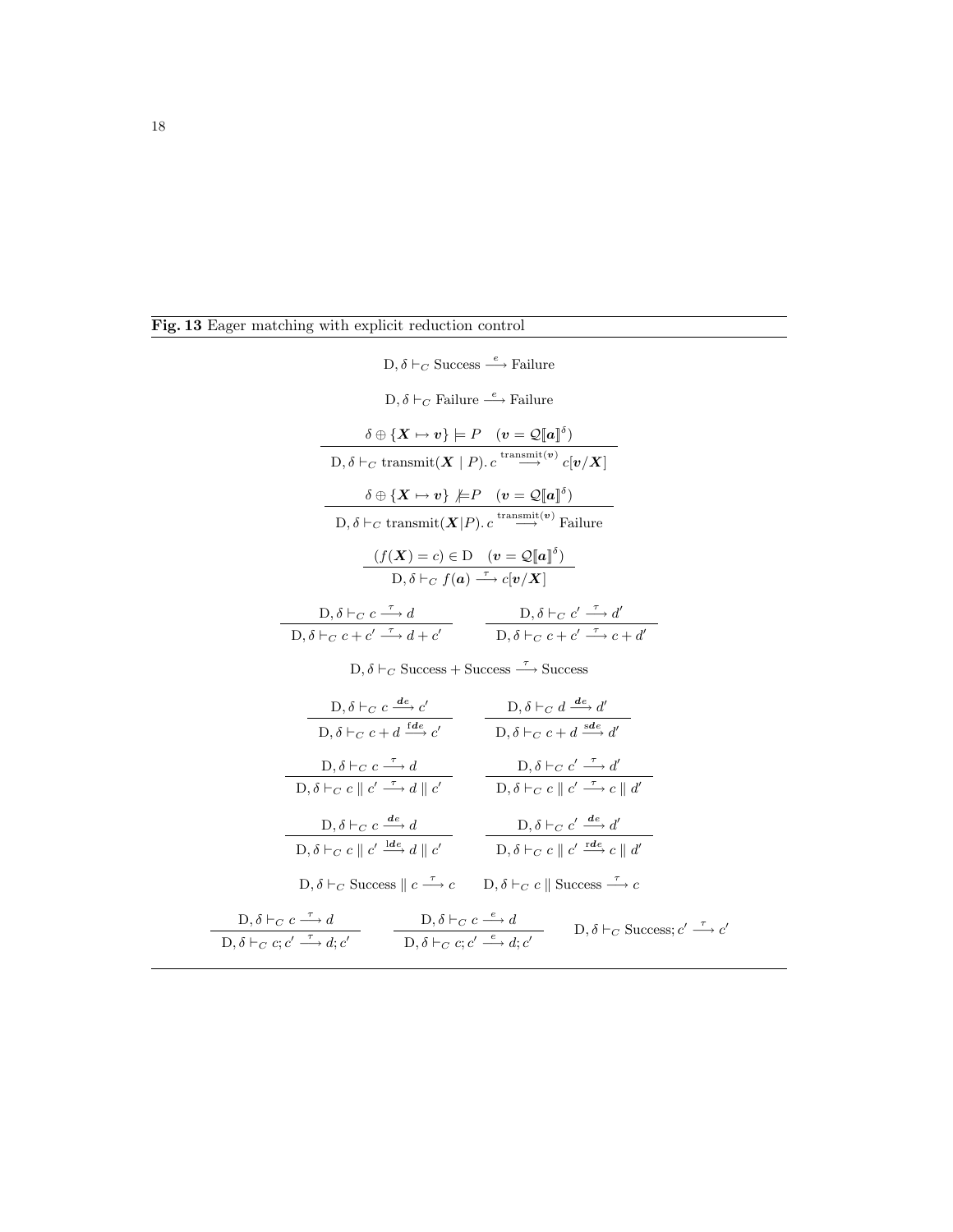Theorem 5 (Correctness of eager matching with routing). For each  $\delta$ , D, normalized c and event e we have that  $D, \delta \vdash_N c \stackrel{e}{\longrightarrow} c'$  if and only if there exists  $d \in \{f, s, l, r\}^*$  such that  $D, \delta \vdash_C c \stackrel{de}{\longrightarrow} c'.$  Furthermore, for all c'' such that  $D, \delta \vdash_C c \stackrel{de}{\longrightarrow} c''$  we have  $c' = c''$ ; that is, given c and control-annotated event de the residual contract  $c''$  is uniquely determined.

Intuitively, a control-annotated event de conveys an event  $e$  and information d that unambiguously routes the event to the particular commitment it is to be matched with: f, s determine which branch of a  $+$  -contract is to be chosen, and l, r identify in which subcontract of a  $\lfloor$  . contract the economic event is to be matched. This routing information ensures that all trading partners in a contract, each maintaining their own state of the contract, match events to the same atomic commitment and thus can be assured that they will also be in agreement on the residual contract. Other methods for controlling reduction in an eager matching semantics are discussed by Andersen and Elsborg [AE03].

Some of these left/right choices may be further eliminated in practice (that is, inferred automatically) where they are "forced" (no other choice allows successful completion of contract).

## 4 Example Contracts

We previously saw an encoding of the Agreement to Sell Goods (Figure 4). In this section, two additional real-life example contracts are considered.

First, the previously presented abbreviated version of the natural language Legal Services Agreement (Figure 2) is encoded in our contract specification language. Second, we present a natural language contract for software development (Figure 15) and provide its encoding in our language (Figure 16).

Before it is possible to express real-life contracts, however, the predicate language and the arithmetic language must be defined. For the purpose of demonstration we will afford ourselves a fairly advanced language that has multiple datatypes (e.g. integers and dates), common arithmetic operators, logical connectives, lists and a number of built-in functions. The syntax is common and straightforward, and hence we shall not delve into the technical details here. Later, in Section 5, we will define the language and consider possible restrictions that ameliorate contract analysis.

Fig. 14 Specification of Agreement to Provide Legal Services

```
letrec
extra (att, com, invoice, pay) =
   ( Success
   + transmit (att, com, invoice, T2).
     transmit (com, att, pay, T3 | T3 <= T2 + 45d))
legal (att, com, fee, invoice, pay, n, m, end) =
    transmit (att, com, H, T | n < T and T \le m).
        ( extra (att, com, invoice, pay)
        || transmit (com att, fee, T | T <= m + 8d)
        || ( legal (att, com, fee, invoice, pay, m, min(m + 30d,end), end)
            + transmit (att, com, end, T | end <= T)))
in
  legal ("Attorney","Company",10000,invoice,pay,0,30,360)
```
Writing the formal specification of the Legal Services Agreement (Figure 2) is fairly straightforward, bar two points: Consider the validity period specified in Section 3 of the contract.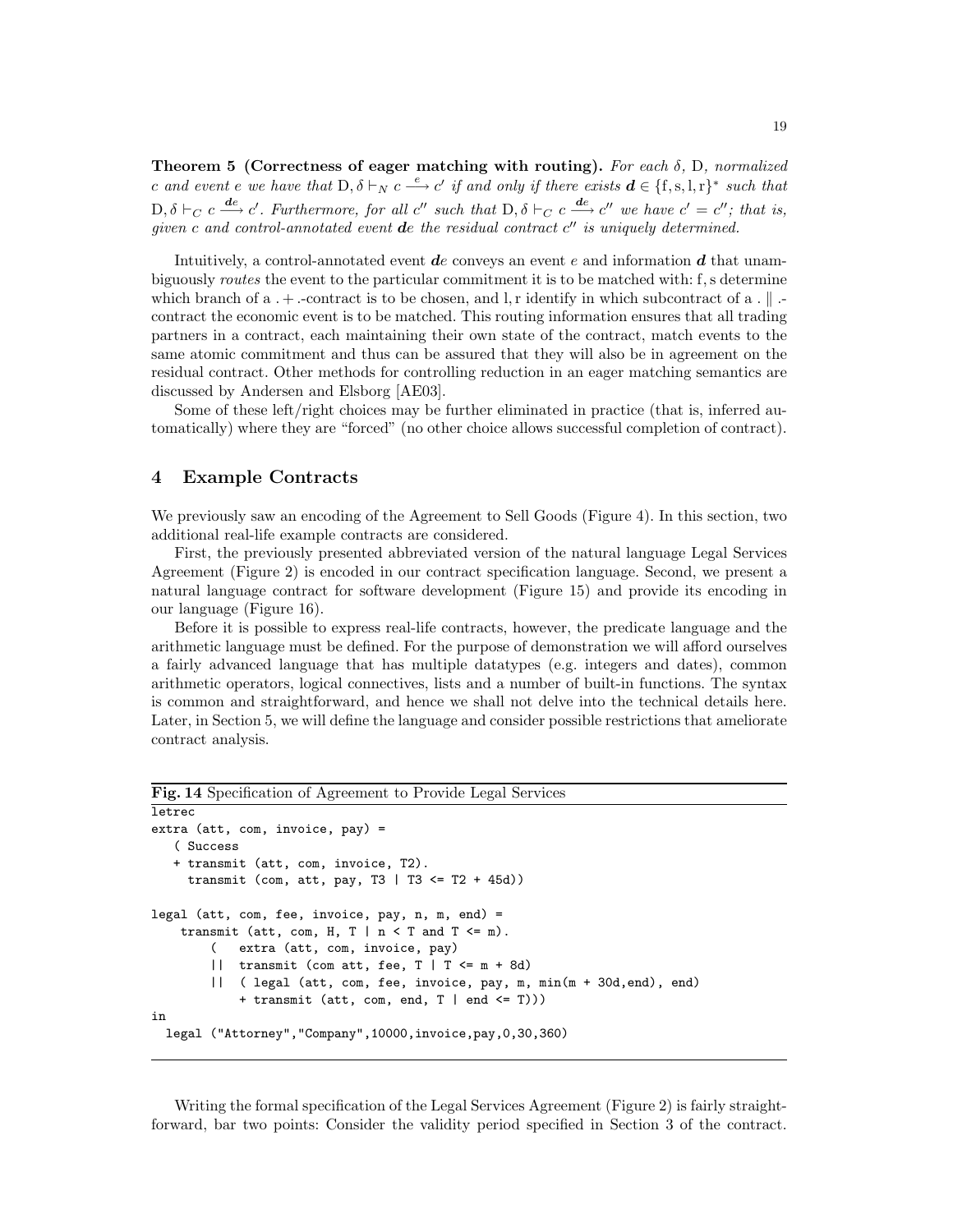Taken literally, it would imply, that the attorney shall render services in the month of December, but receive no fee in consideration since January 2005 is outside the validity period. Surely, this is not the intention; in fact, consideration will defeat most deadlines as is clearly the intent here and this is avoided in the encoding of the contract (Figure 14). This weakness in the informal contract is revealed, which is a good thing, when encoding it formally.

The Agreement to Provide Legal Services fails to specify who decides if legal services should be rendered. In the encoding it is simply assumed that the attorney is the initiator and that all services rendered over a month can be modelled as one event. Based on the hours of services rendered, the attorney has a choice to invoice extra hours at the hourly rate. Furthermore, the attorney is assumed to give the notice end to allow contract termination. This is introduced to make sure that the contract is not nullable between every recursion.

#### Fig. 15 Software Development Agreement

- Section 1. The Developer shall develop software as described in Exhibit A (Requirements Specification) according the schedule set forth in Exhibit B (Project Schedule and Deliverables). Specifically, the Developer shall be responsible for the timely completion of the deliverables identified in Exhibit B.
- Section 2. The Client shall provide written approval upon the completion of each deliverable identified in Exhibit B.
- Section 3. In the event of any delay by the Client, all the Developer's remaining deadlines shall be extended by the greater of the two following: (i) five working days, (ii) two times the delay induced by the Client. The Client's deadlines shall be unchanged.
- Section 4. In consideration of services rendered the Client shall pay USD \$100.000 due on 7/1.
- Section 5. If the Client wishes to add to the order, or if upon written approval of a deliverable, the Client wishes to make modifications to the deliverable, the Client and the Developer shall enter into a Change Order. Upon mutual agreement the Change Order shall be attached to this contract.
- Section 6. The Developer shall retain all intellectual rights associated with the software developed. The Client may not copy or transfer the software to any third party without the explicit, written consent of the Developer.

Exhibit A. (omitted)

**Exhibit B.** Deadlines for deliverables and approval: (i)  $1/1$ ,  $1/15$ ; (ii)  $3/1$ ,  $3/15$ , (final deadline)  $7/1$ , 7/15.

Now consider the more elaborate Software Development Agreement in Figure 15. When coding the contract, one notices that the contract fails to specify the ramifications of the client's non-approval of a deliverable. One also sees that the contract does not specify what to do if due to delay, some approval deadline comes before the postponed delivery date. In the current code, this is taken to mean further delay on the client's part even if the client gave approval at the same time as the deliverable was transmitted. It seems that contract coding is a healthy process in the sense that it will often unveil underspecification and errors in the natural language contract being coded. The Change Order described in Section 5 of the contract and the intellectual rights described in Section 6 are not coded due to certain limitations in our language. We will postpone the discussion of this until Section 6.

#### 4.1 Example Reduction

We now demonstrate how the Legal Services Agreement behaves under our three reduction strategies: deferred matching, eager matching, and eager matching with explicit control. All three derivations assume that we invoke the contract as

legal (att, com, fee, invoice, pay, 0, 30, 60)

20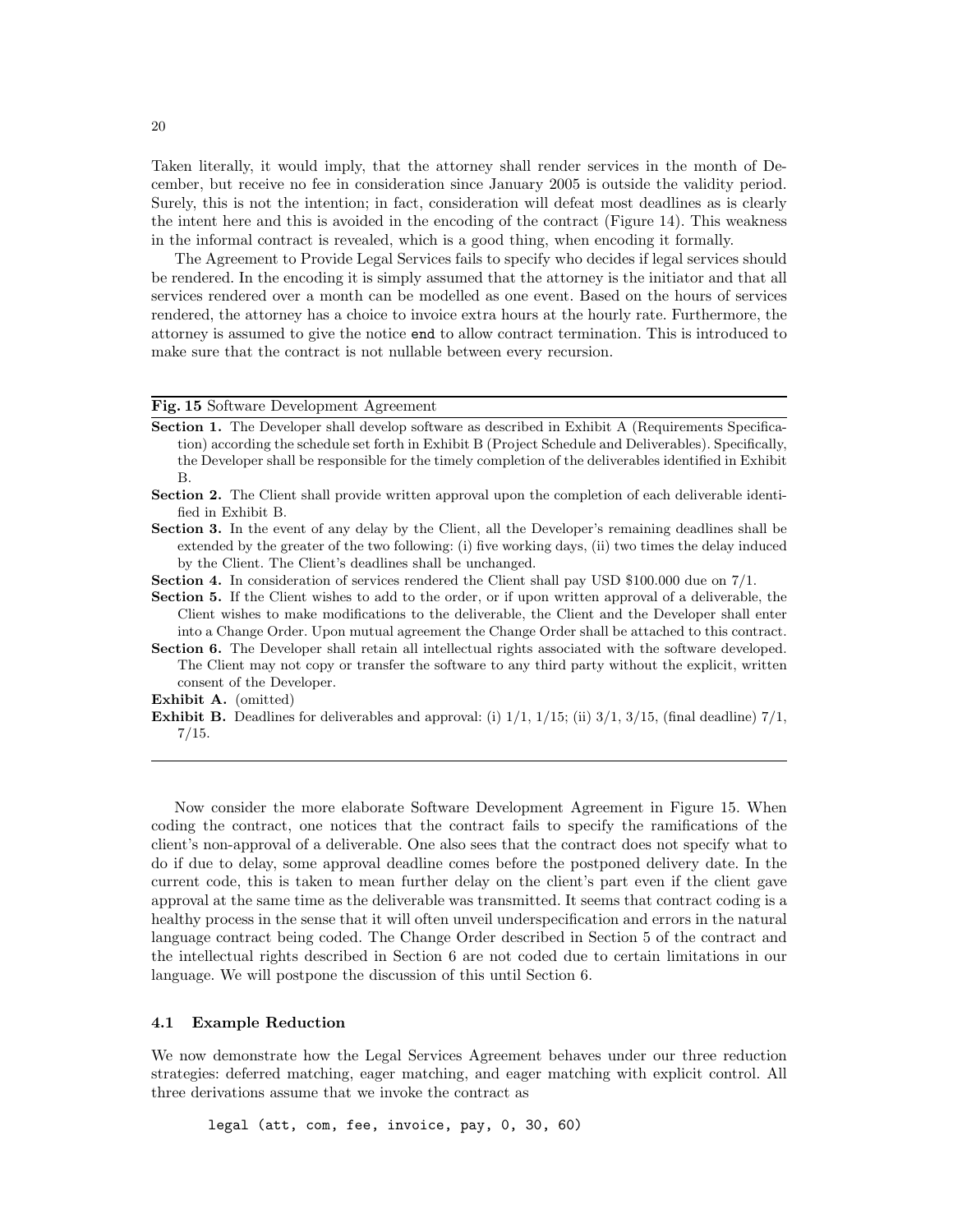Fig. 16 Specification of Software Development Agreement – note that we assume (easily defined) abbreviations for  $max(x, y)$  and allow subtraction on the domain Time.

```
letrec
    deliverables (dev, client, payment, deliv1, deadline1, approv1,
                                        deliv2, deadline2, approv2,
                                        delivf, deadlinef, approvf) =
      transmit(dev, client, deliv1, T1 | T1 \leq dealine1)).transmit(client, dev, "ok", T).
      transmit(dev, client, deliv2, T2 |
               T2 \le deadline2 + max(5d, (T - approv1) * 2)).
      transmit(client, dev, "ok", T).
      transmit(dev, client, delivf, Tf |
               Tf \leq deadlinef + max(5d, (T - approv2) * 2)).
      transmit(client, dev, "ok", T).
      transmit(dev, client, "done", T).
      Success
    software (dev, client, payment, paymentdeadline, ds) =
      deliverables (dev, client, deliv1, deadline1, approv1,
                                 deliv2, deadline2, approv2,
                                 delivf, deadlinef, approvf) ||
      transmit(client, dev, payment, T | T <= paymentdeadline)
in
  software ("Me", "Client", 100000, 2004.7.1, d1, 2004.1.1, 2004.1.15,
            d2, 2004.3.1, 2004.3.15, final, 2004.7.1, 2004.7.15)
```
i.e. we would like the contract to run for two months. Of course, the parameters att, com, fee, invoice, and pay should be bound to values, but we leave them as is for readability since none of them have an impact on the control flow of the contract. This yields the contract body:

```
transmit (att, com, H, T \mid 0 < T and T \leq 30).
( transmit (com att, fee, T | T <= 30 + 8d)
|| ( legal (att, com, fee, invoice, pay, 30, min(30 + 30d,60), 60)
    + transmit (att, com, end, T | 60 <= T)))
```
The sub-contract extra has been taken out to reduce the size of the reductions. To facilitate comparison we will use the same basic event trace for all three reduction strategies:

| $\stackrel{(att,com,h1,20)}{\longrightarrow}$ Services rendered first month     |
|---------------------------------------------------------------------------------|
| $\xrightarrow{(att,com,h2,37)}$ Services rendered second month                  |
| $\stackrel{(com, att, fee, 38)}{\longrightarrow}$ Fee for first month           |
| $\xrightarrow{ (com, att, fee, 62) }$ Fee for second month                      |
| $\stackrel{(att,com,end,64)}{\longrightarrow}$ Attorney signals end-of-contract |

The trace will be furnished with reduction controls and interspersed with  $\tau$  when mandated by the concrete semantics in question. Consider Figure 17 for a juxtaposition of the two eager matching strategies (with and without explicit control) on the Legal Services Agreement and Figure 18 for a demonstration of the deferred matching strategy.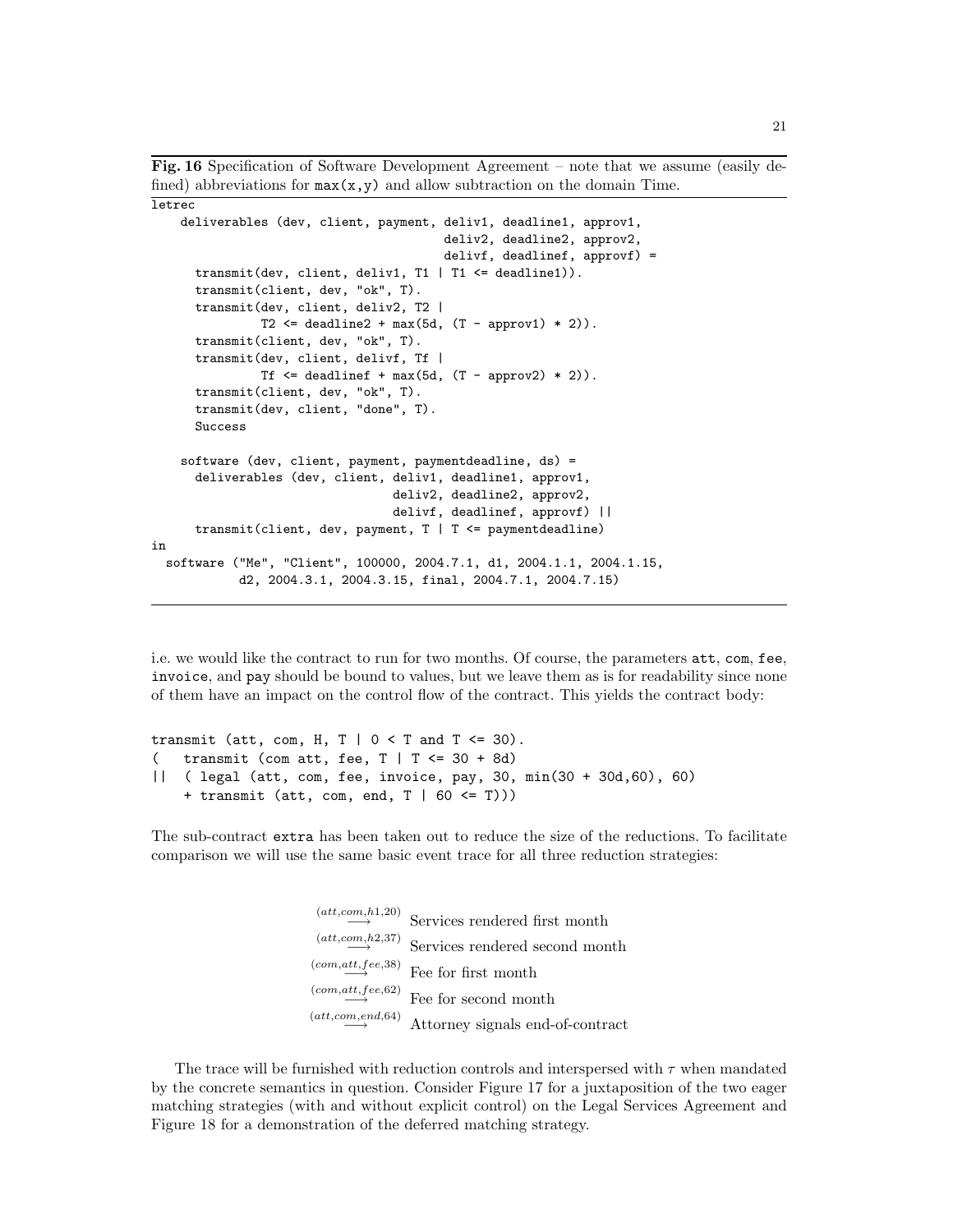```
transmit (att, com, H, T | 0 < T and T <= 30).
( transmit (com, att, fee, T | T <= 30 + 8d)
|| ( legal (..., 30, min(30 + 30d,60), 60)
     + transmit (att, com, end, T | 60 <= T)))
```
Services rendered first month:

 $(\underbrace{att, com, h1, 20})$ 

- transmit (com, att, fee,  $T$  |  $T$  <= 30 + 8d)
- || ( legal (..., 30, min(30 + 30d,60), 60)
- + transmit (att, com, end, T | 60 <= T)))

Take the first branch in  $+$  and unfold 'legal':

<sup>τ</sup>−→

- transmit ( $com$ ,  $att$ ,  $fee$ ,  $T$  |  $T$  <= 30 + 8d)
- || (transmit (att, com, H,  $T$  | 30 < T and  $T$  <= 60).
	- transmit (com, att, fee,  $T$  |  $T$  <= 60 + 8d)
	- || ( legal (..., 60, min(60 + 30d,60), 60) + transmit (att, com, end, T | 60 <= T)))))

Services rendered second month:

 $(\underbrace{att, com, h2, 37}_{\longrightarrow})$ 

The non-determinism is not constrained to viable options, but will allow any obviously wrong reduction to go wrong at any point. Assuming the desired outcome:

( transmit (com, att, fee, T | T <= 30 + 8d) || ( transmit (com, att, fee, T | T <= 60 + 8d) || ( legal (..., 60, min(60 + 30d,60), 60) + transmit (att, com, end, T | 60 <= T))))

The next event matches a transmit in the first iteration and a transmit in the second iteration. The contract could reduce properly or fail. We demonstrate the latter. Fee for first month:

 $\overrightarrow{com}, \overrightarrow{att}, \overrightarrow{fee}, 38)$ 

( transmit (com, att, fee,  $T | T \le 30 + 8d$ )

Failure

(Success)<br>| (legal || ( legal (..., 60, min(60 + 30d,60), 60) + transmit (att, com, end, T | 60 <= T))))

At time 39 the whole contract can terminate, because the  $30 + 8d$  condition becomes unsatisfiable. Assume that this possibility is exploited. Fee for second month:

 $\longrightarrow^{\text{(com,att,fee, 62)}}$ 

Now, there is a serious problem. The choice of matching the first fee was unwise, and the limits of the eager matching semantics shows. The contract can now only fail.

( Failure || ( Success || ( legal (..., 60, min(60 + 30d,60), 60) + transmit (att, com, end, T | 60 <= T))))

$$
\stackrel{\tau}{\longrightarrow}
$$

Success

- transmit (att, com, H,  $T \mid 0 < T$  and  $T \leq 30$ ). ( transmit (com, att, fee, T | T <= 30 + 8d) || ( legal (..., 30, min(30 + 30d,60), 60)
- + transmit (att, com, end, T | 60 <= T)))
- 

Services rendered first month:

 $(\underbrace{att, com, h1, 20})$ 

- transmit (com, att, fee,  $T$  |  $T$  <= 30 + 8d)
- || ( legal (..., 30, min(30 + 30d,60), 60)
- + transmit (att, com, end, T | 60 <= T)))

We now take the first branch in  $+$  and unfold 'legal'

 $-$ π

- transmit ( $com$ , att, fee,  $T$  |  $T$  <= 30 + 8d)
- | (transmit (att, com, H,  $T$  | 30 < T and  $T$  <= 60).
	- ( transmit (com, att, fee,  $T | T \le 60 + 8d$ ) || ( legal (..., 60, min(60 + 30d,60), 60)
		- + transmit (att, com, end, T | 60 <= T)))))

Services rendered second month:

 $r(att, com, h2, 37)$ 

We use explicit directives to point out the transmit we wish to match. Probably, the runtime system already suggested the options available and we picked one leaving the details to the system.

- transmit (com, att, fee,  $T$  |  $T$  <= 30 + 8d)
- 
- || ( transmit (com, att, fee, T | T <= 60 + 8d) || ( legal (..., 60, min(60 + 30d,60), 60) + transmit (att, com, end, T | 60 <= T))))

Fee for first month

 $\stackrel{l(\text{com},\text{att},\text{fee},38)}{\longrightarrow}$ 

 $\stackrel{\tau}{\longrightarrow}$ 

This event matches two different transmits, but the decision is taken "by" the directives:

- ( transmit (com, att, fee, T | T <= 60 + 8d) || ( legal (..., 60, min(60 + 30d,60), 60)
- + transmit (att, com, end, T | 60 <= T)))
- 

Fee for second month:

 $\stackrel{l(\text{com},\text{att},\text{fee},62)}{\longrightarrow}$ 

<sup>τ</sup>−→

( legal (..., 60, min(60 + 30d,60), 60) + transmit (att, com, end, T | 60 <= T))

Attorney signals end-of-contract:

 $s(att, com, end, 64)$ 

22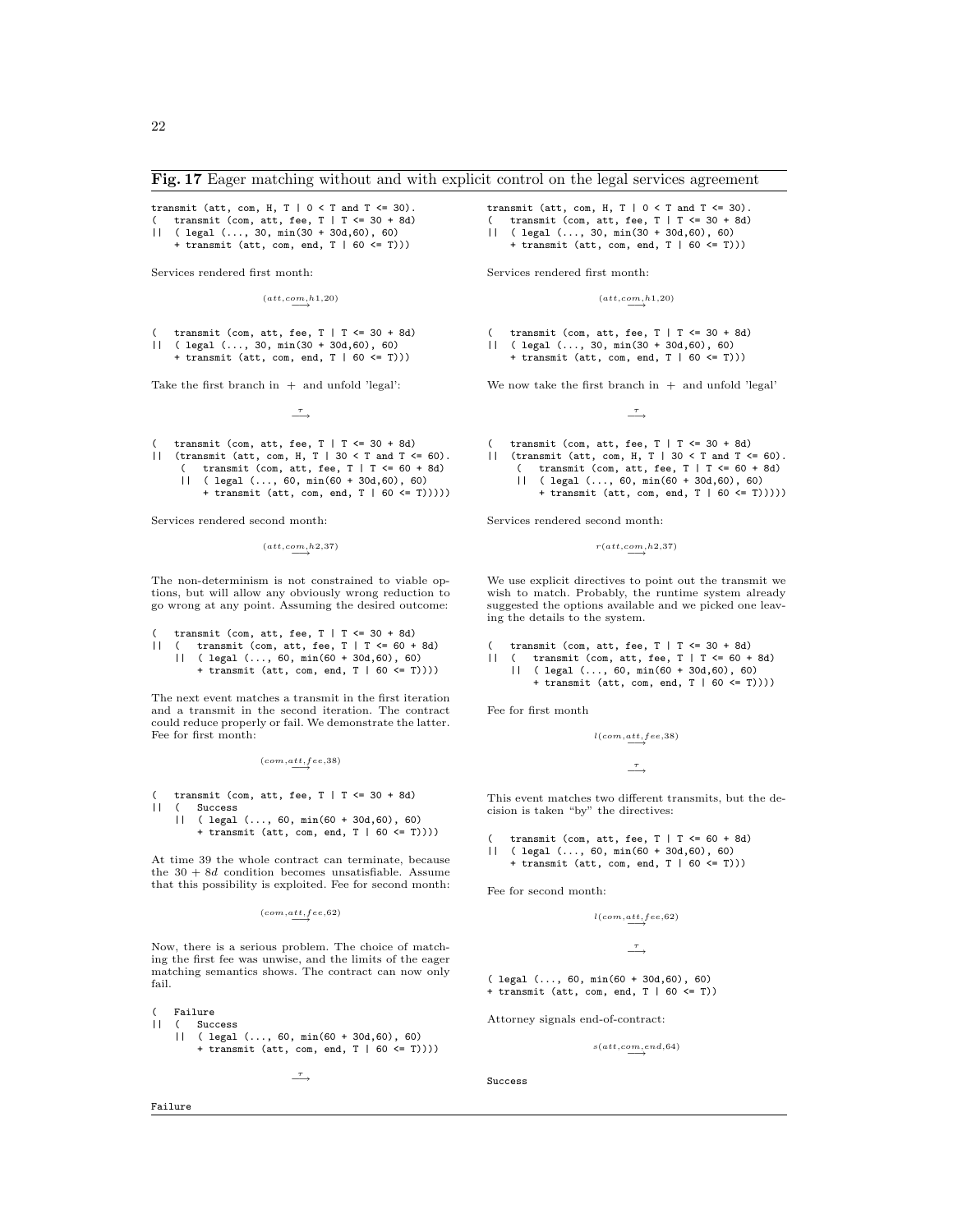- transmit (att, com, H,  $T$  | 0 < T and T <= 30).
- ( transmit (com, att, fee, T | T <= 30 + 8d) || ( legal (..., 30, min(30 + 30d,60), 60)
- + transmit (att, com, end, T | 60 <= T)))

Services rendered first month:

 $(\underbrace{att, com, h1, 20})$ 

- transmit (com, att, fee,  $T$  |  $T$  <= 30 + 8d)
- || ( legal (..., 30, min(30 + 30d,60), 60)
- + transmit (att, com, end, T | 60 <= T)))

Services rendered second month:

 $(\underbrace{att, com, h2, 37}_{\longrightarrow})$ 

- ( Failure  $($  legal  $(..., 30, min(30 + 30d, 60), 60)$
- + transmit (att, com, end, T | 60 <= T)))
- + ( transmit (com, att, fee,  $T | T \le 30 + 8d$ )
- || ( ( transmit (com, att, fee, T | T <= 60 + 8d) || ( legal (..., 60, min(60 + 30d,60), 60) + transmit (att, com, end, T | 60 <= T))) + Failure))

Let us remove the failed parts, i.e.  $C +$  Failure  $\rightarrow C$  and  $C \parallel$  Failure  $\rightarrow$  Failure:

 $-$ </sub>

- ( transmit (com, att, fee,  $T \mid T \le 30 + 8d$ )<br>  $\mid \mid$  ( transmit (com, att, fee,  $T \mid T \le 60 + 8d$ )
- $\text{(}$  transmit (com, att, fee, T | T <= 60 + 8d)<br>  $\text{]}$  ( legal (..., 60, min(60 + 30d, 60), 60)
	- || ( legal (..., 60, min(60 + 30d,60), 60)
- + transmit (att, com, end, T | 60 <= T))))

Fee for first month:

+

+

### $\overrightarrow{(com, att, fee, 38)}$

- **Success**  $($  transmit (com, att, fee,  $T$  |  $T$  <= 60 + 8d) || ( legal (..., 60, min(60 + 30d,60), 60) + transmit (att, com, end, T | 60 <= T))))
- 
- transmit (com, att, fee,  $T$  |  $T$  <= 30 + 8d)
- || ( Success || ( legal (..., 60, min(60 + 30d,60), 60)
- + transmit (att, com, end, T | 60 <= T))))

```
transmit (com, att, fee, T | T <= 30 + 8d)
( transmit (com, att, fee, T | T <= 60 + 8d)
```

```
|| ( Failure
```
+ Failure)))

And some more house<br>cleaning, also Success  $\parallel C \rightarrow C$ :

 $~\tau$ 

- ( transmit (com, att, fee,  $T | T \le 60 + 8d$ )<br>  $|| (1 60. \min(60 + 30d, 60))$ , 60)
- || ( legal (..., 60, min(60 + 30d,60), 60) + transmit (att, com, end, T | 60 <= T)))
- 
- ( transmit (com, att, fee,  $T | T \le 30 + 8d$ )<br>| ( legal (..., 60, min(60 + 30d, 60), 60)  $($  legal  $(..., 60, min(60 + 30d, 60), 60)$ + transmit (att, com, end, T | 60 <= T)))

Two continuations are valid at time  $T \leq 38$ . The first has matched the first month's fee with the first iteration. The second represents matching the first fee with the second iteration. At time 39 the second branch can be rewritten to failure if our algorithm is able to decide that the condition  $30 - 8d$  becomes unsatisfiable. But let us leave both branches for now and see what happens. Fee for second month:

 $\overrightarrow{(com, att, fee, 62)}$ 

This time let us skip the step where all non-matching branches get their own continuation, which is then removed immediately afterwards. Assume that we only attempt a match on the two transmits mentioning the fee:

- **Success**
- | ( legal (..., 60, min(60 + 30d, 60), 60)
- + transmit (att, com, end, T | 60 <= T)))
- ( Failure

+

+

|| ( legal (..., 60, min(60 + 30d,60), 60) + transmit (att, com, end, T | 60 <= T)))

( legal (..., 60, min(60 + 30d,60), 60) + transmit (att, com, end, T | 60 <= T)))

At this time a good failure algorithm would detect that the invocation of legal can be reduced to failure. Unfolding 'legal' gives predicates of the form  $60 < T$  and  $T \leq 60$ on all transmits, hence no event can match in 'legal'. Attorney signals end-of-contract:

 $\xrightarrow{\tau}$ 

### $(\underbrace{att, com, end, 64}_{\longrightarrow})$

Success

Technically, this is Success || extra || extra because we left out 'extra' during reduction. Events can still match the invoices (i.e. the attorney retains the right to invoice any extra hours of service previously rendered). The contract is terminable (nullable) at this point.

#### 5 Contract Analysis

The formal groundwork in order, we can begin to ask ourselves questions about contracts such as: What is my first order of business? When is the next deadline? How much of a particular resource will I gain from my portfolio and at what times? What is the monetary value of my portfolio? Is the contract I just wrote "safe" and "fair"? Will contract fulfillment require more than the  $x$  units I currently have in stock?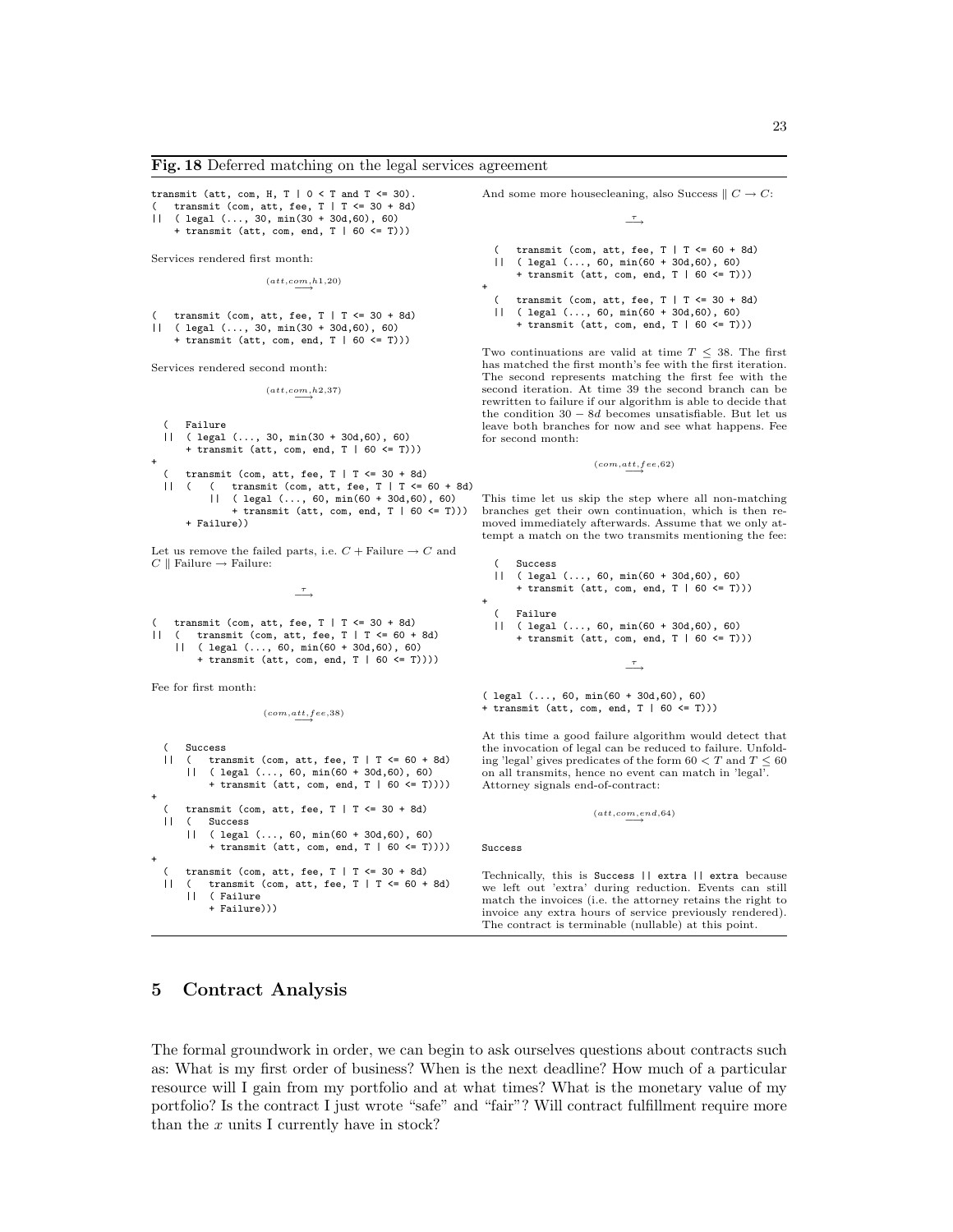The attempt to answer such questions is broadly referred to as *contract analysis*. Some analyses, notably "safeness", will primarily be of interest during contract development, whereas other analyses apply to running contracts. The residuation property allows a contract analysis to be applied at any time (i.e. to any residual contract), and we can thus continuously monitor the execution of the contracts in our portfolio.

Recall that our contract specification language is parameterized over the language of predicates and arithmetic. There is a clear trade-off in play here: a sophisticated language buys expressiveness, but renders most of the analyses undecidable.

There is another source of difficulties. Variables may be bound to components of an event that is unknown at the time of analysis. An expression like transmit $(a_1, a_2, R, T|$ true). offers little insight into the nature of R unless furnished with a probability vector over all resources.

Here we will circumvent these problems by making do with a restricted predicate language and accepting that analyses may not give answers on all input (but will give correct answers).

The predicate language is plugged in at two locations. In function application  $f(\boldsymbol{a})$  where all components of the vector  $\boldsymbol{a}$  must be checked according to the rules of the predicate language, and in transmit( $a_1, a_2, r, t | P$ ) where P must have the type Boolean. As previously we require that  $a_1, a_2, r$ , and t are either variables (bound or unbound) or constants. If some components are bound variables or constants, they must be equal to the corresponding components of an incoming event  $(a'_1, a'_2, r', t')$  for a match to occur.

Consider the syntax provided in figure 19. In addition to the types Agent, Resource, and Time, the language has the fundamental types Int and Boolean. Take  $\rho$  to range over  $\{\text{Int}, \text{Time}\},\$  take  $\sigma$  to range over  $\rho \cup \{\text{Agent}, \text{Resource}\},\$  and assume that constants can be uniquely typed (e.g. time constants are in ISO format, and agent and resource constants are disjoint and known).

The language allows arithmetic on integers, simple propositional logic, and manipulation of the two abstract types Resource and Time. Given a time (date)  $t$  we may add an integral number of years, months or days. For example  $2004.1.1 + 3d + 1y$  yields  $2005.1.4$ . Resources permit a projection on a named component (field) and all fields are of type Int. E.g. to extract the total amount from an information resource named *invoice* we write  $\#(inv, total, t)$ where  $t$  is some date<sup>7</sup>. The fields of resources may change over time; hence the third parameter of type Time.

Observables can now be understood simply as fields of a ubiquitous resource named obs. An Int may double for a Resource in which case the Int is understood to be a currency amount.

For the denotational semantics of the predicate language we define the following functions mapping syntactic expressions to mathematical objects:

$$
\mathcal{E}: Exp \to \nabla \to (\text{Agent} \cup \text{Resource} \cup \text{Int} \cup \text{Time})
$$

$$
\mathcal{B}: Bexp \to \nabla \to \{t, f\}
$$

where we assume the following mathematical environment:

- $\nabla$  is the set of all possible bindings  $\delta$  of variables to values.
- $Exp$  is the set of all possible expressions of type Int, Time, Resource or Agent in the language.
- $-$  Bexp is the set of all possible expressions of type Boolean in the language.
- Resource and Agent are the sets of resources and agents respectively.

When a resource is introduced into the system through a match, it must be dynamically checked that it possesses the required fields. The set of required fields can be statically determined by a routine type check annotating resources with field names à la  $\{date, total, paymentdeadline\}$  Resource. To keep things simple we omit this type extension here.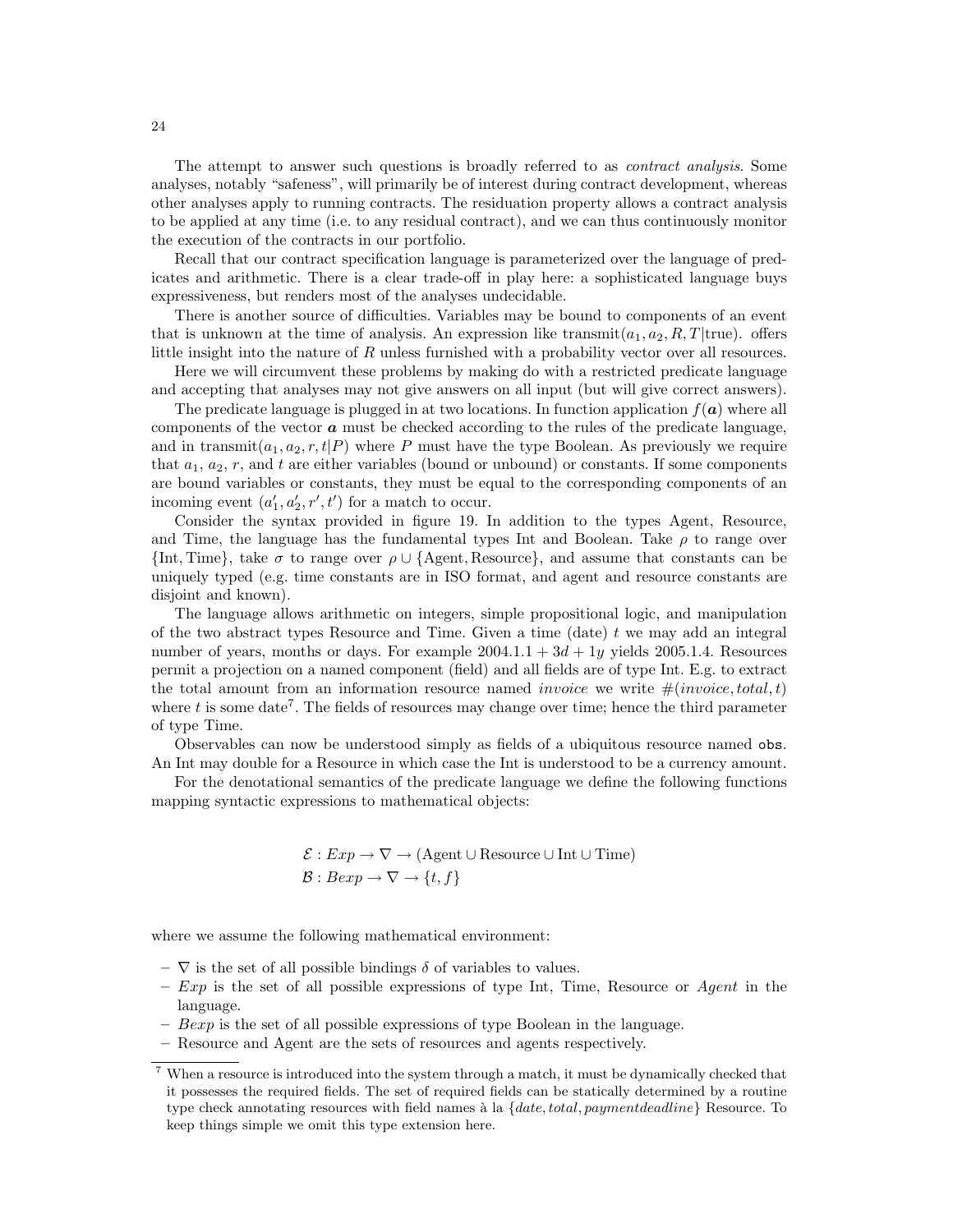Fig. 19 Example syntax for predicate language

| $\Delta (var) = \sigma$                                                                                                                                                                                                | $type(const) = \sigma$                                                                                                                                                 |  | $\Delta \vdash e_1 : \text{Int } \Delta \vdash e_2 : \text{Int } op \in \{+, -, *, /\}$ |
|------------------------------------------------------------------------------------------------------------------------------------------------------------------------------------------------------------------------|------------------------------------------------------------------------------------------------------------------------------------------------------------------------|--|-----------------------------------------------------------------------------------------|
| $\Delta$ + var : $\sigma$                                                                                                                                                                                              | $\Delta \vdash const : \sigma$                                                                                                                                         |  | $\Delta \vdash e_1$ op $e_2$ : Int                                                      |
|                                                                                                                                                                                                                        | $\Delta \vdash t :$ Time $\Delta \vdash e :$ Int $f \in \{y, m, d\}$ op $\in \{+, -\}$<br>$\Delta$ + t op e f : Time                                                   |  | $\Delta \vdash e :$ Time $f \in \{y, m, d\}$<br>$\Delta \vdash e \# f : \text{Int}$     |
|                                                                                                                                                                                                                        | $\Delta \vdash r :$ Resource $\Delta \vdash t :$ Time $f \in fields(r)$<br>$\Delta \vdash \#(r, f, t) :$ Int                                                           |  | $\Delta \vdash e : \text{Int}$<br>$\Delta \vdash e :$ Resource                          |
| $\Delta \vdash e_1 : \rho \quad \Delta \vdash e_2 : \rho$<br>$\Delta \vdash e_1 : \sigma \quad \Delta \vdash e_2 : \sigma$<br>$\Delta \vdash e_1 < e_2 : \text{Boolean}$<br>$\Delta \vdash e_1 = e_2 : \text{Boolean}$ |                                                                                                                                                                        |  |                                                                                         |
|                                                                                                                                                                                                                        | $\Delta \vdash b_1 : \text{Boolean} \quad \Delta \vdash b_2 : \text{Boolean} \quad \text{op} \in \{\text{and}, \text{or}\}\$<br>$\Delta \vdash b_1$ op $b_2$ : Boolean |  | $\Delta \vdash b : \text{Boolean}$<br>$\Lambda \vdash$ not. $b :$ Boolean               |

 $-$  Int  $=\mathbb{Z}$ 

- Time =  $\{\ldots, -2_t, -1_t, 0_t, 1_t, 2_t, \ldots\}$  where operators + and have the obvious interpretations, and we have the map  $(\cdot)_t : \mathbb{Z} \to \text{Time defined by } (n)_t = n_t$ .
- Int ⊆ Resource
- Agent, Resource, and Time are pairwise disjoint.
- (Agent ∪ Resource ∪ Int ∪ Time) is equipped with an (non-total) order < that is the union of the orders of the participating sets. Assume that Int and Time have the usual orderings.
- ∧, ∨, and ¬ serve as logical operators with the usual meaning over the set {t, f}.
- If a and b are integers,  $a \div b$  gives the the largest integer c such that  $c \cdot b \leq a$ . mod is the corresponding modulo function so that  $c \cdot b + a \mod b = a$ .
- $-\varphi$ : Resource  $\times$  Field  $\times$  Time  $\rightarrow$  Int is a projection function on resources, and Field is a set of static field identifiers.

A contract analysis is a map from a syntactic description of a contract and some auxiliary information to a domain of our choice. The auxiliary information is often an agent or a point in time that the analysis should be relative to or an estimate of the probabilities associated with an underlying process. Ideally, a contract analysis can be performed compositionally. This section contains two simple analyses with this property. Space considerations prevent a walkthrough of more involved examples, but the basic idea should be clear. We will assume for simplicity that recursively defined contracts are guarded. The analyses are presented using inference systems defined by induction on syntax, emphasizing the declarative and compositional nature of the analyses.

#### 5.1 Example: Failed Contracts

A contract may accept a sequence of one of more events that is not a prefix of a performing trace. Thus the residual contract is failed and its denotation is the empty set – the contract is in an inconsistent state. The inference rules provided in Figure 21 sketch how one could go about detecting this. The focal point is being able to decide if a predicate P can not hold true for any future values of its parameters. In practice, this often amounts to a simple argument: A deadline has been passed.

We have referred to the *failed* analysis numerous times in the example reductions. In section 4 we saw that eager matching made a bad choice, which was not detected until much later. The failure analysis seeks to alleviate such situations as early as possible. Consider the scenario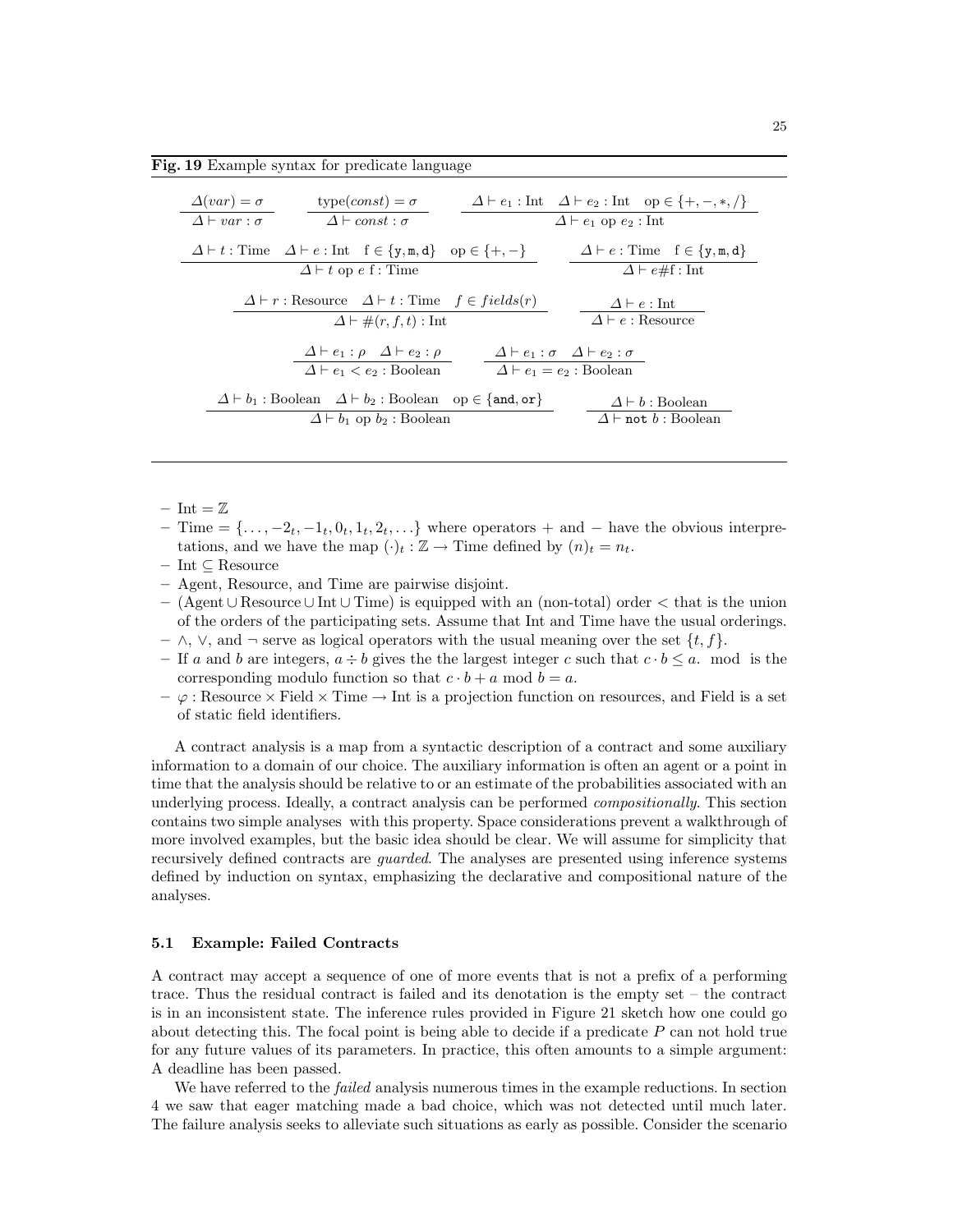Fig. 20 Denotational semantics for predicate language

```
\mathcal{E}[const] = \lambda \delta \in \nabla.const
              \mathcal{E}[\![var]\!] = \lambda \delta \in \nabla . \delta(var)\mathcal{E}[\![e_1+e_2]\!] = \lambda \delta \in \nabla \mathcal{E}[\![e_1]\!] \delta + \mathcal{E}[\![e_2]\!] \delta\mathcal{E}[\![e_1 - e_2]\!] = \lambda \delta \in \nabla \mathcal{E}[\![e_1]\!] \delta - \mathcal{E}[\![e_2]\!] \delta\mathcal{E}[\![e_1 * e_2]\!] = \lambda \delta \in \nabla \mathcal{E}[\![e_1]\!] \delta \cdot \mathcal{E}[\![e_2]\!] \delta\mathcal{E}[e_1/e_2] = \lambda \delta \in \nabla \mathcal{E}[e_1] \delta \div \mathcal{E}[e_2] \delta\mathcal{E}[\![e\#\mathtt{d}]\!] = \lambda \delta \in \nabla \mathcal{E}[\![e]\!] \delta \text{ mod } 30\mathcal{E}[\![e\#\mathfrak{m}]\!] = \lambda \delta \in \nabla \mathcal{E}[\![e]\!] \delta \div 30 \text{ mod } 12\mathcal{E}[[e#y]] = \lambda \delta \in \nabla \mathcal{E}[[e][\delta \div 360\mathcal{E} \|e + f\| \leq \lambda \delta \in \nabla \mathcal{E} \|e\| \delta + (\mathcal{E} \|f\| \delta)_t\mathcal{E} \|e + f\| = \lambda \delta \in \nabla \mathcal{E} \|e\| \delta + (\mathcal{E} \|f\| \delta \cdot 30)_t\mathcal{E} \|e + f y\| = \lambda \delta \in \nabla \mathcal{E} \|e\| \delta + (\mathcal{E} \|f\| \delta \cdot 360)_t\mathcal{E} \| e - f \, \mathbf{d} \| = \lambda \delta \in \nabla \mathcal{E} \| e \| \delta - (\mathcal{E} \| f \| \delta)_t\mathcal{E}[e - f m] = \lambda \delta \in \nabla \mathcal{E}[e]\delta - (\mathcal{E}[f]\delta \cdot 30)_t\mathcal{E} \|e - f\| = \lambda \delta \in \nabla \mathcal{E}[e] \delta - (\mathcal{E}[f] \delta \cdot 360)_t\mathcal{E}[\#(r, f, t)] = \lambda \delta \in \nabla \cdot \varphi(\mathcal{E}[\![r]\!]\delta, f, \mathcal{E}[\![t]\!]\delta)\mathcal{B}[\![e_1 < e_2]\!] = \lambda \delta \in \nabla. \begin{cases} t \text{ if } \mathcal{E}[\![e_1]\!] \delta < \mathcal{E}[\![e_2]\!] \delta \end{cases}f otherwise
    \mathcal{B}[\![e_1=e_2]\!] = \lambda \delta \in \nabla. \begin{cases} t \text{ if } \mathcal{E}[\![e_1]\!] \delta = \mathcal{E}[\![e_2]\!] \delta \end{cases}f otherwise
\mathcal{B}[\![b_1\! and \;b_2]\!] = \lambda \delta \in \nabla . \mathcal{B}[\![b_1]\!] \delta \wedge \mathcal{B}[\![b_2]\!] \delta\mathcal{B}[[b_1 \text{ or } b_2]] = \lambda \delta \in \nabla \mathcal{B}[[b_1]] \delta \vee \mathcal{B}[[b_2]] \delta\mathcal{B}[not b] = \lambda \delta \in \nabla \cdot \neg \mathcal{B}[b]\delta
```

|  |  |  | Fig. 21 Failed contracts |
|--|--|--|--------------------------|
|--|--|--|--------------------------|

| $\forall \delta', \forall t' \geq t : (\delta \oplus \delta' \oplus T \mapsto t' \models \neg P)$ | $D, \delta, t \vdash c$ failed                                                                        |
|---------------------------------------------------------------------------------------------------|-------------------------------------------------------------------------------------------------------|
| $D, \delta, t \vdash \text{transmit}(XT   P)$ . c failed                                          | $D, \delta, t \vdash \text{transmit}(XT   P)$ . c failed                                              |
| $D \vdash$ Failure failed                                                                         | $D, \delta, t \vdash c$ failed $D, \delta, t \vdash c'$ failed<br>$D, \delta, t \vdash c + c'$ failed |
| $D, \delta, t \vdash c$ failed                                                                    | D, $\delta, t \vdash c'$ failed                                                                       |
| D, $\delta, t \vdash c \parallel c'$ failed                                                       | $D, \delta, t \vdash c \parallel c'$ failed                                                           |
| D, $\delta, t \vdash c$ failed<br>$D, \delta, t \vdash c; c'$ failed                              | $D, \delta, t \vdash c'$ failed<br>$D, \delta, t \vdash c; c'$ failed                                 |
|                                                                                                   | D, $\delta, t \vdash c$ failed $(f(\mathbf{X}) = c) \in D$<br>$D, \delta, t \vdash f(a)$ failed       |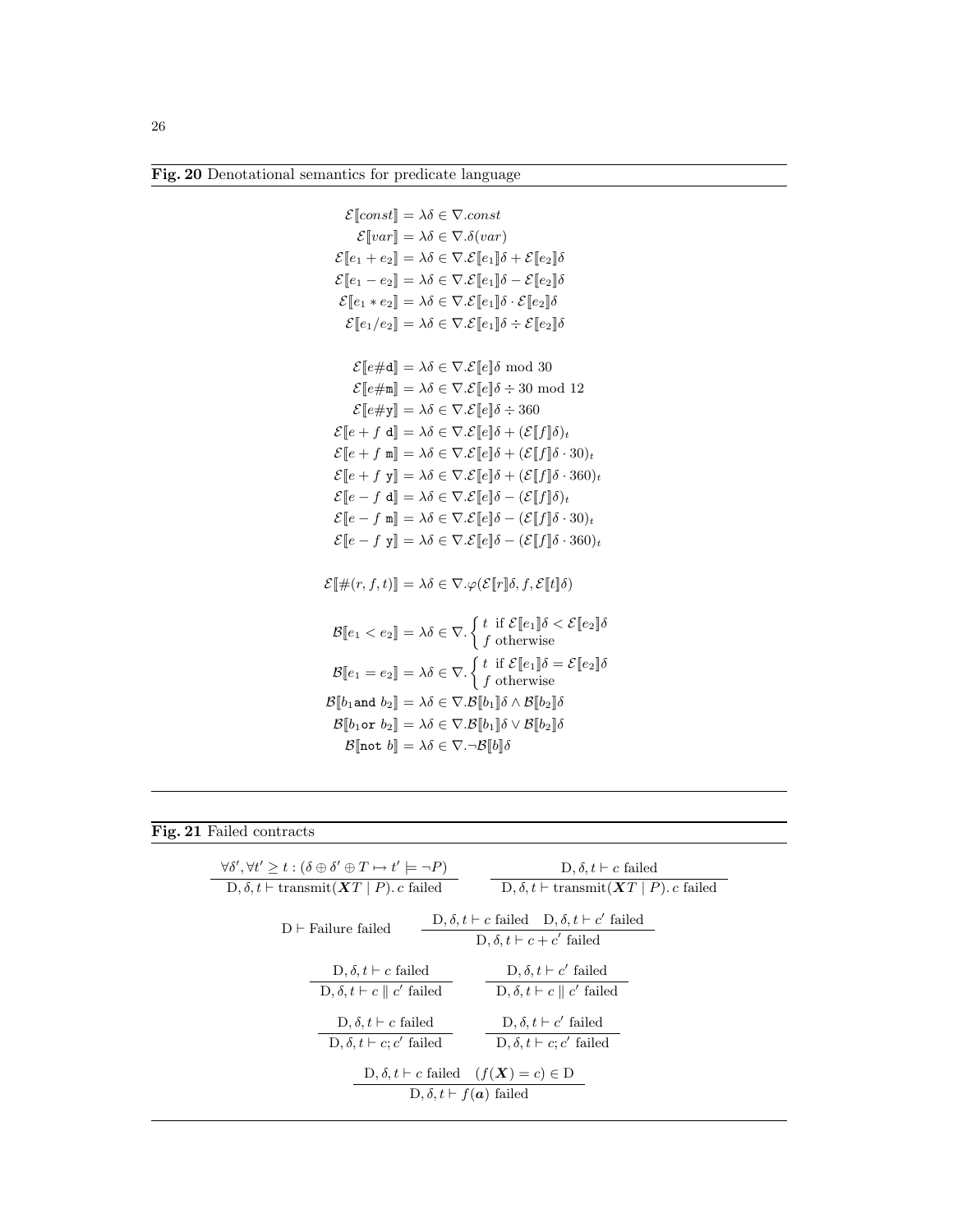in Figure 22 for an example under the eager matching regime. The failure of the contract is detected as soon as there is no remedy, i.e. at  $T = 39$ .

Fig. 22 Example: Failed legal services agreement under eager matching (non-deterministic)

transmit (att, com, H,  $T$  | 0 < T and  $T$  <= 30). transmit (com, att, fee,  $T$  |  $T$  <= 30 + 8d) || ( legal (..., 30, min(30 + 30d,60), 60) + transmit (att, com, end, T | 60 <= T)))  $(att, com, h1, 20),$  $(att, com, h2, 37)$  $(com, att, fee, 38)$ −→ ( transmit (com, att, fee,  $T \mid T \leq 30 + 8d$ ) || ( Success || ( legal (..., 60, min(60 + 30d,60), 60) + transmit (att, com, end, T | 60 <= T))))

We would rather not wait for the next event  $^{(com,att,fee,62)}$  before realizing that the situation is not working. As soon as  $T = 39$ , transmit (com att, fee,  $T \mid T \le 30 + 8d$ ) can transition to Failure. The relevant part of the derivation looks like this:

> $D, d, 39 \vdash 39 \leq 30 + 8d$  $D, d, 39 \vdash \text{transmit } (com \text{ att, fee, T} \mid T \leq 30 + 8d) \; failed$ D, d, 39 ` || ( Success transmit (com att, fee,  $T$  |  $T$  <= 30 + 8d) || ( legal (..., 60, min(60 + 30d,60), 60) ${failed}$ + transmit (att, com, end, T | 60 <= T))))

#### 5.2 Example: Task List

Given a contract or a portfolio of contracts it is tremendously important for an agent to know when and how to act. To this end we demonstrate how a very simple task list can be compiled.

Consider the definition given in Figure 23. The function gives returns a list of outstanding commitments that can be carried out at time t. We only admit interval conditions of the form  $a \leq T$  and  $T \leq b$  with T being the time variable in the enclosing transmit, since in "real" contracts hardly anything else is used. It is important to notice that the result of the analysis may be incomplete. A task is only added if the agents agree (i.e.  $a = a1$ ), but if all is not bound at the time t of analysis, the task is simply skipped. A more elaborate dataflow analysis might reveal that in fact a1 is always bound to a.

Also notice the case for application  $f(\boldsymbol{a})$ . We expand the body of the named contract f given arguments a but only once (assuming f is guarded). This measure ensures termination of the analysis, but reduces the function's look-ahead horizon. Hence, any task or point of interest more than one recursive unfolding away is not detected. This is unlikely to have practical significance for two reasons: (1) recursively defined contracts are guarded and so a transmit must be matched before a new unfold can occur. This transmit therefore is presumably more relevant than any other transmits further down the line; (2) it would be utterly unidiomatic if some transmit  $t_1$  was required to be matched before another transmit  $t_2$ , but nevertheless had a later deadline than that of  $t_2$ .

For an example of the task list analysis, we return to the Legal Services Agreement. The task list works best with eager matching with explicit reduction control. Eager matching alone is too careless, and deferred matching represents many states, which are all assumed valid, but may confuse the user when he or she sees overlapping tasks for every hypothetical state of the contract. Consider Figure 24 for an example of how the task list evolves under reduction of the Legal Services Agreement.

The examples given above, in their simplicity, may be extended given knowledge of the problem domain. In particular, knowledge of or forecasting about probable event sequences may be used in a manner orthogonal to the coding of analyses by appropriate function calls.

Analyses possible to implement in this way include:

- Resource flow forecasting (supply requirements).
- Terminability by agent, latest termination, earliest termination.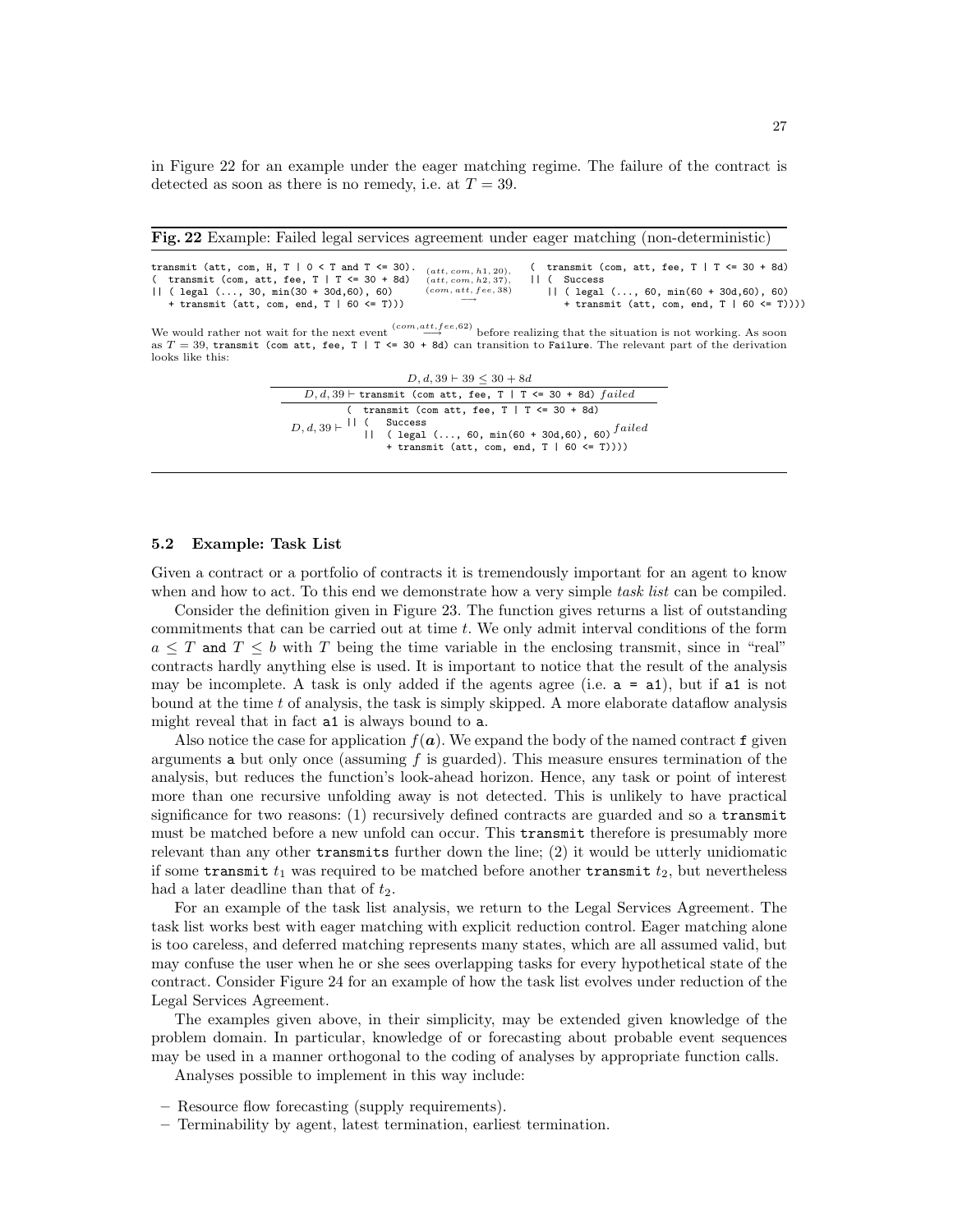$D, \delta, a, t \vdash$  Success :  $[] \qquad D, \delta, a, t \vdash$  Failure :  $[]$  $= a \neq a_1 \quad X = (a_1, a_2, R, T)$  $D, \delta, a, t \vdash \text{transmit}(X \mid x \leq T \text{ and } T \leq y) \text{. } c \; : \; []$  $\models \neg(x \leq t \text{ and } t \leq y)$  $D, \delta, a, t \vdash \text{transmit}(X \mid x \leq T \text{ and } T \leq y) \text{. } c : []$  $\models a = a_1 \quad X = (a_1, a_2, R, T) \quad \models x \leq t \text{ and } t \leq y$  $D, \delta, a, t \vdash \text{transmit}(X \mid x \leq T \text{ and } T \leq y) \ldots$  [transmit $(X \mid x \leq T \text{ and } T \leq y) \ldots$ ]  $D, \delta, a, t \vdash c_1 : l_1 \quad D, \delta, a, t \vdash c_2 : l_2$  $D, \delta, a, t \vdash c_1 + c_2 : l_1 \otimes l_2$  $D \vdash c_1$  nullable  $D, \delta, a, t \vdash c_1 : l_1 \quad D, \delta, a, t \vdash c_2 : l_2$  $D, \delta, a, t \vdash c_1; c_2 : l_1 \otimes l_2$  $D \not\vdash c_1$  nullable  $D, \delta, a, t \vdash c_1 : l_1$  $D, \delta, a, t \vdash c_1; c_2 : l_1$  $D, \delta, a, t \vdash c_1 : l_1 \quad D, \delta, a, t \vdash c_2 : l_2$  $D, \delta, a, t \vdash c_1 \parallel c_2 : l_1 \otimes l_2$  $(f(\boldsymbol{X}) = c) \in D$  D,  $\delta$ ,  $a, t \vdash c : l$  $D, \delta, a, t \vdash f(a) : l$ 

- Valuation, or simply put: What is the value to an agent of a given contract? The analysis is fairly intricate and requires knowledge of financial models and stochastic processes. Interested readers are referred to Peyton Jones and Eber [JES00,JE03] who provide a very readable introduction targeted at computer scientists.
- General model checking for business rules: (a) static (b) dynamic/runtime (Timed LTL checking), cf. [KPA04].

### 6 Discussion and Future Work

Our definition of contracts focuses on contracts as classifiers of event traces into performing and nonperforming ones. This is coarse, and many real-world issues are left out—not for good, but for now.

The basic idea is to develop these notions within a general framework that may require specifications of runtime environment and protocols for event transmission. The inclusion of explicit operators in the language to mimic many standard steps in the contract lifecycle—say checking a contract for potential problems with current law—would not facilitate easy contract coding without both static ("does this contract conform to standard practice?") and dynamic ("is this sequence of events and their handling proper?") checks appealing to some enclosing structures.

We decided to pursue compositionality—hierarchical specification—from the outset as a central notion and thus follow a process algebra approach, basically to evaluate how far that would take us in the given domain. This can be contrasted to a network-oriented approach supported by suitable diagramming to appeal to visual faculties, which appears to be the preferred modeling approach for workflow systems (Petri nets) [vdAvH02] and in object-oriented analysis (UML diagramming). Note that hierarchical specification is also needed in a network-oriented approach to achieve modular description and reuse of specification components. Furthermore, powerful specification mechanisms such as functional abstraction and (non-tail) recursion have no simple visual representations.

The Software Development Agreement (Figure 15) provides a good setting to observe the limitations to our approach and the ramifications of the design choices made.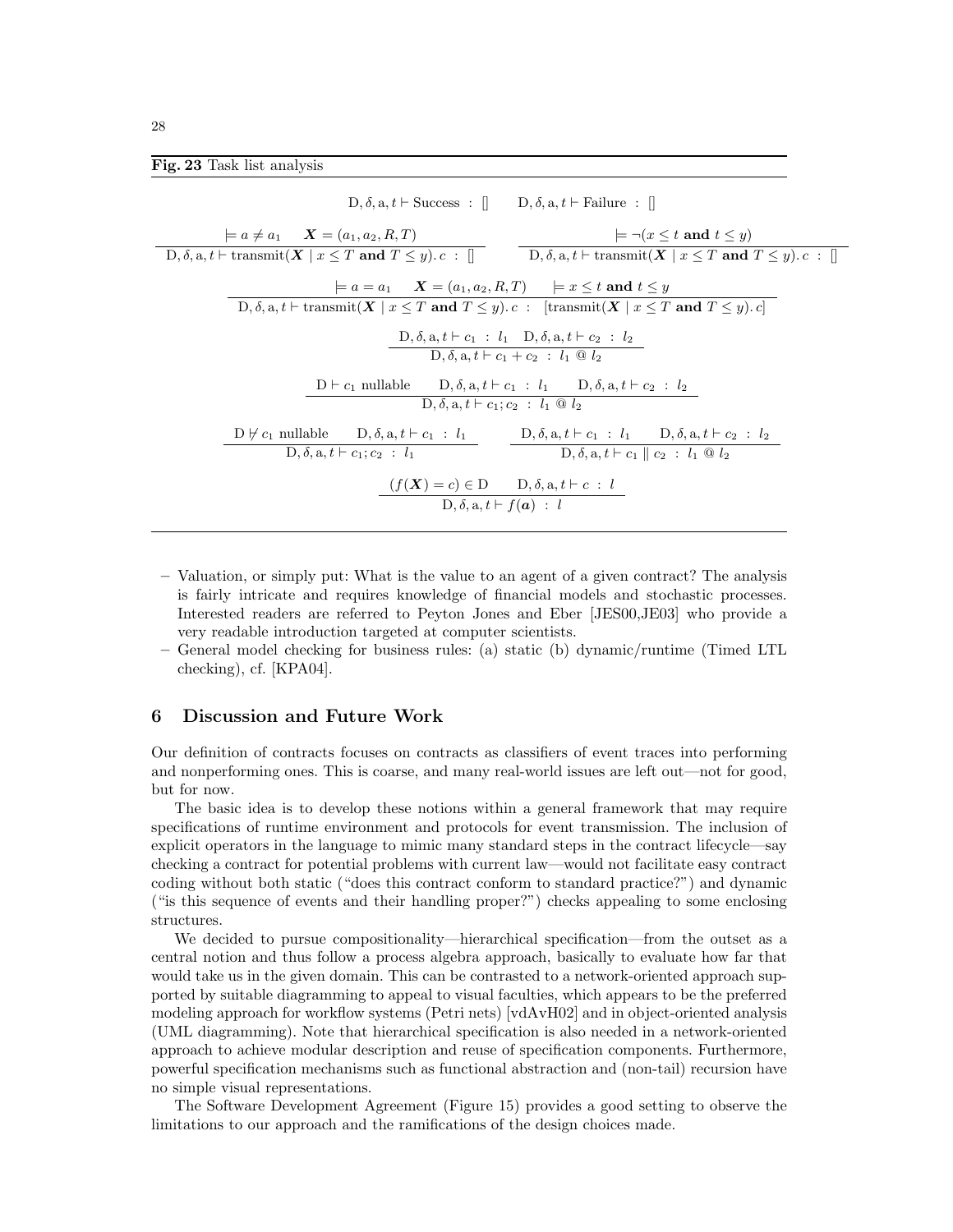| transmit (att, com, H, $T$   0 < T and T <= 30).<br>transmit (com, att, fee, $T$   $T \le 30 + 8d$ )<br>€<br>  $( \text{legal } ( \ldots, 30, \text{ min}(30 + 30d, 60), 60)$<br>+ transmit (att, com, end, $T$   60 <= $T$ )))                                                                  | $T=0$ :<br>att: transmit (att, com, H, $T \mid 0 \leq T$ and $T \leq 30$ )                                                                                                                        |
|--------------------------------------------------------------------------------------------------------------------------------------------------------------------------------------------------------------------------------------------------------------------------------------------------|---------------------------------------------------------------------------------------------------------------------------------------------------------------------------------------------------|
| Services rendered first month:                                                                                                                                                                                                                                                                   |                                                                                                                                                                                                   |
| $\stackrel{(att,com,h1,20)}{\longrightarrow}$                                                                                                                                                                                                                                                    |                                                                                                                                                                                                   |
| $\stackrel{\tau}{\longrightarrow}$                                                                                                                                                                                                                                                               |                                                                                                                                                                                                   |
| transmit (com, att, fee, $T$   $T \le 30 + 8d$ )<br>€<br>(transmit (att, com, H, T   30 < T and T <= 60).<br>$\mathbf{H}$<br>( transmit (com, att, fee, $T$   $T \le 60 + 8d$ )<br>$   ( \text{legal } (, 60, \text{min}(60 + 30d, 60), 60)$<br>+ transmit (att, com, end, $T$   60 <= $T$ ))))) | $T = 20:$<br>com: [transmit (com att, fee, $T$   $T \le 30 + 8d$ )]<br>$T = 31:$<br>att: transmit (att, com, H, $T$   30 < T and T <= 60)<br>com: transmit (com att, fee, $T$   $T \le 30 + 8d$ ) |
| Services rendered second month:                                                                                                                                                                                                                                                                  |                                                                                                                                                                                                   |
| $r(\mathit{att}, \mathit{com}, h2, 37)$                                                                                                                                                                                                                                                          |                                                                                                                                                                                                   |
| transmit (com, att, fee, $T$   $T \le 30 + 8d$ )<br>€<br>(transmit (com, att, fee, $T$   $T \le 60 + 8d$ )<br>$\mathbf{H}$<br>$   ( \text{legal } (, 60, \text{min}(60 + 30d, 60), 60)$<br>+ transmit (att, com, end, $T$   60 <= $T$ ))))                                                       | $T = 37:$<br>com: transmit (com att, fee, $T$   $T$ <= 30 + 8d)<br>com: transmit (com att, fee, $T$   $T$ <= 60 + 8d)<br>Assuming the system was unable to decide predicates,                     |
| Fee for first month:                                                                                                                                                                                                                                                                             | two additional tasks would have been shown for att:                                                                                                                                               |
| $l(\mathit{com}, \underbrace{\mathit{att}, \mathit{fee}, 38})$                                                                                                                                                                                                                                   | att: transmit (att, com, H, T   60 $\lt$ T and T $\lt$ = 60)<br>att: transmit (att, com, end, $T$   60 $\leq$ T)                                                                                  |
| $\stackrel{\tau}{\longrightarrow}$                                                                                                                                                                                                                                                               |                                                                                                                                                                                                   |
| transmit (com, att, fee, $T$   $T \le 60 + 8d$ )<br>(<br>  $( \text{legal } (, 60, \text{min}(60 + 30d, 60), 60)$<br>+ transmit (att, com, end, $T$   60 <= $T$ )))                                                                                                                              | $T = 38:$<br>com: transmit (com att, fee, $T$   $T \le 60 + 8d$ )                                                                                                                                 |
| Fee for second month:                                                                                                                                                                                                                                                                            | $T = 60:$<br>att: transmit (att, com, end, $T$   60 $\leq T$ )<br>com: transmit (com att, fee, $T$   $T$ <= 60 + 8d)                                                                              |
| $\stackrel{l(\text{com}, att, fee, 62)}{\longrightarrow}$                                                                                                                                                                                                                                        |                                                                                                                                                                                                   |
| $\stackrel{\tau}{\longrightarrow}$                                                                                                                                                                                                                                                               |                                                                                                                                                                                                   |
| $($ legal $(, 60, min(60 + 30d, 60), 60)$<br>+ transmit (att, com, end, $T$   60 <= T))                                                                                                                                                                                                          | $T = 62$ :<br>att: transmit (att, com, end, $T$   60 $\leq T$ )                                                                                                                                   |
| Attorney signals end-of-contract:                                                                                                                                                                                                                                                                |                                                                                                                                                                                                   |
| $s(\mathit{att},\mathit{com},\mathit{end},64)$                                                                                                                                                                                                                                                   |                                                                                                                                                                                                   |
| Success                                                                                                                                                                                                                                                                                          | $T \geq 64$ : No tasks!                                                                                                                                                                           |
|                                                                                                                                                                                                                                                                                                  |                                                                                                                                                                                                   |

Fig. 24 Task list for the Legal Services Agreements under eager matching with explicit control

The Change Order is not coded. It might be cleverly coded in the current language, again using constraints on the events passed around, but a more natural way would be using higherorder contracts, i.e. contracts taking contracts as arguments. Thus, a Change Order would simply be the passing back and forth of a contract followed by an instantiation upon agreement.

The transmission of rights can easily be coded, but the prohibition to transmit a particular resource affects all other contracts. Currently, we have no construct available to handle this situation.

Contracts often specify certain things that are not to be done (e.g. not copying the software). Such restrictions should intersect all other outstanding contracts and limit them appropriately. A higher-order language or predicates that could guard all transmits of an entire subcontract might ameliorate this in a natural way.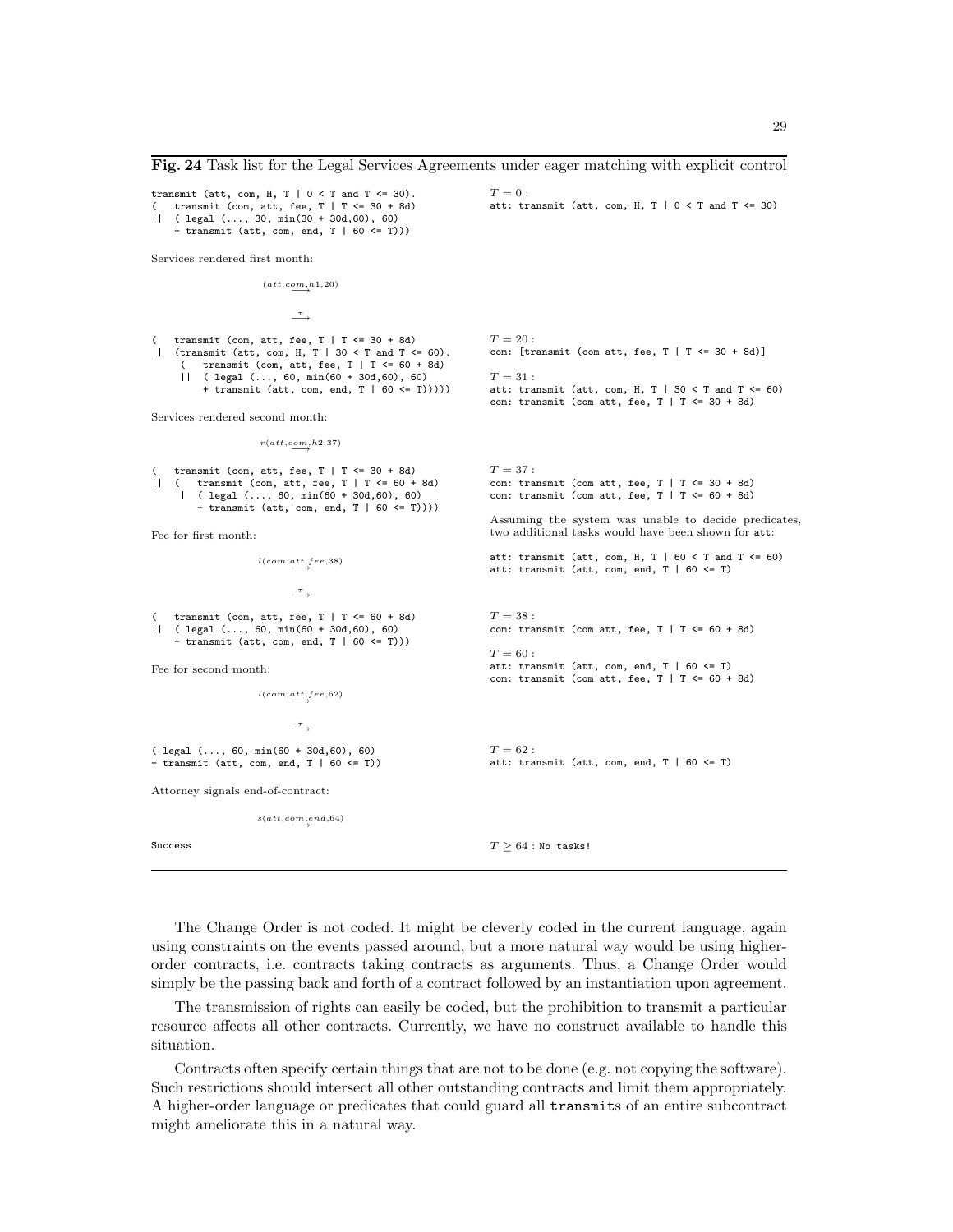A fuller range of language constructions that programmers are familiar with is also desirable; in the present incarnation of the contract language, several standard constructions have been left out in order to emphasize the core event model. In practice, conditionals and various sorts of lambda abstractions would make the language easier to use, though not strictly more expressive, as they can be encoded through events, albeit in a non-intuitive way. A conditional that is not driven by events (i.e. an if-then-else) seems to be needed for natural coding in many real-world contracts. Also, a catch-throw mechanism for unexpected events would make contracts more robust.

Conversely, certain features of the language appear to be almost too strong for the domain; the inclusion of full recursion means that contracts active for an unlimited period of time, say leases, are easy to code, but make contract analysis significantly harder. In practice, contracts running for "unlimited" time periods often have external constraints (usually local legislation) forcing the contract to be reassessed by its parties, and possibly government representatives, from time to time. Having only a restricted form of recursion that suffices for most practical applications should simplify contract analysis.

The expressivity of the contract language and indeed the feasibility of non-trivial contract analysis depends heavily on the predicate language used. Predicates restricted to the form  $[a; b]$  are surely too limited, and further investigation into the required expressiveness of the predicate language is desirable.

While the language is parametrized over the predicate language used, almost all real-world applications will require some model of time and timed events to be incorporated  $vis-\hat{a}-vis$  the examples using interval in Section 5 . The current event model allows for encoding through the predicate language, but an extended set of events, with companion semantics, would make for easier contract programming; timer (or "trigger") events appear to be ubiquitous when encoding contracts.

## 7 Related Work

The impetus for this work comes from two directions: the REA accounting model pioneered by McCarthy [McC82] and Peyton Jones, Eber and Seward's seminal article on specification of financial contracts [JES00]. Furthermore, given that contracts specify protocols as to how parties bound by them are to interact with each other there are links to process and workflow models.

### 7.1 Composing Contracts

Peyton Jones, Eber and Seward [JES00] present a compositional language for specifying financial contracts. It provides a decomposition of known standard contracts such as zero coupon bonds, options, swaps, straddles, etc., into individual payment commitments that are combined declaratively using a small set of contract combinators. All contracts are two-party contracts, and the parties are implicit. The combinators (taken from [JE03], revised from [JES00]) correspond to Success,  $\|\cdot, \cdot + \cdot, \text{transmit}(\cdot)$  of our language  $\mathcal{C}^{\mathcal{P}}$ ; it has no direct counterparts to Failure,  $\cdot$  nor, most importantly, recursion or iteration. On the other hand, it provides conditionals and predicates that are applicable to arbitrary contracts, not just commitments as in  $\mathcal{C}^{\mathcal{P}}$ , something we have found to be worthwhile also for specifying commercial contracts. Furthermore, their language provides an until-operator that allows a party to terminate a contract successfully at a particular time, even if not all commitments have been satisfied. Using until for contract specification seems difficult, however, since it may—legally—cut off contract execution before all reciprocal commitments have been satisfied, e.g., the requirement to pay for a service that has been rendered.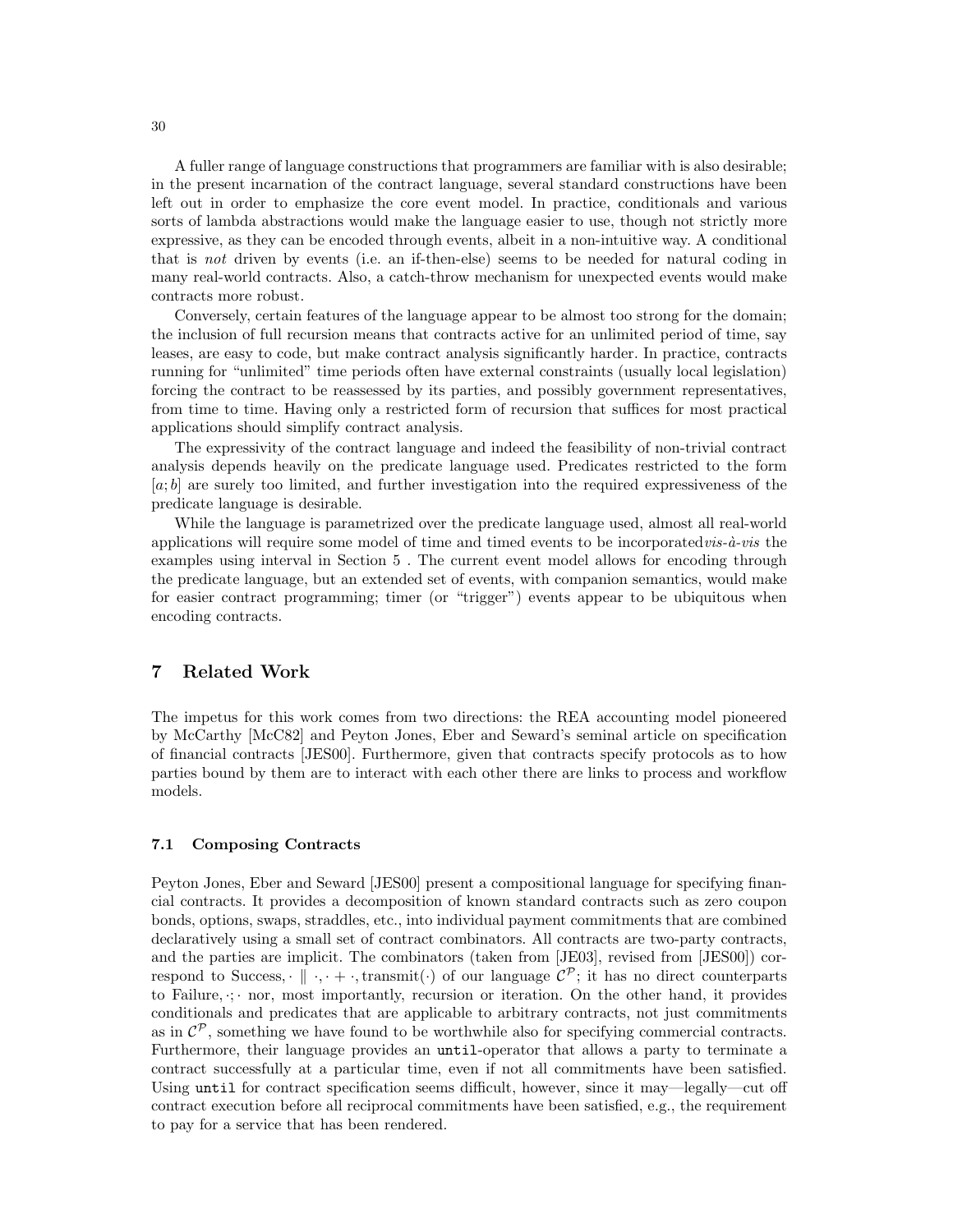Our contract language generalizes financial payment commitments to arbitrary transfers of resources and information, provides explicit agents and thus provides the possibility of specifying multi-party contracts.

We have provided a denotational semantics for  $\mathcal{C}^{\mathcal{P}}$  and developed operational semantics for contract monitoring from it, whereas Peyton Jones, Eber and Seward focus on valuation, a sophisticated contract analysis based on stochastic analysis for pricing contracts.

#### 7.2 Resources/Events/Agents (REA)

McCarthy [McC82] pioneered REA, an accounting model that focuses on the basic transaction patterns of the enterprise, the exchange of scarce goods and the transformation of resources by production, and separates it from phenomena that can be derived by aggregation or other means. Geerts and McCarthy [GM00] complement REA's entity-relationship model of basic ex-post notions of events, in which agents transmit scarce resources, with ex-ante notions: commitments and sets of commitments making up contracts.<sup>8</sup> Contracts, however, are only modeled as sets of commitments whose concrete terms and constraints are usually described in natural language and as such live outside the scope of the entity-relationship model. Our work provides a formalization for contracts and their (performing) executions and thus complements the REA's data-centered notions with a well-defined process perspective.

#### 7.3 Process Algebra and Logic

Disregarding the structure of events and their temporal properties,  $\mathcal{C}^{\mathcal{P}}$  is basically a process algebra. It corresponds to Algebra of Communicating Processes (ACP) with deadlock (Failure), free merge  $\cdot \parallel \cdot$  and recursion, but without encapsulation [BW90]. Note that contracts are to be thought of as exclusively reactive processes, however: they respond to externally generated events, but do not autonomously generate them. This leads naturally to contracts classifying event traces, making CSP [BHR84,Hoa85] and its trace-theoretic semantics a natural conceptual framework for our view-independent approach to contract specification. This is in contrast to CCS-like process calculi [Hen88,Mil89,Mil99], which take a rather operational process-asmachine view; they treat communication as dual pairs of send and receive messages and allow observation of branching decisions in processes. Note that  $\mathcal{C}^{\mathcal{P}}$ , as presented here, contains no synchronization between concurrently executing subcontracts. A previous version of  $\mathcal{C}^{\mathcal{P}}$  contained the contract conjunction operator  $c \& c'$ , whose denotational semantics is

$$
\mathcal{C}[\![c\ \&\ c']\!]^{\mathrm{D};\delta} = \mathcal{C}[\![c]\!]^{\mathrm{D};\delta} \cap \mathcal{C}[\![c']\!]^{\mathrm{D};\delta}.
$$

This is the parallel composition operator of CSP with synchronization at each step. A trace satisfies c & c' if it satisfies both c and c'. This makes it possible to specify a contract by providing a basic specification,  $c$  (sales order), and refining it by conjoining it with an additional policy,  $c'$  (no alcohol must be sold to minors), that a correct contract execution must satisfy. Our language can be extended to include contract conjunction. We have not included it here to keep the theoretical treatment of  $\mathcal{C}^{\mathcal{P}}$  simple. Furthermore, it is our impression that the above asymmetry of  $c$  specifying the fundamental protocol for contract execution and  $c'$  filtering illegal executions may be better captured by formulating policies logically, e.g., in Linear-Time Logic (LTL), possibly enforced by run-time verification [KPA03].

There are numerous timed variants of process algebras and temporal logics; see e.g. Baeten and Middelburg [BM02] for timed process algebras. It should be noted that our contract language is fundamentally deterministic to avoid misunderstanding between contract partners: by design, nondeterministic implicit control decisions as in CCS-based process calculi are avoided.

 $\overline{\text{8}$  This is a highly simplified description of key parts of REA.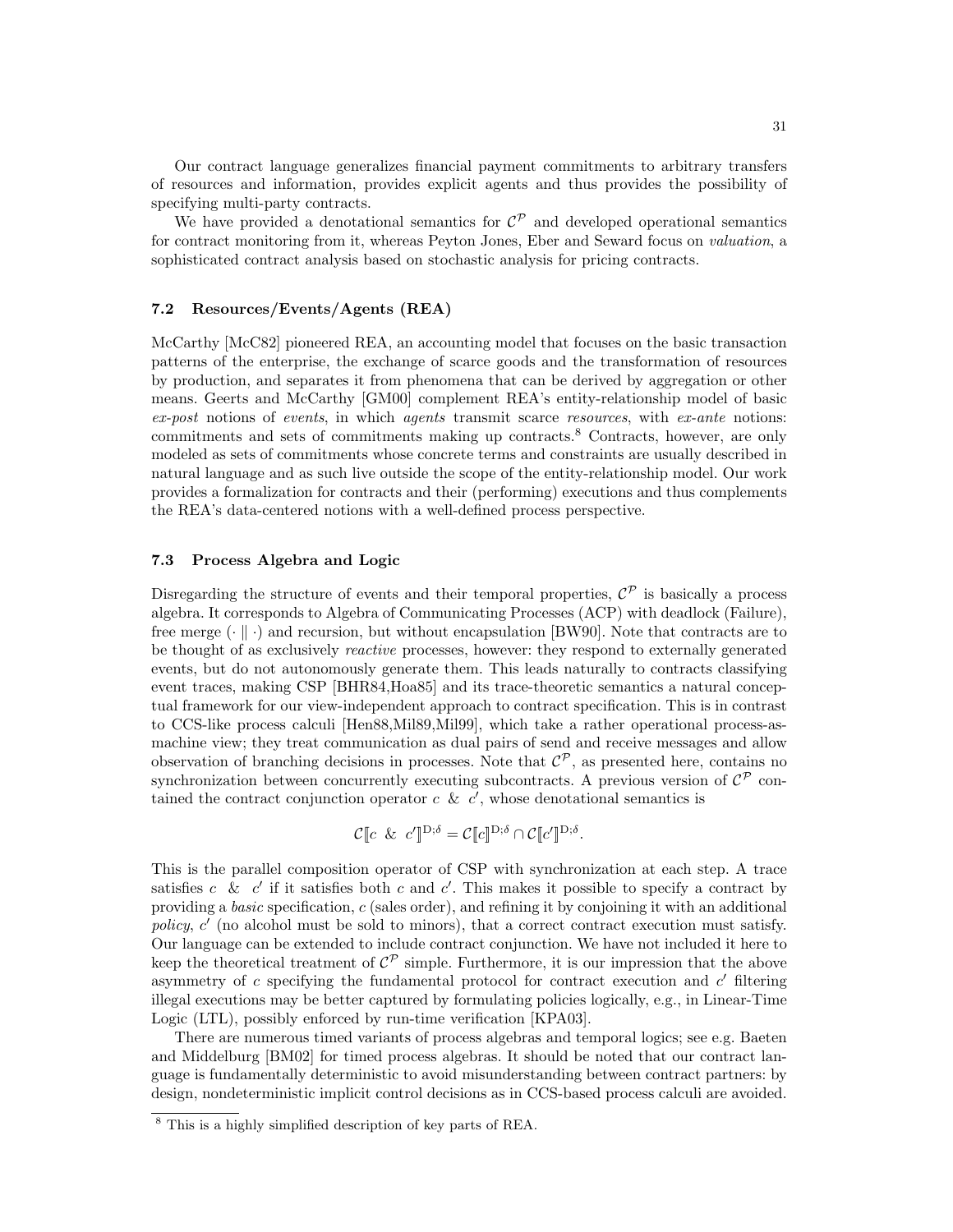Indeed the eager matching semantics presented can be considered a process language with implicit control decisions (a process may evolve nondeterministically and autonomously). Since this is considered undesirable in our context (though realistic as it reflects the matching ambiguities common in bookkeeping), its events (actions in process terminology) are beefed up with control ("routing") information to control process/contract evolution deterministically.

Note that, in contrast to conventional process calculi, we have included both sequential composition and parameterized recursion to support a separation of data (the base language) and control (the contract language).

Also, our base language is not fixed, but a parameter of the contract language so as to accommodate expressing temporal (and other) constraints modularly and "naturally". Indeed, the basic structure of events can be entirely encapsulated in the base language, making the technical development of the contract language (the "control part") independent of REA or other data models for that matter.

Timed process calculi tend to build on rudimentary models of time. These appear to be insufficient for expressing contract constraints naturally, but may turn out to be viable as core languages. Clearly, studying timing more closely as well as other connections to process calculi constitutes requisite future work.

Finally, most of the extant process algebras apparently do not consider the approach of contract monitoring by residuation. In this paper, the need for considering (prefixes of) event traces leads to the problem of allowing only contracts that ensure that the arrival of any event leads to a well-defined residual contract. Calculi such as CCS do not have a notion of event traces, and do not encounter the problem, since the (structural) operational semantics turns out to be sound and complete for the set of structural equivalences defining a "program" in CCS. The main difference seems to be the liberal recursion operator employed in our language which admits mutual recursion, unlike CCS where the constructs of equal strength only admit transitions that are syntactically guarded in the sense that if an operator has a transition to a new term, the root of that term contains an operator of "lower" strength (e.g. the "replication" operator is guarded by the "parallel" operator in CCS).

#### 7.4 Work flow and business process languages

In [SMTA95] an event algebra is developed which is used to monitor a discrete event system. The terms of the algebra contain the equivalent of Success, Failure,  $\cdot \parallel \cdot, \cdot + \cdot, \cdot$ ;  $\cdot$  while the atomic contract transmit( $\cdot$ ).  $\cdot$  is replaced by an enumerated set of unique atomic constructs with no free variables. Iteration is stated to be done by instantiating terms such that atomic terms are relabeled to ensure uniqueness of all atomic terms. A trace semantics is given for terms as well as residuation equations. The equations allow monitoring of terms by a syntactic method like in  $\mathcal{C}^{\mathcal{P}}$ . Guardedness (in the sense of  $\mathcal{C}^{\mathcal{P}}$ ) is guarenteed by excluding recursion from the language. It is not entirely clear how iteration is included in the language as no formal description of it is given. The residuation equations given, essentially implement the *eager* semantics of  $\mathcal{C}^{\mathcal{P}}$ .

Another branch of research has focused on the specification and modelling of business processes. In this vein, the Business Process Modelling Language (BPML) is an XML-inspired specification language defined by a consortium of agents from industry and reported in several white papers and technical reports [Ark02,vdADtHW02]. A "program" in the language is, essentially, an XML schema containing process specifications, including temporal and conditional statements, as well as a restricted iteration construct ("repeat"). The scope of entities that can reasonably be modelled by BPML is conceptually larger than the one considered in this paper, since arbitrary (internal or external) processes and commitments can be modelled – hence also contractual obligations. However, while the language operates with an execution model loosely based on  $\pi$ -calculus [MPW89], a proper (and formal) semantics for process execution, performance and monitoring is lacking. The semantics of the framework is currently described only in terms of natural language, and any kind of safe automated or formal analysis of execution of processes specified in the language thus cannot be performed at present.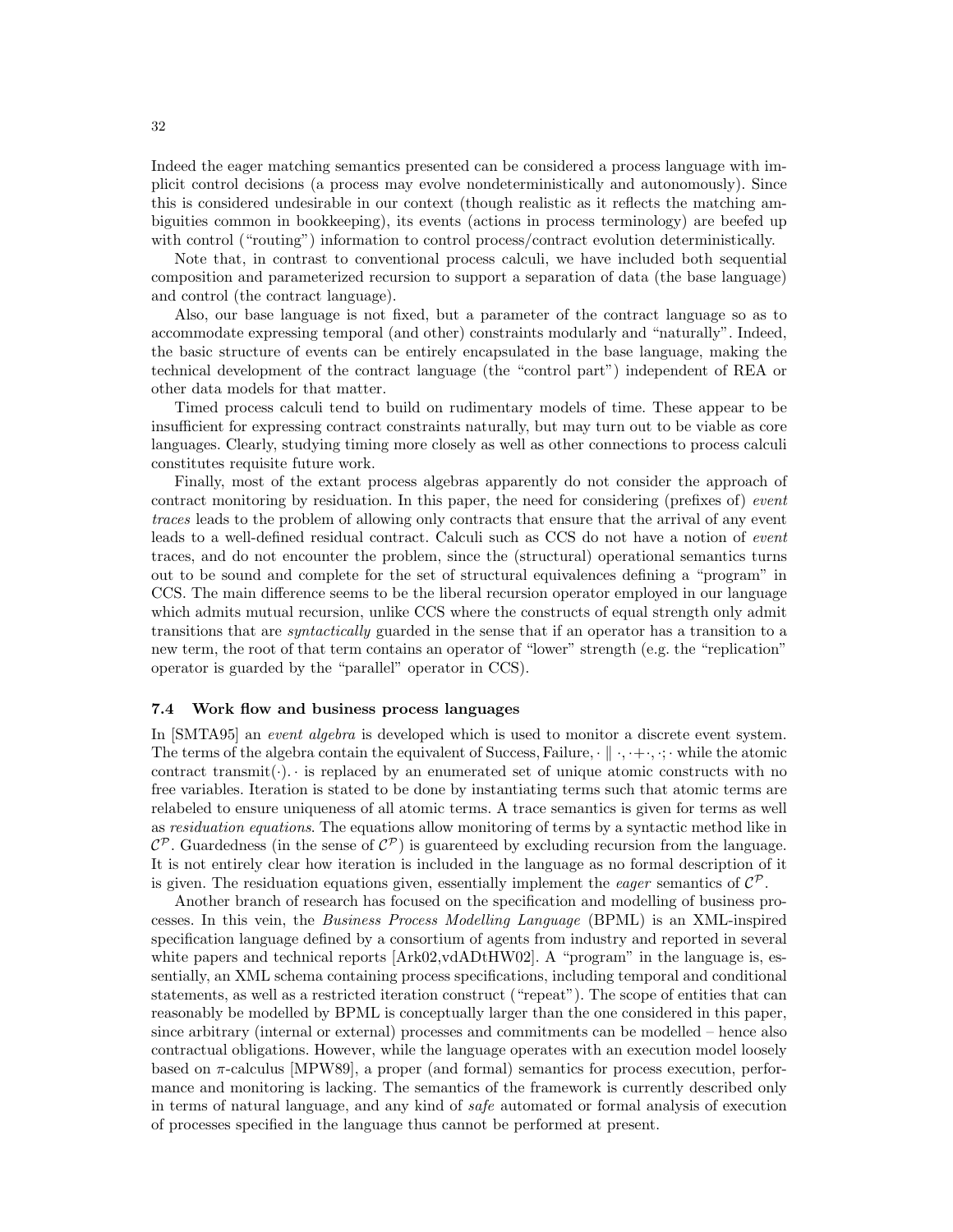## 8 Acknowledgements

This work has been partially funded by the NEXT Project, which is a collaboration between Microsoft Business Solutions, The IT University of Copenhagen (ITU) and the Department of Computer Science at the University of Copenhagen (DIKU). See http://www.itu.dk/next for more information on NEXT.

We would like to thank Simon Peyton Jones and Jean-Marc Eber for valuable discussions on modeling financial contracts. Kasper Østerbye, Jesper Kiehn and the members of the NEXT Working Group have provided helpful comments and feedback on extending the work of Peyton Jones and Eber to commercial contracts based on the REA accounting model. Indeed, Kasper has worked out similar ideas on representing contracts as ours, but in an object-oriented setting.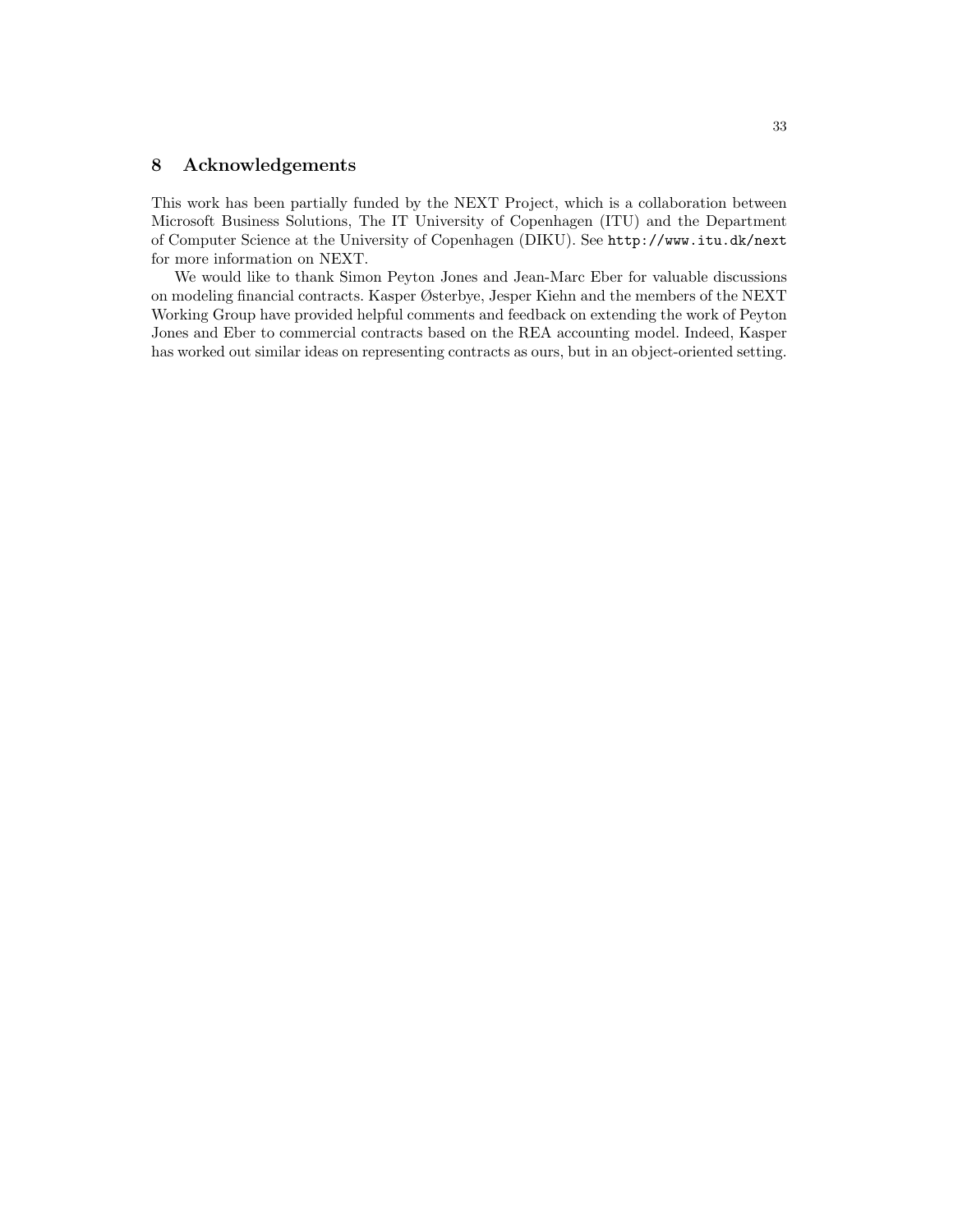### A Full Proofs

Proof (Theorem 1). Let  $D = \{f_i[\boldsymbol{X_i}] = c_i\}_{i=1}^m$  and  $\delta$  be given. We prove

$$
\mathcal{C}[\![c]\!]^{\gamma;\delta \oplus \delta'} = \{s : \delta' \vdash_{\mathcal{D}}^{\delta} s : c\}
$$

where  $\gamma = \mathcal{D}[\![\mathrm{D}]\!]^{\delta}$ .

" $\supseteq$ ": Define  $\delta' \models_{\mathcal{D}}^{\delta} s : c \iff s \in \mathcal{C}[[c]]^{\gamma,\delta \oplus \delta'}$ . We prove by induction on the derivation of  $\delta' \vdash_{\mathcal{D}}^{\delta} s : c \text{ that } \delta' \models_{\mathcal{D}}^{\delta} s : c.$  $\delta' \vdash_{\mathcal{D}}^{\delta} \langle \rangle$ : Success | We need to show that  $\delta' \models_{\mathcal{D}}^{\delta} \langle \rangle$ : Success. This follows immediately from  $\mathcal{C}$ [Success]<sup> $\gamma$ ;δ⊕δ'</sup> = { $\langle \rangle$  }.

Assume 
$$
\frac{\mathbf{X} \mapsto \mathbf{v} \vdash_{\mathbf{D}}^{\delta} s : c \quad (f(\mathbf{X}) = c) \in \mathbf{D}, \mathbf{v} = \mathcal{Q}[\![\mathbf{a}]\!]^{\delta \oplus \delta'}
$$
Assume  $\mathbf{X} \mapsto \mathbf{v} \models_{\mathbf{D}}^{\delta} s : c$  (induc-

tion hypothesis) with  $v = \mathcal{Q}[a]^{\delta \oplus \delta'}$  and  $(f(X)) = c$   $\in$  D. We need to show that  $\delta' \models_{\mathrm{D}}^{\delta} s : f(\boldsymbol{a}).$ 

By definition we have

$$
C[[f(\mathbf{a})]^{\gamma;\delta \oplus \delta'} = \gamma(f)(\mathcal{Q}[\![\mathbf{a}]\!]^{\delta \oplus \delta'})
$$
  
(by def. of  $\mathbf{v}) = \gamma(f)(\mathbf{v})$   
(by def. of  $\gamma) = C[[c]]^{\gamma;\delta \oplus \mathbf{X} \mapsto \mathbf{v}}$ 

and thus, since  $X \mapsto v \models_{\mathcal{D}}^{\delta} s : c$  by induction hypothesis, we can conclude that  $\delta' \models_{\mathcal{D}}^{\delta} s$  $s : f(\boldsymbol{a}).$ 

 $\delta \oplus \delta'' \models P \quad \delta'' \vdash^{\delta}_{\mathcal{D}} s : c \qquad (\delta'' = \delta' \oplus \{ \boldsymbol{X} \mapsto \boldsymbol{v} \})$  $\delta' \vdash_{\mathrm{D}}^{\delta} \mathrm{transmit}(\boldsymbol{v}) \, s: \mathrm{transmit}(\boldsymbol{X}|P). \, c$ Assume  $\delta \oplus \delta'' \models P$  and  $\delta'' \models^{\delta}_{D}$  $s : c$  where  $\delta'' = \delta' \oplus \{X \mapsto v\}$ . We need to show that  $\delta' \models_{\mathcal{D}}^{\delta}$  transmit $(v) s :$ transmit $(X|P)$ . c. Since  $\delta \oplus \delta''$   $\models P$  and  $\delta''$   $\models_{D}^{\delta} s : c$  it follows immediately from the definition of  $\mathcal{C}[\![\mathrm{transmit}(\boldsymbol{X}\mid P).\,c]\!]^{\gamma,\delta \oplus \delta'} \text{ that } \delta' \models^{\delta}_\text{D} \text{transmit}(\boldsymbol{v}) \, s: \mathrm{transmit}(\boldsymbol{X}|P). \, c.$ 

δ <sup>0</sup> ` δ <sup>D</sup> s<sup>1</sup> : c<sup>1</sup> δ <sup>0</sup> ` δ <sup>D</sup> s<sup>2</sup> : c<sup>2</sup> (s1, s2) s δ <sup>0</sup> ` δ <sup>D</sup> s : c<sup>1</sup> k c<sup>2</sup> Assume δ 0 |=<sup>δ</sup> <sup>D</sup> s<sup>1</sup> : c1, δ 0 |=<sup>δ</sup> <sup>D</sup> s<sup>2</sup> : c<sup>2</sup> and

 $(s_1, s_2) \rightsquigarrow s$ . We need to show that  $\delta' \models_{\mathcal{D}}^{\delta} s : c_1 \parallel c_2$ .

From the assumptions and the definition of  $\mathcal{C}[[c_1 \ || \ c_2]^{\gamma, \delta \oplus \delta'}$  it follows immediately that  $\delta' \models_{\mathcal{D}}^{\delta} s : c_1 \parallel c_2.$ 

$$
\frac{\delta' \vdash_{\mathbf{D}}^{\delta} s_1 : c_1 \quad \delta' \vdash_{\mathbf{D}}^{\delta} s_2 : c_2}{\delta' \vdash_{\mathbf{D}}^{\delta} s_1 s_2 : c_1; c_2}
$$
 Immediate from the definition of  $\mathcal{C}[c_1; c_2]^{\gamma; \delta \oplus \delta'}.$   

$$
\frac{\delta' \vdash_{\mathbf{D}}^{\delta} s : c_1}{\delta' \vdash_{\mathbf{D}}^{\delta} s : c_1 + c_2}
$$
 Immediate from the definition of  $\mathcal{C}[c_1 + c_2]^{\gamma; \delta \oplus \delta'}.$   

$$
\frac{\delta' \vdash_{\mathbf{D}}^{\delta} s : c_1 + c_2}{\delta' \vdash_{\mathbf{D}}^{\delta} s : c_1 + c_2}
$$
 Immediate from the definition of  $\mathcal{C}[c_1 + c_2]^{\gamma; \delta \oplus \delta'}.$   

$$
\stackrel{\text{``$\subseteq$''}: We prove  $\mathcal{C}[c]\gamma; \delta \oplus \delta' \subseteq \{s \mid \delta' \vdash_{\mathbf{D}}^{\delta} s : c\}.$
$$

Define  $\gamma'(f_i) = \lambda v \cdot \{ s \mid \mathbf{X}_i \mapsto v \vdash_D^{\delta} s : c_i \}$  for  $1 \leq i \leq m$ . (Recall that  $\delta$  is fixed.) Claim:  $\mathcal{C}[[c]]^{\gamma';\delta \oplus \delta'} = \{s \mid \delta' \vdash_{\mathcal{D}}^{\delta} s : c\}$  for all  $\delta'.$ Proof of claim:

The proof is by structural induction on  $c$ .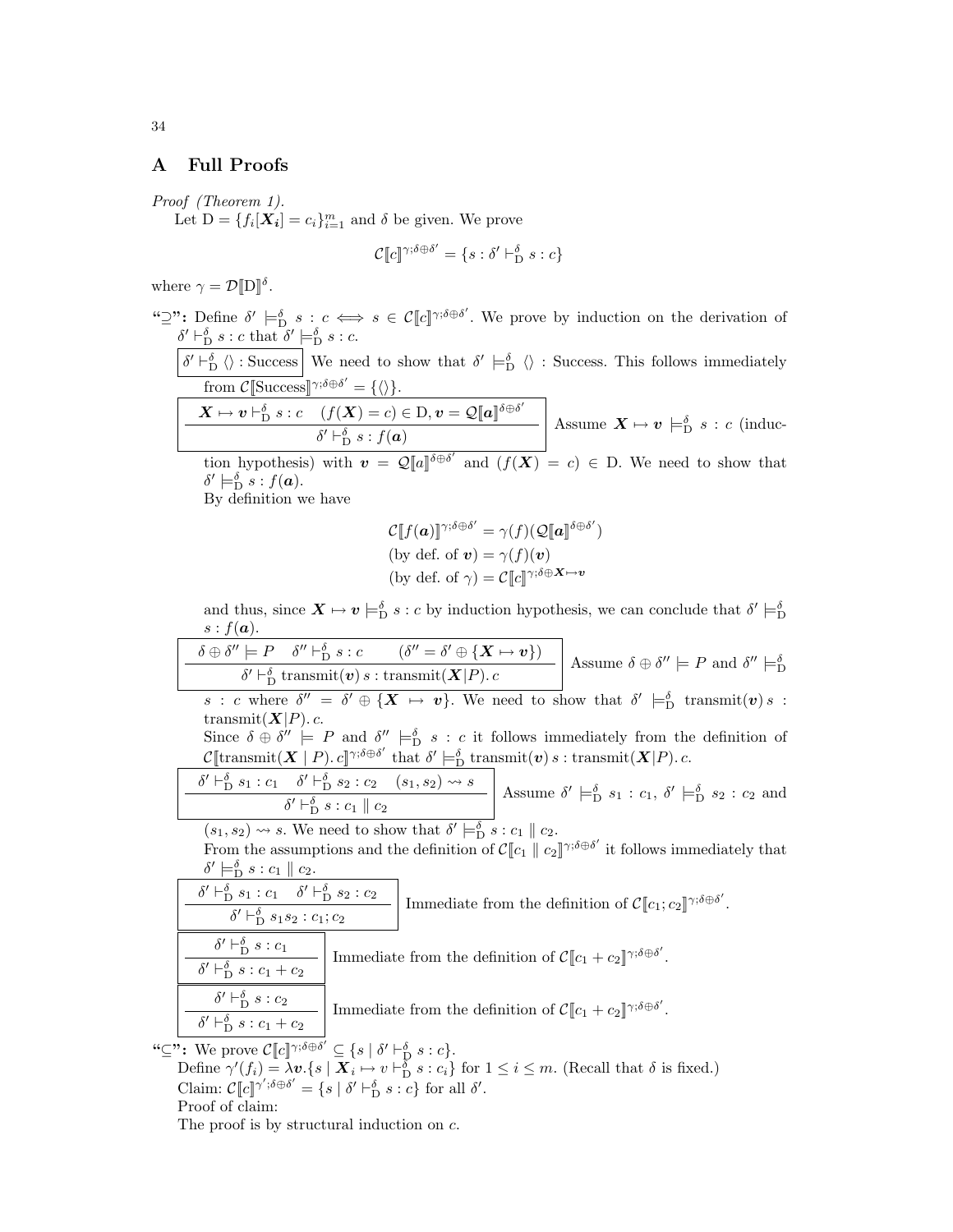– Consider  $f(\boldsymbol{a})$  for some  $(f(\boldsymbol{X}) = c) \in D$ . Let  $\boldsymbol{v} = \mathcal{Q}[[a]]^{\delta \oplus \delta'}$ . We need to show that  $\mathcal{C}[\![f(\bm{a})]\!]^{\gamma';\delta\oplus\delta'}=\{s\mid\delta'\vdash\stackrel{\delta}{\mathrm{D}}\!\! s : \stackrel{\circ}{f}(a)\}.$ We have:

$$
\mathcal{C}[[f(\mathbf{a})]]^{\gamma';\delta \oplus \delta'} = \gamma'(f)(\mathcal{Q}[\![\mathbf{a}]\!]^{\delta \oplus \delta'})
$$
  
=  $\gamma'(f)(\mathbf{v})$   
=  $\{s \mid \mathbf{X} \mapsto \mathbf{v} \vdash_{\mathbf{D}}^{\delta} s : c\}$   
=  $\{s \mid \delta' \vdash_{\mathbf{D}}^{\delta} s : f(\mathbf{a})\}$ 

which concludes this case.

- Consider transmit $(X | P)$ . c. We may assume  $C[[c]]^{\gamma';\delta \oplus \delta'} = \{s | \delta' \vdash_D^{\delta} s : c\}$  for all  $\delta'.$ We need to show that  $\mathcal{C}[\text{transmit}(\boldsymbol{X} \mid P) \cdot c]^{\gamma';\delta \oplus \delta'} = \{s \mid \delta' \vdash_{\mathcal{D}}^{\delta} s : \text{transmit}(\boldsymbol{X} \mid P) \cdot c\}.$ We have:

$$
\mathcal{C}[\text{transmit}(\boldsymbol{X} \mid P), c]^{\gamma';\delta \oplus \delta'} = \{\text{transmit}(\boldsymbol{v}) \, s \mid \mathcal{Q}[\![P]\!]^{\delta \oplus \delta' \oplus \boldsymbol{X} \mapsto \boldsymbol{v}} = \text{true} \land s \in \mathcal{C}[\![c]\!]^{\gamma';\delta \oplus \delta' \oplus \boldsymbol{X} \mapsto \boldsymbol{v}}\} \\ = \{\text{transmit}(\boldsymbol{v}) \, s \mid \delta \oplus \delta' \oplus \boldsymbol{X} \mapsto \boldsymbol{v} \models P \land \delta' \oplus \delta'' \vdash^{\delta}_{\text{D}} s : c\} \\ = \{s' \mid \delta' \vdash^{\delta}_{\text{D}} s' : \text{transmit}(\boldsymbol{X} \mid P). c\}
$$

which concludes this case.

– The remaining cases are straightforward.

From  $\mathcal{C}[[c]]^{\gamma';\delta \oplus \delta'} = \{s \mid \delta' \vdash_{\mathcal{D}}^{\delta} s : c\}$  for all  $\delta'$  follows immediately that  $\gamma'(f) = \lambda v \cdot \mathcal{C}[[c]]^{\gamma';\delta \oplus X \mapsto v}$ for all  $(f(\boldsymbol{X}) = c) \in D$ . Since  $\gamma = D \llbracket D \rrbracket^{\delta}$  is the least function with this property, it follows that  $\gamma \subseteq \gamma'$  and thus  $\mathcal{C}[[c]]^{\gamma',\delta \oplus \delta'} \subseteq \mathcal{C}[[c]]^{\gamma',\delta \oplus \delta'} = \{s \mid \delta' \vdash_{\mathcal{D}}^{\delta} s : c\}$  and we are done.

Proof (Lemma 2).

.

The proof proceeds by structural induction on  $c$  assuming  $(A)$  for our base language:

$$
\mathcal{Q}[\![\Delta \vdash b[\boldsymbol{v}/\boldsymbol{X}]: \tau]\!]^\delta = \mathcal{Q}[\![\Delta \vdash b:\tau]\!]^\delta \oplus \{X \mapsto v\}
$$

We use figure 7 and abbreviate  $\mathcal{D}[\![D]\!]^{\delta}$  by  $\gamma$  where appropriate.

 $c \equiv \text{Success} \, \big\vert \, \text{To show:} \, \mathcal{C} \llbracket \text{Success} \rrbracket^{\gamma; \delta \oplus \bm{X} \mapsto \bm{v}} = \mathcal{C} \llbracket \text{Success}[\bm{v}/\bm{X}]\rrbracket^{\gamma; \delta}.$  We have  $\mathcal{C} \llbracket \text{Success} \rrbracket^{\gamma; \delta \oplus \bm{X} \mapsto \bm{v}} = \mathcal{C} \llbracket \text{Success} \rrbracket^{\gamma; \delta \oplus \bm{X} \mapsto \bm{v}}$  $\{\langle\rangle\} = C[\csc(\mathbf{v}/X)]^{\gamma;\delta}.$  $c \equiv$  Failure This case proceeds exactly as the previous except that both sides denote  $\emptyset$ .

 $c \equiv f(\boldsymbol{b}) \mid \text{To show: } \mathcal{C} \llbracket f(\boldsymbol{b}) \rrbracket v / \boldsymbol{X} \rrbracket^{\gamma; \delta} = \mathcal{C} \llbracket f(\boldsymbol{b}) \rrbracket^{\gamma; \delta \oplus \boldsymbol{X} \mapsto v}.$ We have:

$$
C[\![f(b)[v/X]\!]^{\gamma;\delta} = C[\![f(b[v/X])]\!]^{\gamma;\delta}
$$
  
=  $\gamma(f)(\mathcal{Q}[\![b[v/X]\!]]^{\delta}$   
=  $\gamma(f)(\mathcal{Q}[\![b]\!]^{\delta \oplus X \mapsto v})(\text{by (A)})$   
=  $C[\![f(b)]]^{\gamma;\delta \oplus X \mapsto v}$ 

 $c \equiv \text{transmit}(\bm{X'} \mid P)$ .  $c' \mid \text{To show: } \mathcal{C}[\![\text{transmit}(\bm{X'} \mid P)$ .  $c'[\bm{v}/\bm{X}]\!]^{\gamma,\delta} = \mathcal{C}[\![\text{transmit}(\bm{X'} \mid P)$ .  $c']\!]^{\gamma,\delta \oplus \bm{X} \mapsto v}$ . We allow  $\alpha$ -conversion and may thus assume that  $X'$  is chosen such that  $X \cap X' = \emptyset$ . We have:

> $\mathcal{C}[\![\mathrm{transmit}({\bm{X'}}\mid P) . c' | \bm{v} / {\bm{X}}] ]\!]^{\gamma; \delta} =$  $\mathcal{C}[\![\mathrm{transmit}({\bm{X}}'\mid P[{\bm{v}}/{\bm{X}}]) . \, c' [{\bm{v}}/{\bm{X}}]]]^{\gamma; \delta} =$  $\{\text{transmit}(v')\ s\ |\ Q[\![P[v/X]\!]\!]^\delta \oplus X' \mapsto v' = \text{true} \land s \in \mathcal{C}[\![c' [v/X]\!]\!]^{\gamma; \delta \oplus X' \mapsto v'} \} =$  $\{\text{transmit}(v) \mid \mathcal{Q}[\![P]\!] \delta \oplus X' \mapsto v' \oplus X \mapsto v = \text{true} \wedge s \in \mathcal{C}[\![c']\!]^{\gamma; \delta \oplus X' \mapsto v'} \oplus X \mapsto v =$  $\{\text{transmit}(\boldsymbol{v}) | s \mid \mathcal{Q} \|\boldsymbol{P}\|^{\delta \oplus \boldsymbol{X} \mapsto \boldsymbol{v} \oplus \boldsymbol{X}' \mapsto \boldsymbol{v}'} = \text{true} \wedge s \in \mathcal{C} \|\boldsymbol{c}'\|^{\gamma; \delta \oplus \boldsymbol{X} \mapsto \boldsymbol{v} \oplus \boldsymbol{X}' \mapsto \boldsymbol{v}'} = \mathcal{C} \|\boldsymbol{c}'\|$  $\mathcal{C}[\![\mathrm{transmit}({\bm{X'}}\mid P). \, c']\!]^{\gamma; \delta \oplus {\bm{X}} \mapsto {\bm{v}}}$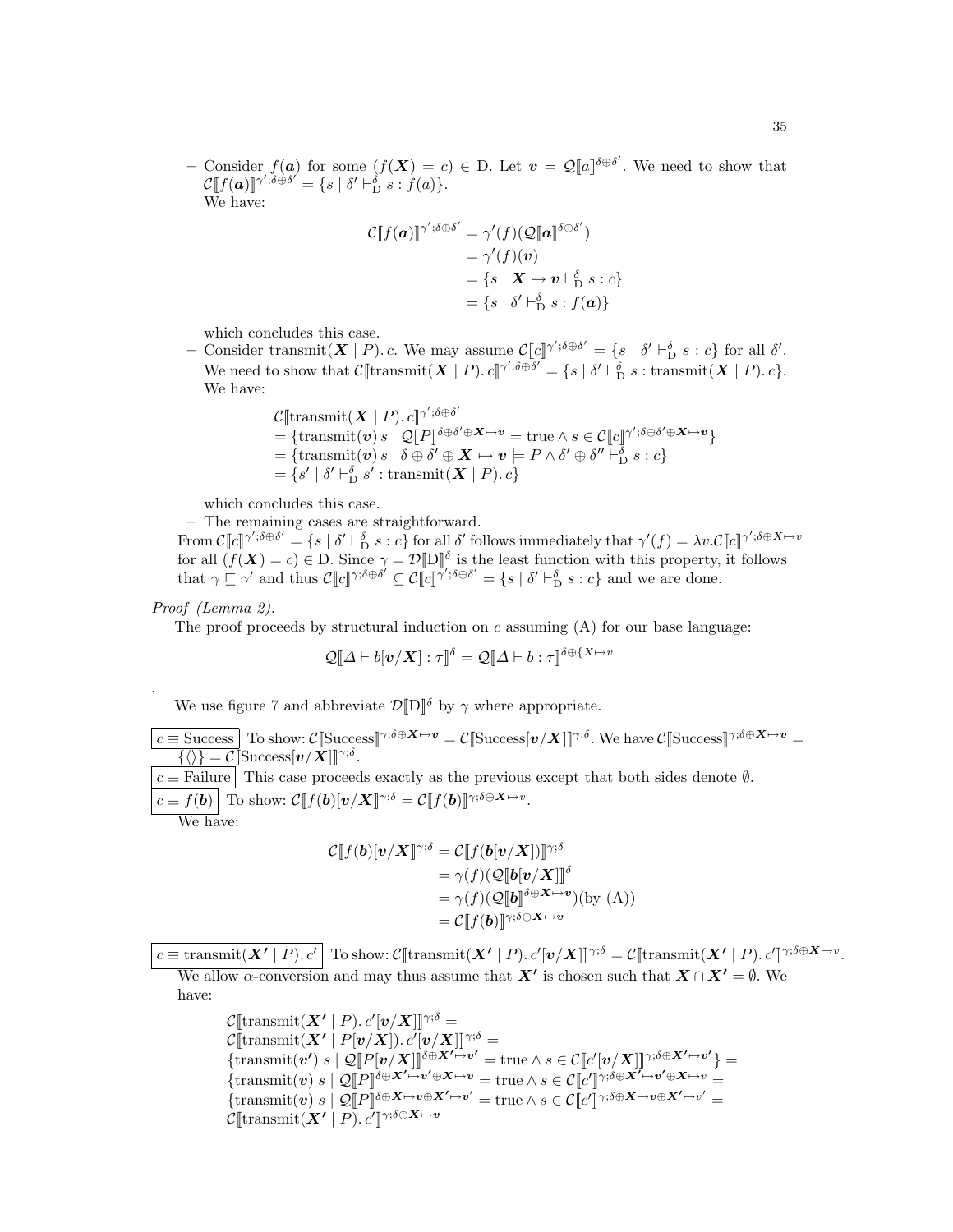$$
c \equiv c_1 + c_2
$$
 To show:  $\mathcal{C}[c_1 + c_2[\mathbf{v}/X]]^{\gamma;\delta} = \mathcal{C}[c_1 + c_2]^{\gamma;\delta \oplus X \mapsto v}$ . We have:  

$$
\mathcal{C}[c_1 + c_2[\mathbf{v}/X]]^{\gamma;\delta} = \mathcal{C}[c_1[\mathbf{v}/X] + c_2[\mathbf{v}/X]]^{\gamma;\delta}
$$

$$
= \mathcal{C}[c_1[\mathbf{v}/X]]^{\gamma;\delta} \cup \mathcal{C}[c_2[\mathbf{v}/X]]^{\gamma;\delta}
$$

$$
= \mathcal{C}[c_1]^{\gamma;\delta \oplus X \mapsto v} \cup \mathcal{C}[c_2]^{\gamma;\delta \oplus X \mapsto v}
$$

$$
= \mathcal{C}[c_1 + c_2]^{\gamma;\delta \oplus X \mapsto v}
$$

 $c \equiv c_1 \parallel c_2$  Similar to  $\cdot + \cdot$  case.  $c \equiv c_1; c_2$  Similar to  $\cdot + \cdot$  case.

 $\Box$ 

Proof (Lemma 1).

We verify that each equation in Figure 8 holds. Note that  $\gamma = \mathcal{D}[\![D]\!]^\delta$  in the following.

 $\mathcal{C}[\![e\backslash \text{Failure}]\!]^{\gamma;\delta} = \mathcal{C}[\![\text{Failure}]\!]^{\gamma;\delta}$  By definition of the residuation operator we have  $\mathcal{C}[\![e\backslash \text{Failure}]\!]^{\gamma;\delta} =$  $e \backslash \emptyset = \emptyset = \mathcal{C}$ [Failure]<sup> $\gamma; \delta$ </sup>.  $\mathcal{C}[\![e\setminus\text{Success}]\!]^{\gamma;\delta} = \mathcal{C}[\![\text{Failure}]\!]^{\gamma;\delta}$  By definition of the residuation operator we have  $\mathcal{C}[\![e\setminus\text{Success}]\!]^{\gamma;\delta} =$  $e \setminus \{ \langle \rangle \} = \emptyset = C[\text{Failure}]^{\gamma, \delta}.$  $\mathcal{C}[\![e \setminus f(\bm{a})]\!]^{\gamma;\delta} = \mathcal{C}[\![e \setminus c[\bm{v}/\bm{X}]\!]^{\gamma;\delta}$  This follows from  $\mathcal{C}[\![f(\bm{a})]\!]^{\gamma;\delta} = \mathcal{C}[\![c]\!]^{\gamma;\delta \oplus X \mapsto v} = \mathcal{C}[\![c[v/X]\!]^{\gamma;\delta}.$ We assume  $(f(\boldsymbol{X}) = c) \in D$  and  $\boldsymbol{v} = \mathcal{Q}[[a]]^{\delta}$ . We have  $\mathcal{C}[f(\boldsymbol{a})]$ <sup> $\gamma,\delta = \mathcal{C}[c]$ <sup> $\gamma,\delta \oplus X \mapsto v$ </sup> by definition of  $\gamma$  and assumption for v. By Lemma 2</sup> this can be rewritten to  $C\llbracket c[v/X] \rrbracket^{\gamma,\delta}$ , and we are done.  $\mathcal{C}$ [[transmit $(v) \setminus (\text{transmit}(\boldsymbol{X} \mid P) \cdot c')$ ]]<sup> $\gamma; \delta$ </sup> There are two cases to consider:

 $- \delta \oplus \{ \boldsymbol{X} \mapsto \boldsymbol{v} \} \models P.$ 

To show:  $C[\text{transmit}(\boldsymbol{v})\backslash(\text{transmit}(\boldsymbol{X}\mid P),c')]^{\gamma,\delta} = C[c'|\boldsymbol{v}/\boldsymbol{X}]\gamma^{\gamma,\delta}.$ Again we unfold the left-hand side of the equation and the goal is then:

 $\{s' \mid \exists s \in \mathcal{C}[\text{transmit}(\boldsymbol{X} \mid P) \cdot c']^{\gamma; \delta} : \text{transmit}(\boldsymbol{v}) s' = s\} = \mathcal{C}[\![c'[\boldsymbol{v}/\boldsymbol{X}]\!]^{\gamma; \delta}.$ 

From the denotational semantics we see that  $\mathcal{C}[\text{transmit}(\bm{X} \mid P) \cdot c']^{\gamma, \delta} = \{\text{transmit}(\bm{v}) s' \mid$  $s' \in \mathcal{C}[[c']^{\gamma, \delta \oplus X \mapsto v}$ . What we need to show is then that  $\mathcal{C}[[c']^{\gamma, \delta \oplus X \mapsto v} = \mathcal{C}[[c']^{\gamma, \delta}]^{\gamma, \delta}$ , which follows immediately from Lemma 2.

 $- \delta \oplus \{ \boldsymbol{X} \mapsto \boldsymbol{a} \} \not\models P.$ 

To show:  $C[\text{transmit}(\boldsymbol{a}) \setminus (\text{transmit}(\boldsymbol{X} \mid P) \cdot c')]^{\gamma; \delta} = C[\text{Failure}]^{\gamma; \delta}.$ 

We unfold the left-hand side of the equation using the denotational semantics and the goal is now to show:

 $\{s' \mid \exists s \in \mathcal{C}[\text{transmit}(\boldsymbol{X} \mid P) \cdot c']^{\gamma; \delta} : \text{transmit}(v)s' = s\} = \emptyset.$ 

Since  $\delta \oplus \{X \mapsto a\}$   $\models P$  we know that  $C[\text{transmit}(X \mid P) \ldotp c']^{\gamma; \delta} = \emptyset$ , and we are done.

 $\mathcal{C}[\![e\setminus(c_1+c_2)]\!]^{\gamma,\delta} = \mathcal{C}[\![e\setminus c_1+e\setminus c_2]\!]^{\gamma,\delta}$  Unfolding the left-hand side gives  $\{s' \mid \exists s\in \mathcal{C}[\![c_1+c_2]\!]^{\gamma,\delta}$ :

 $es' = s$ . The denotation of a choice contract is given by  $\mathcal{C}[[c_1 + c_2]]^{\gamma; \delta} = \mathcal{C}[[c_1]]^{\gamma; \delta} \cup \mathcal{C}[[c_2]]^{\gamma; \delta}$ . Any  $s'$  will thus be a trace of  $c_1$  or a trace of  $c_2$  with a prefix of e removed. The denotation of the right-hand side is  $\mathcal{C}[\![e \setminus c_1 ]\!]^{\gamma; \delta} \cup \mathcal{C}[\![e \setminus c_2 ]\!]^{\gamma; \delta}$  which unfolds to  $\{s'_1 \mid \exists s \in \mathcal{C}[\![c_1 ]\!]^{\gamma; \delta} : es'_1 =$  $s\} \cup \{s'_2 \mid \exists s \in \mathcal{C}[\![c_2]\!]^{\gamma,\delta} : es'_2 = s\}.$  Thus any  $s'_1$  or  $s'_2$  is a trace of  $c_1$  or  $c_2$  with the prefix  $e$ removed. We can now conclude that in any case  $s' = s'_i$  for  $0 < i \leq 2$  as required.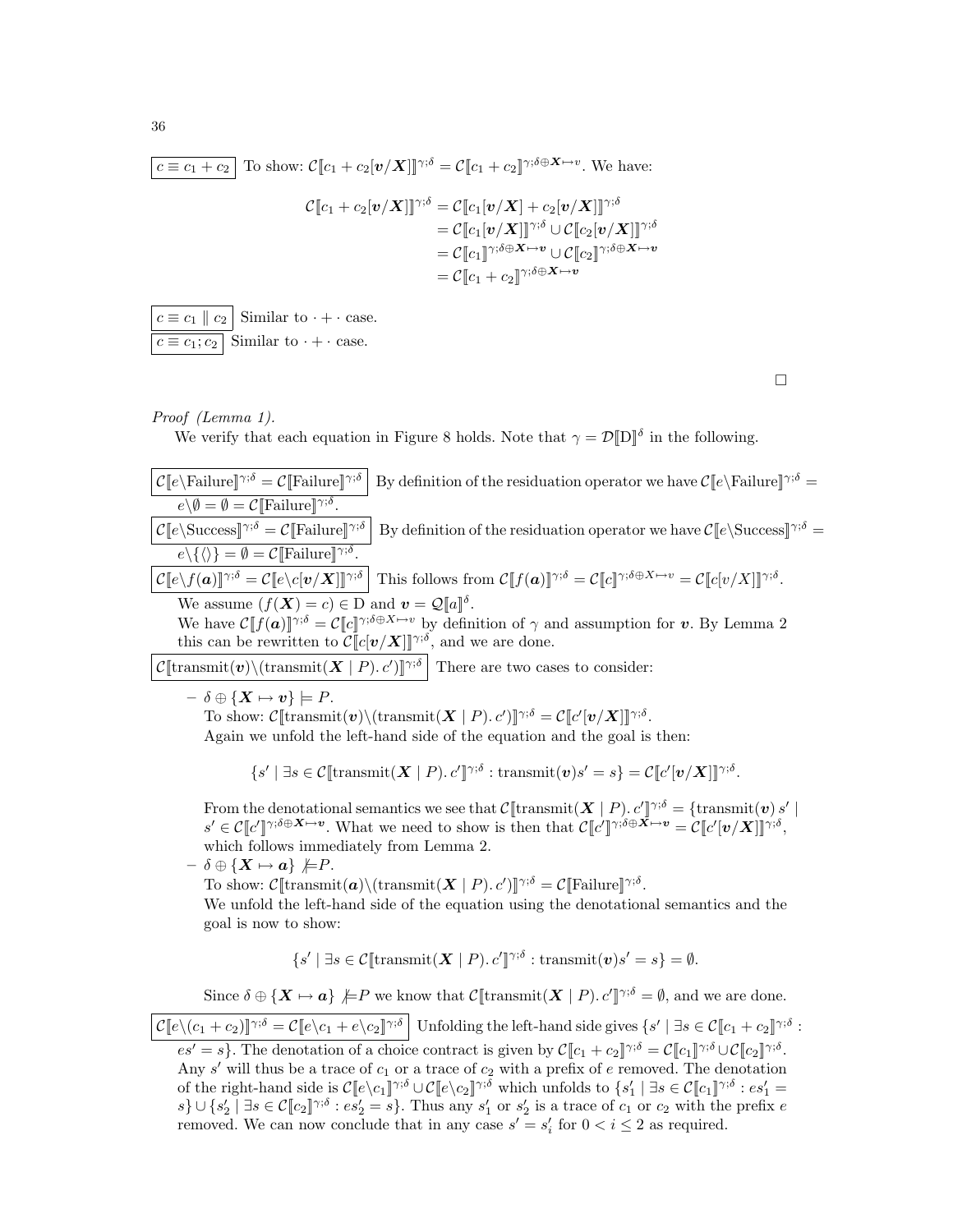$\{s' \mid \exists s \in \mathcal{C}[[c_1 \parallel c_2] ]^{\gamma; \delta} : es' = s\} = \mathcal{C}[[e \setminus c_1 \parallel c_2 + c_1 \parallel e \setminus c_2] ^{\gamma; \delta}.$ 

Using the definition of the denotational semantics to rewrite the right-hand side we arrive at:

 $\{s' \mid \exists s \in \mathcal{C}[\![c_1 \parallel c_2]\!]^{\gamma; \delta} : es' = s\} = \mathcal{C}[\![e \setminus c_1 \parallel c_2]\!]^{\gamma; \delta} \cup \mathcal{C}[\![c_1 \parallel e \setminus c_2]\!]^{\gamma; \delta}.$ 

From the denotational semantics, we note that the trace set of a parallel contract is an interleaving of the events from both subcontracts:

$$
\{s' \mid \exists s \in \{s'' \mid s_1 \in \mathcal{C}[[c_1]]^{\gamma;\delta}, s_2 \in \mathcal{C}[[c_2]]^{\gamma;\delta} : (s_1, s_2) \rightsquigarrow s''\} : \mathscr{es}' = s\} = \dots
$$

If e is a prefix of  $s_1$  we have the trace set  $C\llbracket e \backslash c_1 \parallel c_2 \rrbracket^{\gamma,\delta}$  and if e is a prefix of  $s_2$  we have the traceset  $\mathcal{C}[[c_1 \t m c \rangle c_2]^{\gamma; \delta}$ . Combining these two sets we conclude what was required.

$$
\mathcal{C}[\![e \setminus (c_1; c_2)]\!]^{\gamma; \delta} = \n\begin{cases}\n(e \setminus c_1; c_2) + e \setminus c_2 & \text{if } D, \delta \models \text{Success} \subseteq c_1 \\
e \setminus c_1; c_2 & \text{otherwise}\n\end{cases}\n\quad\n\begin{array}{c}\n-D, \delta \models \text{Success} \subseteq c_1.\n\end{array}
$$

We unfold the left-hand side and the goal becomes:

$$
\{s' \mid \exists s \in \{s_1s_2 \mid \exists s_1 \in \mathcal{C}[[c_1]]^{\gamma;\delta}, s_2 \in \mathcal{C}[[c_2]]^{\gamma;\delta}\}: \mathscr{es}' = s\} = \mathcal{C}[[e \setminus c_1; c_2 + e \setminus c_2]]^{\gamma;\delta}.
$$

Unfold the right-hand side

$$
\{s' \mid \exists s \in \{s_1 s_2 \mid \exists s_1 \in \mathcal{C}[[c_1]]^{\gamma;\delta}, s_2 \in \mathcal{C}[[c_2]]^{\gamma;\delta}\} : es' = s\}
$$

$$
=
$$

$$
\{s'_1 s'_2 \mid \exists s'_1 \in \mathcal{C}[[e \setminus c_1]]^{\gamma;\delta}, s'_2 \in \mathcal{C}[[c_2]]^{\gamma;\delta}\} \cup \mathcal{C}[[e \setminus c_2]]^{\gamma;\delta}
$$

- In case  $s_1 = \langle \rangle$ , we get that  $es' = C[\![c_2]\!]^{\gamma,\delta}$  and  $C[\![e\setminus c_1]\!]^{\gamma,\delta} = \emptyset$ . Thus we need to show that:  $\{s' \mid \exists s \in \mathcal{C}[[c_2]]^{\gamma;\delta} : es' = s\} = \mathcal{C}[[e \setminus c_2]]^{\gamma;\delta}$ , which is immediate from the definition of residuation.
- If  $s_1 \neq \langle \rangle$  there is some  $s_1$  in which e occurs as the first event. Thus  $s = es'_1s'_2$ , which means  $s' = s'_1 s'_2$  as required. The added  $\mathcal{C} [e \setminus c_2]^{ \gamma; \delta}$  are accounted for by the previous case.

$$
- D, \delta \models Success \not\subseteq c_1.
$$

We unfold the left-hand side and the goal becomes:

$$
\{s' \mid \exists s \in \{s_1s_2 \mid \exists s_1 \in \mathcal{C}[[c_1]]^{\gamma,\delta}, s_2 \in \mathcal{C}[[c_2]]^{\gamma,\delta}\}: \mathscr{es}' = s\} = \mathcal{C}[[\mathscr{e} \setminus c_1; c_2]]^{\gamma,\delta}
$$

Unfold the right-hand side

$$
\{s' \mid \exists s \in \{s_1s_2 \mid \exists s_1 \in \mathcal{C}[[c_1]]^{\gamma,\delta}, s_2 \in \mathcal{C}[[c_2]]^{\gamma,\delta}\}: \mathscr{es}' = s\} = \{s'_1s'_2 \mid \exists s'_1 \in \mathcal{C}[[e \setminus c_1]]^{\gamma,\delta}, s'_2 \in \mathcal{C}[[c_2]]^{\gamma,\delta}\}
$$

.

Since  $\langle \rangle \notin \mathcal{C}[\![c_1]\!]^{\gamma; \delta}$ , we know that  $e \in s_1$  from which we immediately see that  $s_2 = s_2'$ ; thus we just need to show that

$$
\{s' \mid \exists s \in \{s_1 \mid \exists s_1 \in \mathcal{C}[[c_1]]^{\gamma; \delta}\} : \mathscr{es}' = s\} = \{s'_1 \mid \exists s'_1 \in \mathcal{C}[[e \backslash c_1]]^{\gamma; \delta}\}
$$

. That is,

$$
\{s' \mid \exists s \in \mathcal{C}[[c_1]]^{\gamma,\delta}\} : es' = s\} = \mathcal{C}[[e \setminus c_1]]^{\gamma,\delta}
$$

Which is exactly the definition of the residuation operator.

#### Proof (Proposition 1).

We show  $\forall D, \delta, \delta', c : \delta' \vdash_D^{\delta} \langle \rangle : c \Longleftrightarrow D \vdash c$  nullable. From this the proposition follows by Theorem 1.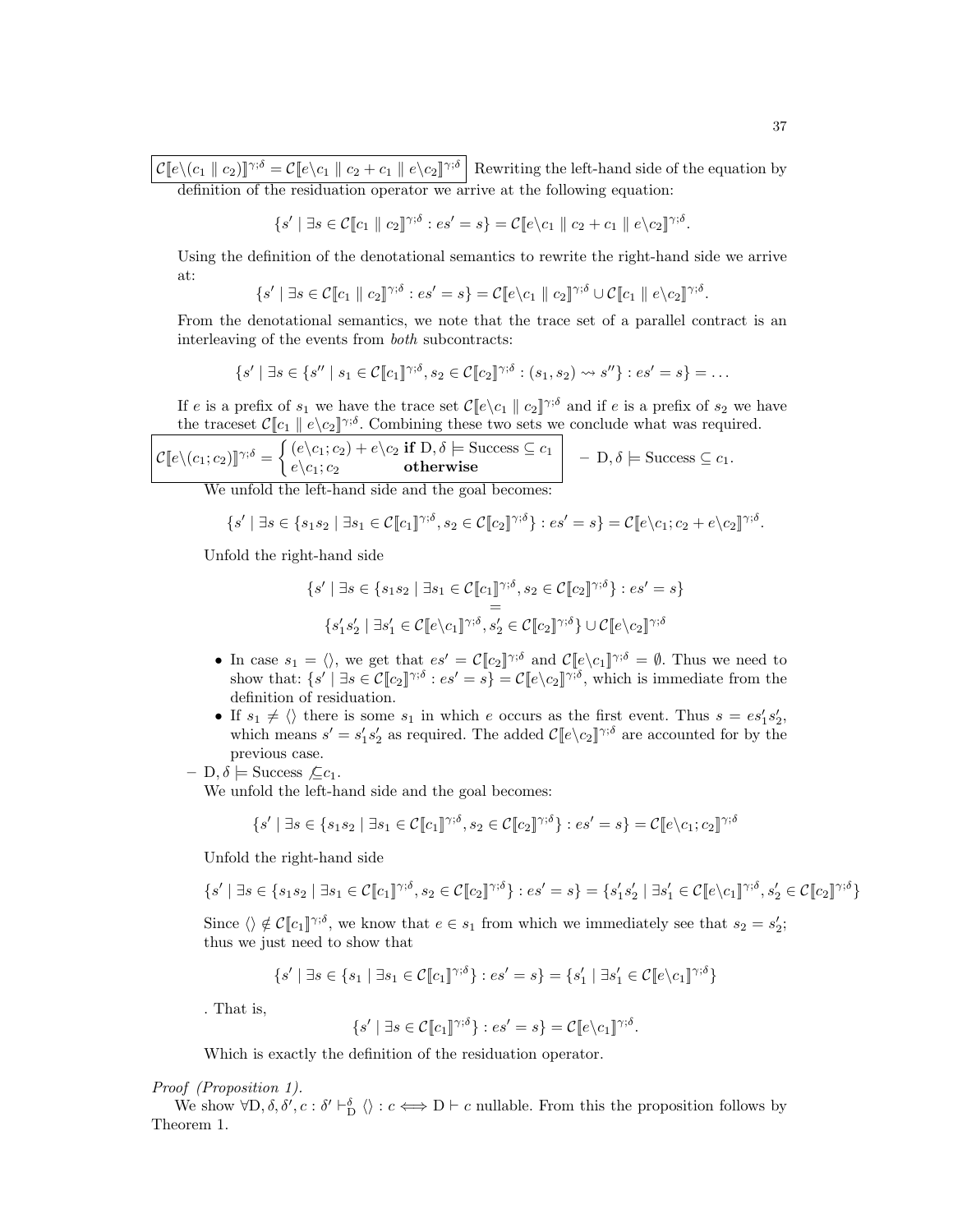| " $\Rightarrow$ ": To show $\forall D, \delta, \delta', c : \delta' \vdash_D^{\delta} \langle \rangle : c \Rightarrow D \vdash c$ nullable we proceed by induction on                                                                                                                                                        |  |  |
|------------------------------------------------------------------------------------------------------------------------------------------------------------------------------------------------------------------------------------------------------------------------------------------------------------------------------|--|--|
| derivations of $\delta' \vdash_{\mathcal{D}}^{\delta} s : c$ .<br>$\delta' \vdash_{D}^{\delta} \langle \rangle$ : Success   We need to show that $D \vdash$ Success nullable. This follows immediately                                                                                                                       |  |  |
| from the nullability axiom for Success.                                                                                                                                                                                                                                                                                      |  |  |
|                                                                                                                                                                                                                                                                                                                              |  |  |
| $\overline{X \mapsto v \perp_{D}^{\delta} s : c \quad (f(X) = c) \in D, v = \mathcal{Q}[a]^{\delta \oplus \delta'}}$ Assume $D \vdash c$ nullable (induction<br>$\delta' \vdash_{\mathbf{D}}^{\delta} s : f(\boldsymbol{a})$                                                                                                 |  |  |
| hypothesis). We need to show that $D \vdash f(a)$ nullable, which follows from the nullability                                                                                                                                                                                                                               |  |  |
| inference rule for $f(\boldsymbol{a})$ .                                                                                                                                                                                                                                                                                     |  |  |
| $\begin{array}{c c}\n\hline\n\delta \oplus \delta'' \models P & \delta'' \vdash_D^{\delta} s:c & (\delta'' = \delta' \oplus \{X \mapsto v\}) \\ \hline\n\delta' \vdash_D^{\delta} \text{transmit}(v) s: \text{transmit}(X P).c\n\end{array}\n\quad \text{We need to show } D \vdash \text{transmit}(X P).c \text{ nullable}$ |  |  |
| if transmit(v) $s = \langle \rangle$ . This implication is vacuously true since the assumption transmit(v) $s =$                                                                                                                                                                                                             |  |  |
| $\langle \rangle$ is false.                                                                                                                                                                                                                                                                                                  |  |  |
|                                                                                                                                                                                                                                                                                                                              |  |  |
| $\frac{\delta' \vdash_{\mathcal{D}}^{\delta} s_1 : c_1 \quad \delta' \vdash_{\mathcal{D}}^{\delta} s_2 : c_2 \quad (s_1, s_2) \leadsto s}{\delta' \vdash_{\mathcal{D}}^{\delta} s : c_1 \parallel c_2}$ Assume $(\langle \rangle, \langle \rangle) \leadsto s$ ; that is, $s = \langle \rangle$ . As-                        |  |  |
| sume furthermore $D \vdash c_1$ nullable and $D \vdash c_2$ nullable. We need to show that $D \vdash$                                                                                                                                                                                                                        |  |  |
| $c_1 \parallel c_2$ nullable, which follows from the nullability inference rule for $c_1 \parallel c_2$ .                                                                                                                                                                                                                    |  |  |
| $\frac{\delta'\vdash^{ \delta}_{\mathbf{D}} s_1:c_1 \quad \delta'\vdash^{ \delta}_{\mathbf{D}} s_2:c_2}{\delta'\vdash^{ \delta}_{\mathbf{D}} s_1s_2:c_1;c_2}$<br>Immediate from nullability inference rule for $c_1$ ; $c_2$ .                                                                                               |  |  |
|                                                                                                                                                                                                                                                                                                                              |  |  |
| $\frac{\delta' \vdash_{\mathbf{D}}^{\delta} s : c_1}{\delta' \vdash_{\mathbf{D}}^{\delta} s : c_1 + c_2}$ Immediate from first nullability inference rule for $c_1 + c_2$ .                                                                                                                                                  |  |  |
| $\overline{\delta' \vdash_{D}^{\delta} s : c_2}$ Immediate from second nullability inference rule for $c_1 + c_2$ .                                                                                                                                                                                                          |  |  |
| $\delta' \vdash_{\mathsf{D}}^{\delta} s : c_1 + c_2$                                                                                                                                                                                                                                                                         |  |  |
| " $\Longleftarrow$ ": To show $\forall D, c : D \vdash c$ nullable $\implies \forall \delta, \delta'.\delta' \vdash_D^{\delta} \langle \rangle : c$ we proceed by induction on                                                                                                                                               |  |  |
| derivations of $D \vdash c$ nullable.                                                                                                                                                                                                                                                                                        |  |  |
| $\fbox{$D\vdash c$ nullable} \quad (f(\pmb{X})=c)\in D$ \quad \  }\Bigm \ \ \text{Assume} \ \ \forall \delta,\delta'.\delta'\ \vdash^{ \delta }_{D}\ \langle \rangle\ :\ c\ \ (\text{induction hypothesis}).$<br>$D \vdash f(\boldsymbol{a})$ nullable                                                                       |  |  |
| We need to show $\forall \delta, \delta', \delta' \vdash_{\mathcal{D}}^{\delta} \langle \rangle : f(\boldsymbol{a}).$ Let $\delta, \delta'$ be arbitrary environments for D                                                                                                                                                  |  |  |
| and $f(\boldsymbol{a})$ . From the induction hypothesis it follows that $\boldsymbol{X} \mapsto \boldsymbol{v} \vdash_D^{\delta} \langle \rangle : c$ where $\boldsymbol{v} =$                                                                                                                                               |  |  |
| $\mathcal{Q}[\![a]\!]^{\delta \oplus \delta'}$ . And, using the satisfaction inference rule for contract application, we arrive<br>at $\delta'\vdash_{\mathcal{D}}^{\delta}\langle\rangle:\underline{f}(\underline{\textit{a}}).$                                                                                            |  |  |
| $D \vdash c$ nullable<br>Immediate.                                                                                                                                                                                                                                                                                          |  |  |
| $D \vdash c + c'$ nullable                                                                                                                                                                                                                                                                                                   |  |  |
| $D \vdash c'$ nullable<br>Immediate.<br>$D \vdash c + c'$ nullable                                                                                                                                                                                                                                                           |  |  |
| $D \vdash$ Success nullable Let $\delta, \delta'$ be arbitrary environments. Using the satisfaction rule for                                                                                                                                                                                                                 |  |  |
| Success we obtain $\delta' \vdash_{\mathcal{D}}^{\delta} \langle \rangle$ : Success.                                                                                                                                                                                                                                         |  |  |
| $D \vdash c$ nullable $D \vdash c'$ nullable<br>Immediate.<br>$D \vdash c \parallel c'$ nullable                                                                                                                                                                                                                             |  |  |
| $D \vdash c$ nullable $D \vdash c'$ nullable                                                                                                                                                                                                                                                                                 |  |  |
| Immediate.<br>$D \vdash c; c'$ nullable                                                                                                                                                                                                                                                                                      |  |  |

Proof (Lemma 3).

This is proved by straightforward structural induction on the definition of contracts.

The only interesting cases are the cases of a contract application  $f(\boldsymbol{a})$ , where  $(f(\boldsymbol{X}) = c) \in$ D, and sequential composition.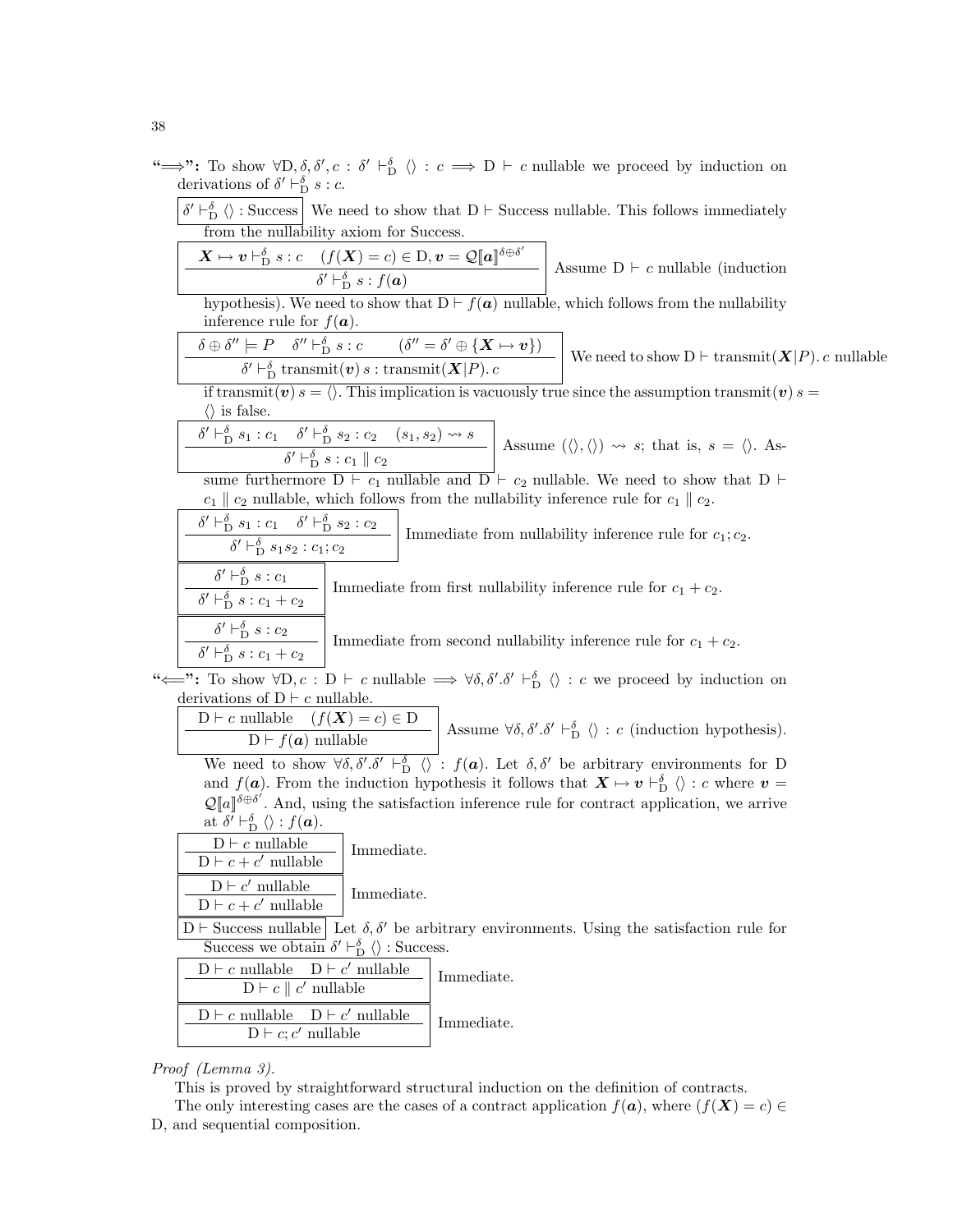In the first case, we can use the assumption of the Lemma that  $D \vdash c$  guarded, which, by rule application, immediately implies that  $D \vdash f(a)$  guarded.

In the second case, we have the induction hypotheses  $D \vdash c_1$  guarded and  $D \vdash c_2$  guarded. Now, either  $D \vdash c_1$  nullable or  $D \not\vdash c_1$  nullable. In either case, we have a rule for concluding that  $D \vdash c_1; c_2$  guarded.

Proof (Theorem 2). (Sketch)

- 1. We show  $D, \delta \vdash_D c \stackrel{e}{\longrightarrow} c' \implies D, \delta \models e \setminus c = c'$  by induction on derivations of  $D, \delta \vdash_D c' \implies D, \delta \models e \setminus c' = c'$  $c \stackrel{e}{\longrightarrow} c'$ . Each case follows immediately from Lemma 1. In the case of sequential composition we also require Proposition 1.
- 2. Note that, by Lemma 3,  $D \vdash c$  guarded if D is guarded. It is sufficient to show  $D \vdash c$ c guarded  $\Rightarrow \forall \delta \forall e \exists c'.D, \delta \vdash_D c \stackrel{e}{\longrightarrow} c'.$  The fact that c' is guarded in context D follows from Lemma 3, and it is a routine matter to extend the proof cases with a check of uniqueness of  $c'$ .

We cannot prove  $D \vdash c$  guarded  $\Longrightarrow \forall \delta \forall e \exists c'. D, \delta \vdash_D c \stackrel{e}{\longrightarrow} c'$  by induction on the definition of guaraded contracts, however, since the induction hypothesis is not strong enough in the case of contract application: We would require that  $c[\boldsymbol{v}/X]$  has a residual contract for arbitrary  $\delta, e$ , but the induction hypothesis only yields that that holds for c. Consequently, we strengthen the lemma and prove  $D \vdash c$  guarded  $\Longrightarrow \forall \delta, e, \mathbf{X}, \mathbf{v} \exists c'.D, \delta \vdash_D c[\mathbf{v}/\mathbf{X}] \stackrel{e^{-\mathbf{v}'}}{\longrightarrow} c'.$ All cases are straightforward except the second rule for sequential composition: To make the induction proof go through we require  $D \not\vdash c$  [**X**] nullable the last deterministic reduction rule, but the case only carries the assumption  $D \not\vdash c$  nullable. Consequently, if we can show that  $D \vdash c / X$  nullable  $\Longrightarrow D \vdash c$  nullable, we are done.

Claim:  $D \vdash c / X$  nullable  $\Longrightarrow D \vdash c$  nullable.

Proof of claim: By structural induction on c. All cases are straightforward except the rule for contract application. In that case we need to show  $D \vdash f(a[v/X])$  nullable  $\implies D \vdash$  $f(a)$  nullable. Assume  $D \vdash f(a[v/X])$  nullable. By inspection of the rules for nullability we can see that this must have been concluded from  $D \vdash c$  nullable where  $(f(Y) = c) \in D$ . By the same rule we can infer, however,  $D \vdash f(a)$  nullable, and we are done.

Proof (Theorem 3). We prove the two statements

- 1. If  $D, \delta \vdash_N c \stackrel{e}{\longrightarrow} c'$  then  $D, \delta \models c' \subseteq e \backslash c$
- 2. If  $D, \delta \vdash_N c \stackrel{\tau}{\longrightarrow} c'$  then  $D, \delta \models c' \subseteq c$

by induction on the height of the derivation of  $D, \delta \vdash_N c \stackrel{e}{\longrightarrow} c'$  and  $D, \delta \vdash_N c \stackrel{\tau}{\longrightarrow} c'$ , respectively. We use definitions in Figures 7, 8 and 12. "Assume..." is used as short-hand for "Assume a derivation with the conclusion...". Finally,  $\gamma$  abbreviates  $\mathcal{D}[\![D]\!]^\delta$  in the following.

Proving 1:

- $-$  Assume D, δ  $\vdash_N$  Success  $\xrightarrow{e}$  Failure. To show  $\mathcal{C}[[\text{Failure}]]^{\gamma;\delta} \subseteq \mathcal{C}[[e\setminus \text{Success}]]^{\gamma;\delta} = \mathcal{C}[[\text{Failure}]]^{\gamma;\delta}.$ Done.
- $-$  Assume D, δ  $\vdash_N$  Failure  $\xrightarrow{e}$  Failure. To show  $\mathcal{C}[[\text{Failure}]]^{\gamma;δ} \subseteq \mathcal{C}[[e\text{Failure}]]^{\gamma;\delta} = \mathcal{C}[[\text{Failure}]]^{\gamma;\delta}.$ Done.
- $-$  Assume  $D, \delta \vdash_N \text{transmit}(\boldsymbol{X} \mid P) \ldotp c \stackrel{\text{transmit}(\boldsymbol{v})}{\longrightarrow} c[\boldsymbol{v}/\boldsymbol{X}]$  and also  $\delta \oplus \boldsymbol{X} \mapsto \boldsymbol{v} \models P$  where  $\boldsymbol{v} =$  $\mathcal{Q}[\![a]\!]^\delta$ . To show  $\mathcal{C}[\![c[v/X]]\!]^{\gamma,\delta} \subseteq \mathcal{C}[\![(\text{transmit}(v) \setminus \text{transmit}(X \mid P), c)]^{\gamma,\delta} = \mathcal{C}[\![c[v/X]]]^{\gamma,\delta}.$ Done.
- $-$  Assume  $D, \delta \vdash_N \text{transmit}(\boldsymbol{X} \mid P) \ldotp c \stackrel{\text{transmit}(\boldsymbol{v})}{\longrightarrow} \text{Failure and also } \delta \oplus \boldsymbol{X} \mapsto \boldsymbol{v} \not\models P \text{ where } \boldsymbol{v} =$  $\mathcal{Q}[\![a]\!]^\delta$ . To show  $\mathcal{C}[\![\text{Failure}]\!]^{\gamma;\delta} \subseteq \mathcal{C}[\![(\text{transmit}(\boldsymbol{v})\setminus \text{transmit}(\boldsymbol{X}\mid P).c]\!]^{\gamma;\delta} = \mathcal{C}[\![\text{Failure}]\!]^{\gamma;\delta}.$ Done.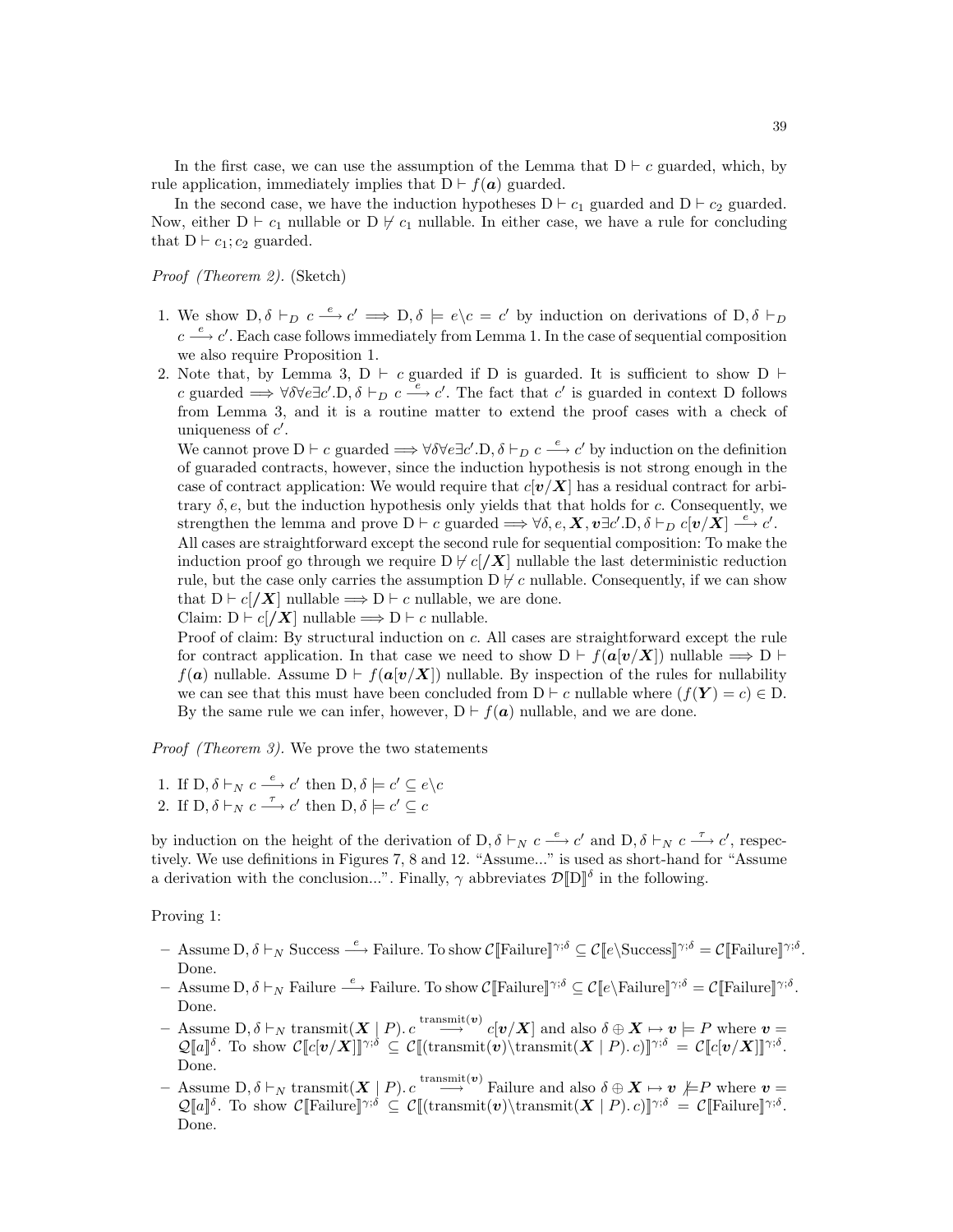- $-$  Assume  $D, \delta \vdash_N c \parallel c' \stackrel{e}{\longrightarrow} d \parallel c'$  and  $D, \delta \vdash_N c \stackrel{e}{\longrightarrow} d$ . To show  $\mathcal{C}[\![d \parallel c']\!]^{\gamma; \delta} \subseteq \mathcal{C}[\![e \setminus (c \parallel c')\!]^{\gamma; \delta} =$  $\mathcal{C} \llbracket e \backslash c \parallel c' + c \parallel e \backslash c' \rrbracket^{\gamma; \delta} = \mathcal{C} \llbracket e \backslash c \parallel c' \rrbracket^{\gamma; \delta} \cup \; \mathcal{C} \llbracket c \parallel e \backslash c' \rrbracket^{\gamma; \delta}.$  By the IH,  $\mathcal{C} \llbracket d \rrbracket^{\gamma; \delta} \subseteq \mathcal{C} \llbracket e \backslash c \rrbracket^{\gamma; \delta}$  so in particular  $\mathcal{C}[[d]] \ c' ||^{\gamma;\delta} \subseteq \mathcal{C}[[e \ c \ || \ c' ||^{\gamma;\delta},\)$  which is sufficient.
- $-$  Assume  $D, \delta \vdash_N c \parallel c' \stackrel{e}{\longrightarrow} c \parallel d'$  and  $D, \delta \vdash_N c' \stackrel{e}{\longrightarrow} d'$ . Analogous to the above case.
- $-$  Assume  $D, \delta \vdash_N c; c' \stackrel{e}{\longrightarrow} d; c'$  and also  $D, \delta \vdash_N c \stackrel{e}{\longrightarrow} d$ . To show  $\mathcal{C}[d; c']^{\gamma, \delta} \subseteq \mathcal{C}[e \setminus (c; c')]^{\gamma, \delta}$ . If  $D, \delta \models$  Success  $\subseteq c$  then  $\mathcal{C}[\![e \setminus (c; c') ]\!]^{\gamma, \delta} = \mathcal{C}[\![(e \setminus c; c') + e \setminus c']\!]^{\gamma, \delta} = \mathcal{C}[\![e \setminus c; c']\!]^{\gamma, \delta} \cup \mathcal{C}[\![e \setminus c']\!]^{\gamma, \delta}.$ By the IH,  $\mathcal{C}[\![d]\!]^{\gamma;\delta} \subseteq \mathcal{C}[\![e \backslash c]\!]^{\gamma;\delta}$  so in particular  $\mathcal{C}[\![d;c']\!]^{\gamma;\delta} \subseteq \mathcal{C}[\![e \backslash c;c']\!]^{\gamma;\delta}$ , which is sufficient.
- $-$  Assume  $D, \delta \vdash_N c \stackrel{\tau}{\longrightarrow} c'$  and  $D, \delta \vdash_N c' \stackrel{e}{\longrightarrow} c''.$  By the IH, we have  $\mathcal{C}[[c']^{\gamma, \delta} \subseteq \mathcal{C}[[c]]^{\gamma, \delta}$  and  $\mathcal{C}[\![c']\!]^{\gamma;\delta} \subseteq \mathcal{C}[\![e \setminus c']\!]^{\gamma;\delta}$ . We need to show  $\mathcal{C}[\![c']\!]^{\gamma;\delta} \subseteq \mathcal{C}[\![e \setminus c]\!]^{\gamma;\delta}$ . But this follows from the IH and monotonicity of residuation:  $\mathcal{C}[\![c'']\!]^{\gamma,\delta} \subseteq \mathcal{C}[\![e \setminus c']\!]^{\gamma,\delta} \subseteq \mathcal{C}[\![e \setminus c]\!]^{\gamma,\delta}$ .

Proving 2:

- Assume  $D, \delta \vdash_N f(a) \stackrel{\tau}{\longrightarrow} c[V/X]$  where  $(f(X) = c) \in D$  and  $v = \mathcal{Q}[a]\delta$ . To show  $\mathcal{C}$ [c[v/X]] $\gamma$ ;δ  $\subseteq \mathcal{C}$ [f(a)] $\gamma$ ;δ =  $\gamma(f)(v)$ , which holds by definition of  $\gamma$  and Lemma 2.
- $-$  Assume  $\overline{D}, \delta \vdash_N c + c' \stackrel{\tau}{\longrightarrow} c$ . To show  $\mathcal{C}[[c]]^{\gamma,\delta} \subseteq \mathcal{C}[[c+c']]^{\gamma,\delta} = \mathcal{C}[[c]]^{\gamma,\delta} \cup \mathcal{C}[[c']]^{\gamma,\delta}$ . Done.
- Assume  $D, \delta \vdash_N c + c' \stackrel{\tau}{\longrightarrow} c'$ . Analogous to the above case.
- $-$  Assume  $D, \delta \vdash_N c \parallel c' \stackrel{\tau}{\longrightarrow} d \parallel c'$  and  $D, \delta \vdash_N c \stackrel{\tau}{\longrightarrow} d$ . To show  $\mathcal{C}[\![d \parallel c']\!]^{\gamma; \delta} \subseteq \mathcal{C}[\![c \parallel c']\!]^{\gamma; \delta}$ , which follows easily by the IH.
- Assume  $D, \delta \vdash_N c \parallel c' \stackrel{\tau}{\longrightarrow} c \parallel d'$  and  $D, \delta \vdash_N c' \stackrel{\tau}{\longrightarrow} d'.$  To show  $\mathcal{C}[\![c \parallel d']\!]^{\gamma; \delta} \subseteq \mathcal{C}[\![c \parallel c']\!]^{\gamma; \delta}$ , which follows easily by the IH.
- Assume  $D, \delta \vdash_N S$ uccess  $|| c \stackrel{\tau}{\longrightarrow} c$ . To show  $\mathcal{C}[[c]]^{\gamma;\delta} \subseteq \mathcal{C}[[S] \text{success } || c]]^{\gamma;\delta}$ , holds trivially.
- $-$  Assume  $D, \delta \vdash_N c \parallel$  Success  $\stackrel{\tau}{\longrightarrow} c$ . To show  $\mathcal{C}[[c]]^{\gamma,\delta} \subseteq \mathcal{C}[[c \parallel \text{Success}]^{\gamma,\delta})$ , holds trivially.
- Assume  $D, \delta \vdash_N \text{Success}; c' \stackrel{\tau}{\longrightarrow} c'.$  To show  $\mathcal{C}[[c']]^{\gamma, \delta} \subseteq \mathcal{C}[[\text{Success}; c']]^{\gamma, \delta},$  holds trivially.
- $-$  Assume  $D, \delta \vdash_N c; c' \stackrel{\tau}{\longrightarrow} d; c'$  and  $D, \delta \vdash_N c \stackrel{\tau}{\longrightarrow} d$ . To show  $\mathcal{C}[[d; c']^{\gamma; \delta} \subseteq \mathcal{C}[[c; c']^{\gamma; \delta},$  which follows easily by the IH.

 $\Box$ 

*Proof (Theorem 4)*. The proof is by induction on the derivation of  $D, \delta \vdash_D c \stackrel{e}{\longrightarrow} c'$ .

- $-$  D, δ  $\vdash$ <sub>D</sub> Success  $\stackrel{e}{\longrightarrow}$  Failure. Clearly no τ-transitions can be taken in the non-deterministic reduction system. However, there is just one contract  $c_1$  such that D,  $\delta \vdash_N$  Success  $\stackrel{e}{\longrightarrow} c_1$ which is Failure. We must then show:  $D, \delta$   $\models$  Failure  $\subset$  Failure. By definition  $D, \delta$   $\models$ Failure =  $\emptyset$ , so we must show  $\emptyset \subseteq \emptyset$  which is trivially true.
- $-$  D, δ  $\vdash_D$  Failure  $\stackrel{e}{\longrightarrow}$  Failure. Again no τ-transitions are possible. There is just one contract c<sub>1</sub> such that  $D, \delta \vdash_N$  Failure  $\xrightarrow{e} c_1$  namely Failure. We must show  $D, \delta \models$  Failure  $\subseteq$  Failure, which is true since  $\emptyset \subseteq \emptyset$ .
- $-$  D,  $\delta \vdash_D \text{transmit}(\boldsymbol{X}|P) \ldotp c \stackrel{\text{transmit}(\boldsymbol{v})}{\longrightarrow} c[\boldsymbol{v}/\boldsymbol{X}]$  where  $\delta \oplus \boldsymbol{X} \mapsto \boldsymbol{v} \models P$  and  $\boldsymbol{v} = \mathcal{Q}[\![a]\!]^\delta$ . In this case we can only do the reduction  $D, \delta \vdash_N \text{transmit}(X|P)$ .  $c \stackrel{\text{transmit}(v)}{\longrightarrow} c[v/X]$ . Now we must show  $D, \delta \models c[\boldsymbol{v}/\boldsymbol{X}] \subseteq c[\boldsymbol{v}/\boldsymbol{X}],$  which is obviously true.
- $-$  D,  $\delta \vdash_D \text{transmit}(\boldsymbol{X}|P) \ldotp c \stackrel{\text{transmit}(\boldsymbol{v})}{\longrightarrow} \text{Failure and } \delta \oplus \boldsymbol{X} \mapsto \boldsymbol{v} \not\models P \text{ where } \boldsymbol{v} = \mathcal{Q}[\![a]\!]^{\delta}.$  No  $\tau$ -transitions are possible and only one contract  $c_1$  exists such that

D, 
$$
\delta \vdash_D \text{transmit}(\boldsymbol{X}|P) \cdot c \xrightarrow{\text{transmit}(\boldsymbol{v})} c_1
$$
,

so  $c_1$  = Failure. This means we must show  $D, \delta \models c[\boldsymbol{v}/X] \subseteq c[\boldsymbol{v}/X]$  which clearly holds.

 $-$  D,  $\delta \vdash_D f(a) \stackrel{e}{\longrightarrow} c'$ . This implies that  $(f(X) = c) \in D$  and  $D, \delta \vdash_D c[v/X] \stackrel{e}{\longrightarrow} c'$  with  $v = c$  $\mathcal{Q}[\![a]\!]^{\delta}$ . By a derivation of D,  $\delta \vdash_D c[\bm{v}/\bm{X}] \stackrel{e}{\longrightarrow} c'$  we use the IH to get contracts  $c_1, \ldots, c_n$ such that  $D, \delta \vdash_N c[v/X] \stackrel{\tau^*}{\longrightarrow} c''_i \stackrel{e}{\longrightarrow} c'$  and  $D, \delta \models c' \subseteq \sum_{i=1}^n c_i$ . However we need to show  $D, \delta \vdash_N f(a) \stackrel{\tau^*}{\longrightarrow} c''_i \stackrel{e}{\longrightarrow} c_i$  and  $c' \subseteq \sum_{i=1}^n c_i$ , the latter of which follows directly from the IH. By the non-deterministic reduction rules,  $f(a)$  has just one reduction D,  $\delta \vdash_N$  $f(\boldsymbol{a}) \stackrel{\tau}{\longrightarrow} c[\boldsymbol{v}/\boldsymbol{X}]$ . Thus we can extend all reductions of  $D, \delta \vdash_N c[\boldsymbol{v}/\boldsymbol{X}] \stackrel{\tau}{\longrightarrow} c''_i \stackrel{e}{\longrightarrow} c_i$  with one more  $\tau$ -transition giving reductions  $D, \delta \vdash_N f(a) \xrightarrow{\tau^*} c''_i \xrightarrow{e} c_i$  for all  $0 < i \leq n$ .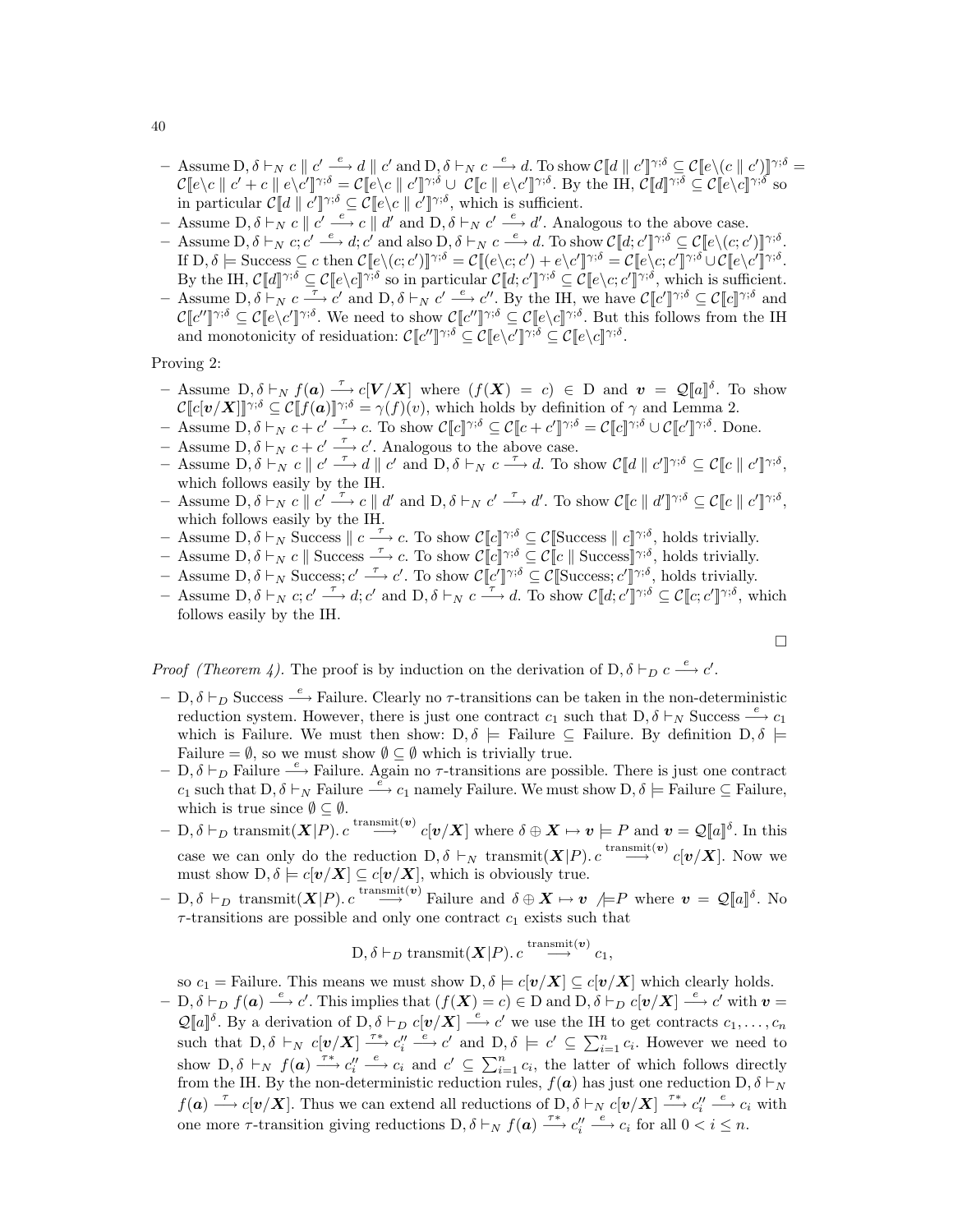- $-$  D,  $\delta \vdash_D c + c' \stackrel{e}{\longrightarrow} d + d'$ . This implies that  $D, \delta \vdash_D c \stackrel{e}{\longrightarrow} d$  and  $D, \delta \vdash_D c' \stackrel{e}{\longrightarrow} d'$ . From the non-deterministic reduction rules we see that  $c + c'$  may be reduced by a  $\tau$ -transition into either c or c'. By the IH we then have contracts  $d_0, \ldots, d_n$  and  $d'_0, \ldots, d'_m$  such that  $D, \delta \vdash_N c \xrightarrow{\tau^*} d_i'' \xrightarrow{e} d_i$  for  $0 < i \leq n$ ,  $D, \delta \models d \subseteq \sum_{i=1}^n d_i$  and  $D, \delta \vdash_N c' \xrightarrow{\tau^*} d_j''' \xrightarrow{e} d_j'$ <br>for  $0 < j \leq m$ ,  $D, \delta \models d \subseteq \sum_{j=1}^m d_j$ . Thus we can extend the non-deterministic reductions of c and c' to get reductions of  $c+c$  into contracts  $c_0, \ldots, c_{n+m}$ . That is: there are contracts,  $c_i$  such that  $D, \delta \vdash_N c + c' \stackrel{\tau^*}{\longrightarrow} c''_i \stackrel{e}{\longrightarrow} c_i$  with  $0 < i \leq m+n$ . As seen from the IH we know that  $D, \delta \models d \subseteq \sum_{i=1}^n d_i$  and  $D, \delta \models d \subseteq \sum_{j=1}^m \overline{d_j}$ . Taking the union of these we get  $D, \delta \models d \bigcup d' \subseteq \sum_{i=1}^n d_i + \sum_{j=1}^m d_j$ . By definition this is  $D, \delta \models d + d' \subseteq \sum_{i=1}^{m+n} d_i$  (given proper enumeration of contracts in  $d_i$  and  $d_j$  which is the desired goal.
- $-$  D,  $\delta \vdash_D c \parallel c' \stackrel{e}{\longrightarrow} d \parallel c' + c \parallel d'$ . By a derivation D,  $\delta \vdash_D c \stackrel{e}{\longrightarrow} d$  we use the IH to get contracts  $d_i$  such that  $c \stackrel{\tau^*}{\longrightarrow} c''_i \stackrel{e}{\longrightarrow} d_i$  and  $D, \delta \models d \subseteq \sum_{i=1}^n d_i$ . Then use the left  $\cdot \parallel \cdot$ introduction rule to get contracts  $d_i \parallel c'$  such that  $c \parallel \overline{c'} \stackrel{\tau_*}{\longrightarrow} c''_i \parallel c' \stackrel{e}{\longrightarrow} d_i \parallel c'$  and  $D, \delta \models d \parallel c' \subseteq \sum_{i=1}^n d_i \parallel c'.$  By a derivation  $D, \delta \vdash_D c' \stackrel{e}{\longrightarrow} d'$  we now again use the IH to get contracts  $\overline{d_i'}$  such that  $c' \stackrel{\tau^*}{\longrightarrow} c_i''' \stackrel{e}{\longrightarrow} d_i'$  and  $D, \delta \models d' \subseteq \sum_{i=1}^m d_i'$ . Then use the right  $\cdot \parallel$  -introduction rule to get contracts  $c \parallel d'_i$  such that  $c \parallel c' \stackrel{\tau *}{\longrightarrow} c \parallel c''_i \stackrel{e}{\longrightarrow} c \parallel d'_i$ and  $D, \delta \models c \parallel d' \subseteq \sum_{i=1}^{m} c \parallel d'_i$ . Taking all contracts  $d_i \parallel c'$  and  $c \parallel d'_i$  we need to show  $D, \delta \models d \parallel c' + c \parallel \overline{d'} \subseteq \sum_{i=1}^{n} d_i \parallel c + \sum_{i=1}^{m} c \parallel d'_i$  which follows directly by the above.
- $-$  D,  $\delta \vdash_D c; c' \stackrel{e}{\longrightarrow} d; c' + d'$  and  $D \vdash c$  nullable. There are two possible reductions of c; c' under the non-deterministic reduction rules. Either D,  $\delta \vdash_N c \stackrel{\tilde{\tau}^*}{\longrightarrow}$  Success and so D,  $\delta \vdash_N$ Success;  $c' \stackrel{\tau}{\longrightarrow} c'$  or  $D, \delta \vdash_N c \stackrel{\tau^*}{\longrightarrow} c_p \stackrel{e}{\longrightarrow} d_p$  where  $c_p \neq$  Success and then  $D, \delta \vdash_N c; c' \stackrel{\tau *}{\longrightarrow} c_f \stackrel{e}{\longrightarrow} d_p.$

In the former case, by a derivation of D,  $\delta \vdash_D c' \stackrel{e}{\longrightarrow} d$  we get by the IH that there exist contracts  $d'_i$  such that  $c' \stackrel{\tau^*}{\longrightarrow} c'' \stackrel{e}{\longrightarrow} d'_i$  and  $D, \delta \models d' \subseteq \sum_{i=1}^n d'_i$ . Taking  $c_p = c''$  and  $d_p = d$ .

In the latter case there is no sequence of  $\tau$ -transitions that makes  $c =$  Success so all contracts  $d_q$  such that  $c; c' \stackrel{\tau^*}{\longrightarrow} c_q \stackrel{e}{\longrightarrow} d_q$  must have the form  $d_i; c'$ . By a derivation  $D, \delta \vdash_D c \stackrel{e}{\longrightarrow} d$  the IH gives that there are contracts  $d_i$  such that  $c \stackrel{\tau^*}{\longrightarrow} c''' \stackrel{e}{\longrightarrow} d_i$  and  $D, \delta \models d \subseteq \sum_{i=1}^{m} d_i$ . This implies  $D, \delta \vdash_N c; c' \stackrel{\tau^*}{\longrightarrow} c'''' \stackrel{e}{\longrightarrow} d_i; c'$  for  $0 < i \leq m$  and furthermore that  $\overline{D}$ ,  $\delta \models d$ ;  $c' \subseteq \sum_{i=1}^{m} d_i$ ;  $c'$ .

We have thus shown that there are contracts  $c_i$  such that  $D, \delta \vdash_N c; c' \stackrel{\tau^*}{\longrightarrow} c'' \stackrel{e}{\longrightarrow} c_i$  and that  $c_i$  is either d'i or  $d_i$ ; c'. We still need to show that  $D, \delta \models d; c' + d \subseteq \sum_{i=1}^k c_i$ ; that is:  $D, \delta \models d; c' + d \subseteq \sum_{i=1}^{m} d_i; c' + \sum_{i=1}^{n} d'_i$ . This follows directly by the already noted fact that by the IH D,  $\delta \models d; c' \subseteq \sum_{i=1}^{m} d_i; c'$  and  $D, \delta \models d' \subseteq \sum_{i=1}^{n} d'_i$ 

 $-$  D,  $\delta \vdash_D c; c' \stackrel{e}{\longrightarrow} d; c'$  and D  $\nvdash c$  nullable. To show: D,  $\delta \vdash_N c; c' \stackrel{\tau^*}{\longrightarrow} c''_i \stackrel{e}{\longrightarrow} c_i$  and D,  $\delta \models$  $d; c' \subseteq \sum_{i=1}^n c_i$ . By a derivation  $D, \delta \vdash_D c \stackrel{e}{\longrightarrow} d$  the IH yields contracts  $d_0, \ldots, d_n$  for  $0 < i \leq n$  such that  $D, \delta \vdash_N c \stackrel{\tau^*}{\longrightarrow} c_i''' \stackrel{e}{\longrightarrow} d_i$  and  $D, \delta \models d \subseteq \sum_{i=1}^n d_i$ . Since  $D \not\vdash c$  nullable  $c \neq$  Success so no number of  $\tau$ -reductions can make  $c$ ;  $c' = c'$ . The form of all  $c_i$  must then be  $d_i$ ; c'. The goal is then to show  $D, \delta \models d$ ;  $c \subseteq d_i$ ; c' which follows by  $D, \delta \models d \subseteq \sum_{i=1}^n d_i$ .

 $\Box$ 

 $; \delta,$ 

*Proof (Proposition 2)*. By induction on the derivation of D,  $\delta \vdash_C c \stackrel{\tau}{\longrightarrow} c'$ .

$$
\frac{(f(\mathbf{X}) = c) \in \mathcal{D}, \mathbf{v} = \mathcal{Q}[\![\mathbf{a}]\!]^\delta}{\mathcal{D}, \delta \vdash_C f(\mathbf{a}) \xrightarrow{\tau} c[\mathbf{v}/\mathbf{X}]} \quad \text{Here, we have}
$$
\n
$$
\mathcal{C}[[f(\mathbf{a})]]^{\mathcal{D}[\![\mathcal{D}]\!]^\delta;\delta} = \mathcal{D}[\![\mathcal{D}]\!]^\delta(f)(\mathcal{Q}[\![\mathbf{a}]\!]^\delta) = \mathcal{C}[\![c[\mathbf{a}/\mathbf{X}]\!]^{\mathcal{D}[\![\mathcal{D}]\!]^\delta}
$$

as desired.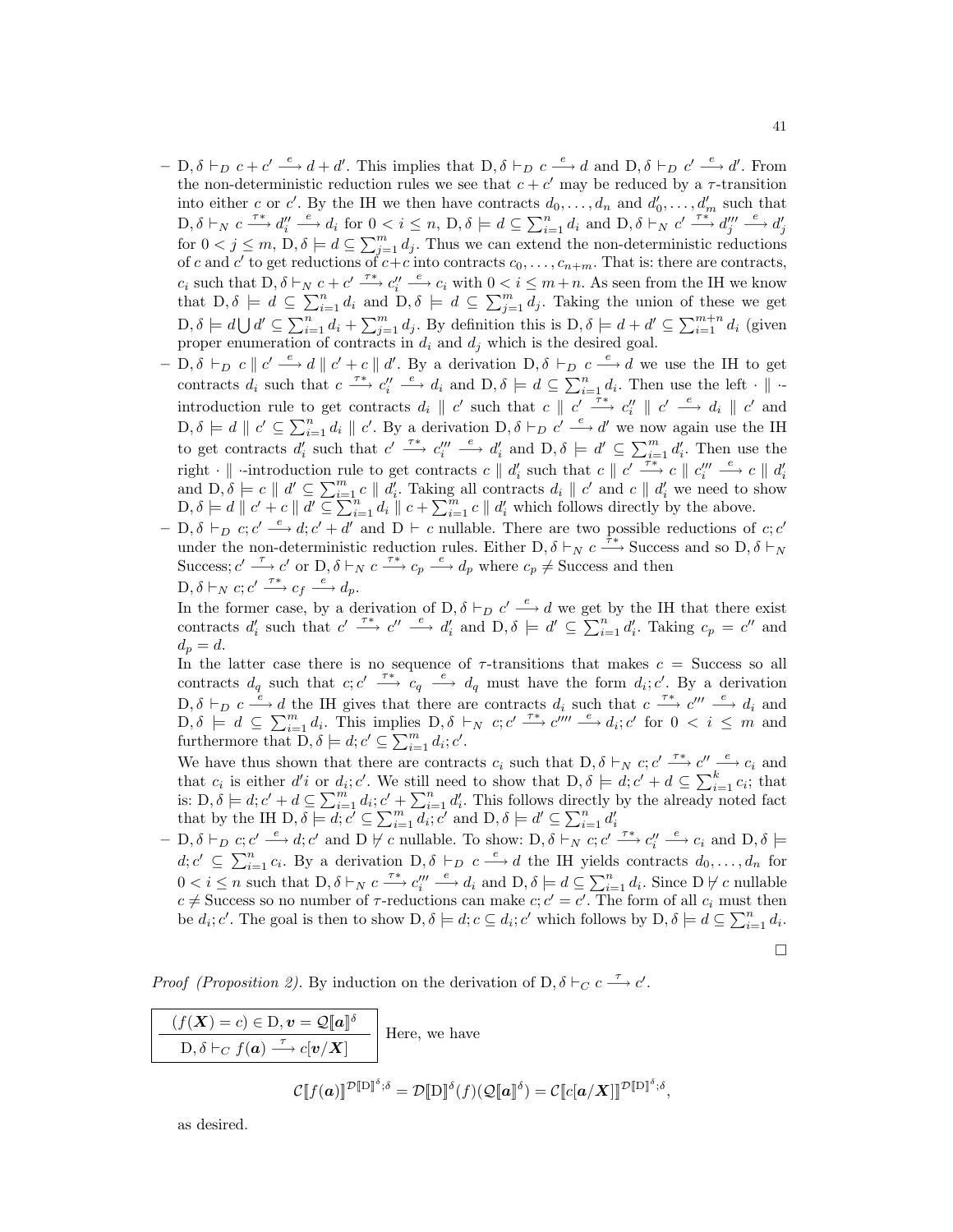| $D, \delta \vdash_C c \stackrel{\tau}{\longrightarrow} d$           | In this case, $\mathcal{C}[[d+c']^{\mathcal{D}[\mathbb{D}]^{\delta};\delta} = \mathcal{C}[[d]]^{\mathcal{D}[\mathbb{D}]^{\delta};\delta} \cup \mathcal{C}[[c']^{\mathcal{D}[\mathbb{D}]^{\delta};\delta} =$     |
|---------------------------------------------------------------------|-----------------------------------------------------------------------------------------------------------------------------------------------------------------------------------------------------------------|
| $D, \delta \vdash_C c + c' \stackrel{\tau}{\longrightarrow} d + c'$ |                                                                                                                                                                                                                 |
|                                                                     | $\mathcal{C}[[c]]^{\mathcal{D}[D]^\delta;\delta} \cup \mathcal{C}[[c']^{\mathcal{D}[D]^\delta;\delta},$ where the last equality follows from the IH. But $\mathcal{C}[[c]]^{\mathcal{D}[D]^\delta;\delta} \cup$ |
|                                                                     | $\mathcal{C}[[c']^{\mathcal{D}[\mathbb{D}]^{\delta};\delta} = \mathcal{C}[[c+c']^{\mathcal{D}[\mathbb{D}]^{\delta};\delta}]$ , concluding the proof of the case.                                                |

| $D, \delta \vdash_C c + c' \stackrel{\tau}{\longrightarrow} c + d'$<br>$D, \delta \vdash_C c \stackrel{\tau}{\longrightarrow} d$<br>We have that $\mathcal{C}[\![d]\!]\  \, c'[\![\mathcal{D}[\![\mathbf{D}]\!]^{\delta};\delta}$ equals<br>$D, \delta \vdash_C c \parallel c' \stackrel{\tau}{\longrightarrow} d \parallel c'$ | $D, \delta \vdash_C c' \xrightarrow{\tau} d'$ | As the previous case. |  |
|---------------------------------------------------------------------------------------------------------------------------------------------------------------------------------------------------------------------------------------------------------------------------------------------------------------------------------|-----------------------------------------------|-----------------------|--|
|                                                                                                                                                                                                                                                                                                                                 |                                               |                       |  |
|                                                                                                                                                                                                                                                                                                                                 |                                               |                       |  |
|                                                                                                                                                                                                                                                                                                                                 |                                               |                       |  |

$$
\left\{ s : s \in \mathit{Tr} \mid \exists s_1 \in \mathcal{C}[[d]]^{\mathcal{D}[\mathcal{D}]^{\delta};\delta} s_2 \in \mathcal{C}[[c']^{\mathcal{D}[\mathcal{D}]^{\delta};\delta}. (s_1, s_2) \leadsto s \right\}
$$

By the IH, we gather that  $\{t \in C[[d]]^{\mathcal{D}[D]}\}$  equals  $\{s' \in C[[c]]^{\mathcal{D}[D]}\}$ , whence

$$
\{s : s \in \mathit{Tr} \mid \exists s_1 \in \mathcal{C}[[d]]^{\mathcal{D}[\mathcal{D}]^{\delta};\delta} s_2 \in \mathcal{C}[[c']^{\mathcal{D}[\mathcal{D}]^{\delta};\delta} \ldotp (s_1,s_2) \leadsto s\}
$$

equals

$$
\left\{ s : s \in \mathit{Tr} \mid \exists s_1 \in \mathcal{C}[[c]]^{\mathcal{D}[[\mathcal{D}]]^{\delta};\delta} s_2 \in \mathcal{C}[[c']^{\mathcal{D}[[\mathcal{D}]]^{\delta};\delta}. (s_1, s_2) \leadsto s \right\}
$$

as desired.

 $D, \delta \vdash_C c' \stackrel{\tau}{\longrightarrow} d'$  $\frac{D_1 \sigma + C_2 \sigma}{D_1 \delta + C_2 \sigma}$   $\sigma$   $\frac{d}{d}$  as the previous case. D, δ `<sup>C</sup> Success k c <sup>τ</sup> −→ c We have C[[Success]]<sup>D</sup>[[D]]<sup>δ</sup> ;<sup>δ</sup> = {hi}, and thus obtain {s : s ∈ Tr |  $\exists s_1 \in \mathcal{C}[\text{Success}]^{\mathcal{D}[\text{D}]^{\delta};\delta}s_2 \in \mathcal{C}[\![c']\!]^{\mathcal{D}[\text{D}]^{\delta};\delta}.(s_1,s_2) \rightsquigarrow s\} = \{s' \: : \: s' \in \mathcal{C}[\![c']\!]^{\mathcal{D}[\text{D}]^{\delta};\delta}\} =$  $\mathcal{C}[[c']^{\mathcal{D}[[\mathrm{D}]^{\delta};\delta}, \mathrm{as~desired}.$  $\overline{D, \delta \vdash_C c \parallel$  Success  $\stackrel{\tau}{\longrightarrow} c$  As the previous case.  $D, \delta \vdash_C c \stackrel{\tau}{\longrightarrow} d$  $\frac{D, \delta \vdash_C C \iff a}{D, \delta \vdash_C C; c' \stackrel{\tau}{\longrightarrow} d; c'}$  We have  $\mathcal{C}[[c; c']^{\mathcal{D}[\text{D}]^{\delta}; \delta} = \{ss' : s \in \mathit{Tr}, s' \in \mathit{Tr} \mid s \in \mathcal{C}[[c]]^{\mathcal{D}[\text{D}]^{\delta}; \delta} \land$  $s' \in \mathcal{C}[[c']^{\mathcal{D}[D]^{\delta};\delta}].$  But by the IH, we gather that  $\mathcal{C}[[c]]^{\mathcal{D}[D]^{\delta};\delta} = \mathcal{C}[[d]]^{\mathcal{D}[D]^{\delta};\delta}$ , whence  $\{ss':$  $s \in Tr, s' \in Tr \mid s \in \mathcal{C}[\![c]\!]^{\mathcal{D}[\![\mathrm{D}]\!]^\delta;\delta} \wedge s' \in \mathcal{C}[\![c']\!]^{\mathcal{D}[\![\mathrm{D}]\!]^\delta;\delta} \} = \{ss': s \in Tr, s' \in Tr \mid s \in \mathcal{C}[\![c']\!]$  $\mathcal{C}[d] \mathcal{D}^{[\![ \mathrm{D} ]\!]^{\delta};\delta} \wedge s' \in \mathcal{C}[ \![c']\!] \mathcal{D}^{[\![ \mathrm{D} ]\!]^{\delta};\delta} \}.$  $D, \delta \vdash_C \text{Success}; c' \stackrel{\tau}{\longrightarrow} c' \mid \text{As the previous case, noting that } C[\text{Success}]^{\mathcal{D}[D]^{\delta};\delta} = \{\langle \rangle\}.$  $D, \delta \vdash_C c \stackrel{\tau}{\longrightarrow} c'$  $\delta \vdash_C \text{letrec D in } c \xrightarrow{\tau} \text{letrec D in } c'$ Here,  $C[\text{letterec D}' \text{ in } c \rbrack \delta = C[c]^{D[D]}^{\delta}; \delta \text{ for some } D'.$ 

By the IH, we have  $\mathcal{C}[[c]]^{\mathcal{D}[\mathbf{D}]^{\delta};\delta} = \mathcal{D}[[c']^{\mathcal{D}[\mathbf{D}]^{\delta};\delta}$  and hence  $\mathcal{C}[\text{letterec D in } c]$ <sup> $\delta = \mathcal{C}[\text{letterec D in } c']$ <sup> $\delta$ </sup>, as desired.</sup>

 $\Box$ 

Proof (Proposition 3). "If". To show: For all D,  $\delta$ ,  $c, c' : D, \delta \models c =$  Success if D,  $\delta \vdash_C c \stackrel{\tau^*}{\longrightarrow}$  Success. A trivial induction on the length of the  $\tau$ -reduction sequences using Proposition 2 furnishes  $\mathcal{C}[[c]]^{\mathcal{D}[\text{D}]^{\delta}}$ ,  $\delta = \mathcal{C}[\text{Success}]\mathcal{D}[\text{D}]^{\delta}$ , and the result follows.

"Only if": To show: For all  $D, \delta, c, c'$ :  $D, \delta \models c =$  Success only if  $D, \delta \vdash_C c \stackrel{\tau^*}{\longrightarrow}$  Success. Note that  $D, \delta \models c =$  Success implies  $D \models c$  nullable and, by Proposition 1,  $D \models c$  nullable.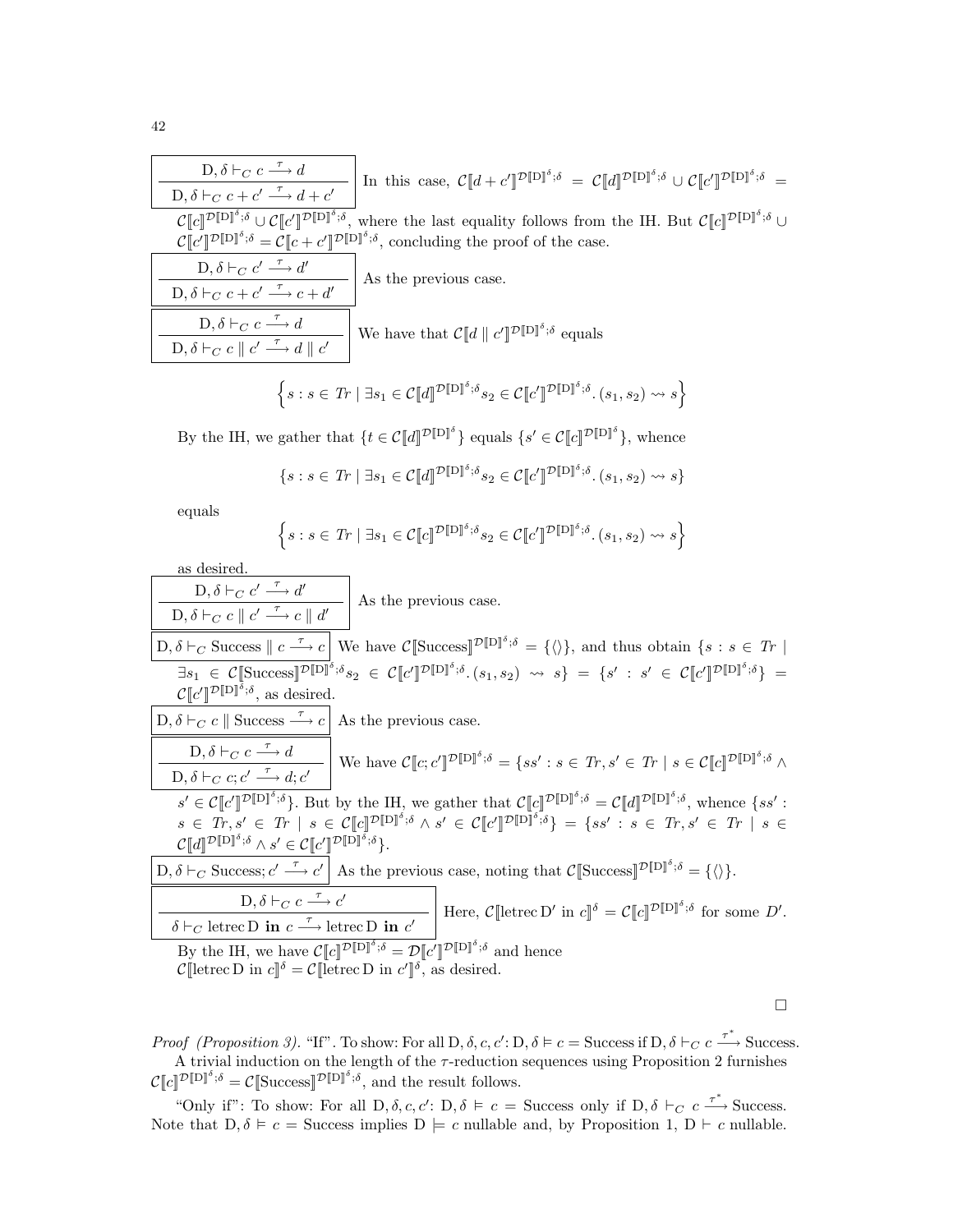Consequently, the result follows if we can prove  $D \vdash c$  nullable  $\implies (D, \delta \models c =$  Success  $\implies$  $D, \delta \vdash_C c \xrightarrow{\tau^*} Success.$ 

Claim: The set of derivations of  $D \vdash c$  nullable is finite.

Proof of claim: Observe that all contracts  $c'$  that can occur in a derivation of  $D \vdash c$  nullable must occur in either D or c. Furthermore there no contract can occur twice on any path in a derivation tree. Thus the depth of any derivation tree of  $D \vdash c$  nullable is bounded by the sum of the sizes of D and c. Since, furthermore, the outdegree of derivation trees is bounded by 2, we can conclude that the set of derivation trees for  $D \vdash c$  nullable is finite.

Let us define the *maximal derivation depth* of a derivable judgement  $D \vdash c$  nullable to be the maximal depth of any of the derivations of  $D \vdash c$  nullable. By the claim above this is well-defined.

We shall now prove by Noetherian (well-founded) induction on the maximal derivation depth of  $D \vdash c$  nullable that  $D, \delta \models c =$  Success implies  $D, \delta \vdash_C c \stackrel{\tau^*}{\longrightarrow}$  Success. We do this by cases on the syntax of c.

– Success.

In this case, we have  $D, \delta \vdash_C \text{Success} \xrightarrow{\tau^0} \text{Success}$  and we are done.

 $- c_1 + c_2.$ 

Let  $D \vdash c_1 + c_2$  nullable with maximal derivation depth n. Assume  $D, \delta \models c_1 + c_2 =$ Success. It follows that both D,  $\delta \models c_1$  = Success and D,  $\delta \models c_1$  = Success and thus  $D \models c_1$  nullable and  $D \models c_2$  nullable. By Proposition 1 we thus have that  $D \vdash c_1$  nullable and  $D \vdash c_2$  nullable. Since both  $D \vdash c_1$  nullable and  $D \vdash c_2$  nullable yield a derivation of  $D \vdash c_1 + c_2$  nullable it follows that the maximal derivation depths of  $D \vdash c_1$  nullable and  $D \vdash c_2$  nullable are less than n. Consequently we can apply the induction hypotheses to them and obtain that  $D, \delta \vdash_C c_1 \stackrel{\tau^*}{\longrightarrow}$  Success and  $D, \delta \vdash_C c_2 \stackrel{\tau^*}{\longrightarrow}$  Success. By induction on the combined length of the two reductions, it can now be shown that  $D, \delta \vdash_C$  $c_1 + c_2 \xrightarrow{\tau^*}$  Success + Success. Now, we can apply Rule D,  $\delta \vdash_C$  Success + Success  $\xrightarrow{\tau}$  Success and we are done.

 $- c_1 || c_2.$ 

Let  $D \vdash c_1 \parallel c_2$  nullable with maximal derivation depth n. Assume  $D, \delta \models c_1 \parallel c_2$  = Success. It follows that both  $D, \delta \models c_1$  = Success and  $D, \delta \models c_1$  = Success.

 $D \vdash c_1 \parallel c_2$  nullable can only be derived from  $D \vdash c_1$  nullable and  $D \vdash c_2$  nullable, each of which consequently has maximal derivation depth less than  $n$ . We can thus apply the induction hypothesis to D  $\vdash$  c<sub>1</sub> nullable and D  $\vdash$  c<sub>2</sub> nullable, which yield that D,  $\delta \vdash_C$  $c_1 \stackrel{\tau^*}{\longrightarrow}$  Success and D,  $\delta \vdash_C c_2 \stackrel{\tau^*}{\longrightarrow}$  Success. By induction on the combined length of the two reductions it can now be shown that  $D, \delta \vdash_C c_1 \parallel c_2 \stackrel{\tau^*}{\longrightarrow}$  Success  $\parallel$  Success. Using one of the two rules for eliminating a parallel Success, we thus arrive at D,  $\delta \vdash_C c_1 \parallel c_2 \stackrel{\tau^*}{\longrightarrow}$  Success and we are done.

 $c_1; c_2.$ 

Similar to above.

 $- f(a)$ .

Let  $D \vdash f(a)$  nullable with maximal derivation depth n where  $(f(X) = c) \in D$ . Assume  $D, \delta \models f(a) =$  Success. It follows that  $D, \delta \models c[\boldsymbol{v}/\boldsymbol{X}] =$  Success where  $\boldsymbol{v} = \mathcal{Q}[a]\delta$ . Since  $D \vdash f(a)$  nullable can only be derived from  $D \vdash c$  nullable it follows that the maximal derivation depth of  $D \vdash c$  nullable is less than n. Furthermore, it can be shown that for each derivation of  $D \vdash c$  nullable there is a derivation of  $D \vdash c[\mathbf{v}/X]$  nullable equal depth. Consequently the maximal derivation depth of  $D \vdash c[\boldsymbol{v}/X]$  nullable is also less than n, and we can apply the induction hypothesis to obtain that  $D, \delta \vdash_C c[v/X] \stackrel{\tau^*}{\longrightarrow}$  Success. Prefixing this reduction sequence with Rule D,  $\delta \vdash_C f(a) \stackrel{\tau^*}{\longrightarrow} c[\bm{v}/\bm{X}]$  we arrive at D,  $\delta \vdash_C$  $f(\boldsymbol{a}) \stackrel{\tau^*}{\longrightarrow}$  Success and we are done.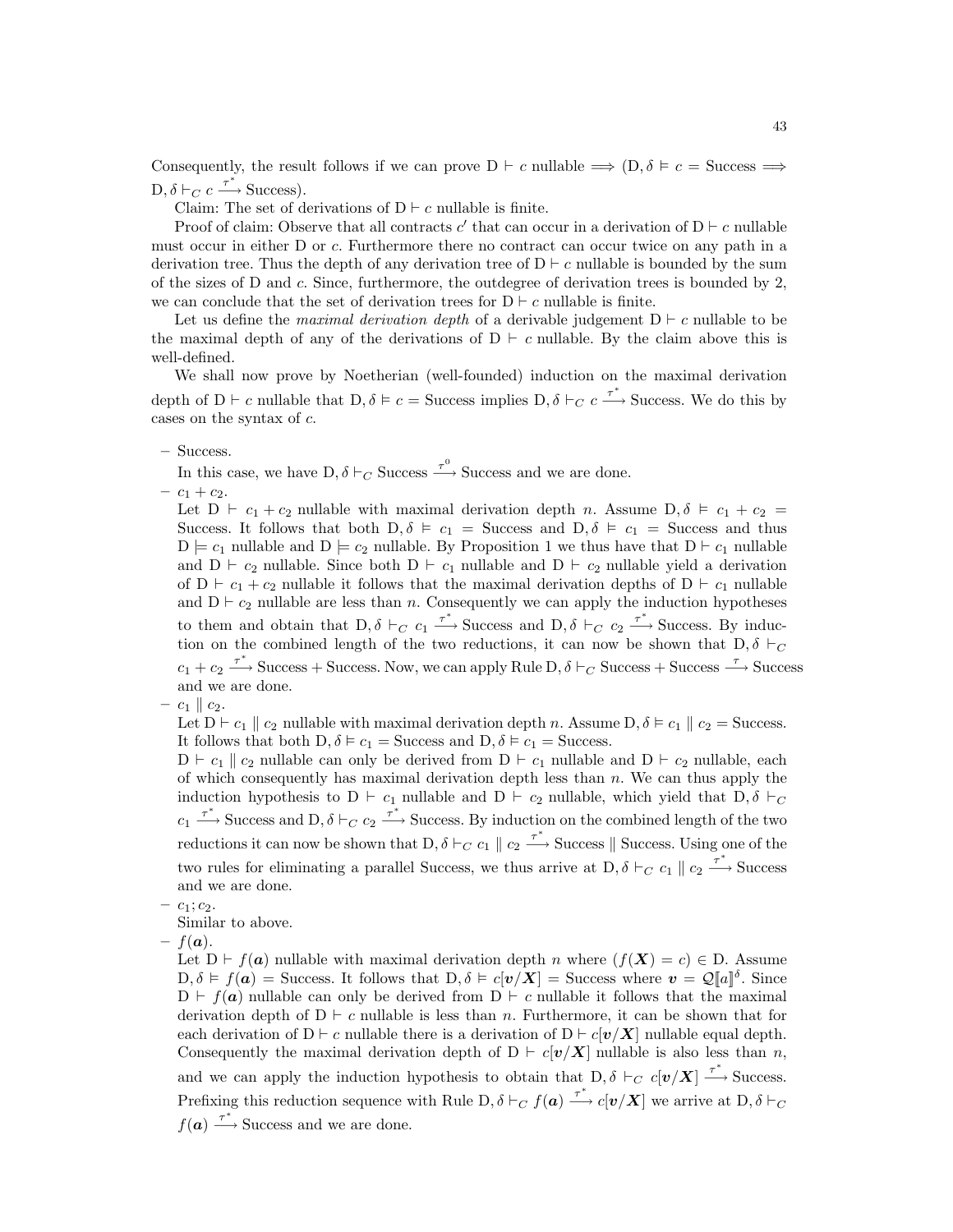– Other cases. In all other cases  $D \vdash c$  nullable is not derivable.

*Proof (Lemma 4).* We show the lemma by proving the stronger result that  $\tau$ -reduction is normalizing and confluent.

First we show that all guarded contracts are  $\tau$ -normalizing, i.e., there exists a ( $\tau$ -normal form) c' s.t.  $D, \delta \vdash_C c \stackrel{\tau^*}{\longrightarrow} c'$  and for no c''  $D, \delta \vdash_C c' \stackrel{\tau}{\longrightarrow} c''$ . Proof by induction on the (minimal) height of the derivation of guardedness of c. Use Figure 10.

- Assume  $D \vdash$  Success guarded. Clearly, there is no rule such that Success reduces via  $\tau$ , so we must already have a  $\tau$ -normal form.
- Assume  $D \vdash$  Failure guarded. Analogous to the case above.
- Assume  $D \vdash \text{transmit}(\boldsymbol{X} \mid P)$ . c guarded. Analogous to the cases above.
- Assume  $\frac{D\vdash c \text{ guarded}^{\dagger}(f(\boldsymbol{X})=c) \in D}{D\vdash f(\boldsymbol{a}) \text{ guarded}}$ . Since  $(f(\boldsymbol{X})=c) \in D$  we can build a derivation of  $D, \delta \vdash_C f(a) \stackrel{\tau}{\longrightarrow} c[v/X]$  where  $v = \mathcal{Q}[a]\delta$ . It is left to show that  $c[v/X]$  is  $\tau$ -

normalizing.

Claim: For any derivation of  $D \vdash c$  guarded there is a derivation of  $D \vdash c$  guarded of equal height.

Proof of claim: By induction on guardedness.

By the above claim it follows that the height of derivation of  $D \vdash c / X$  guarded is the same as the height of  $D \vdash c$  guarded, which is less than the height of  $D \vdash f(a)$  guarded. Applying the induction hypothesis to  $D \vdash c / X$  guarded we get that  $c / X$  is  $\tau$ -normalizing and since  $D, \delta \vdash_C f(a) \stackrel{\tau}{\longrightarrow} c[\Lambda]$  also that  $f(a)$  is  $\tau$ -normalizing.

- Assume  $\frac{\text{D} \vdash c \text{ guarded}}{\text{D} \vdash c}$  guarded  $\frac{\text{square } D + c}{\text{triangle}}$ . There are three cases to consider.

1. Suppose 
$$
\frac{D, \delta \vdash_C c \xrightarrow{\tau} d}{D, \delta \vdash_C c + c' \xrightarrow{\tau} d + c'}
$$
. By the IH we are done.

- 2. Suppose  $\frac{D, \delta \vdash_C c' \stackrel{\tau}{\longrightarrow} d'}{D, \delta \vdash_C c' \stackrel{\tau}{\longrightarrow} d'}$  $\frac{D_1 \sigma + C_2 \sigma}{D_1 \delta + C_2 \sigma + C_1 \sigma}$ . Again by the IH we are done.
- 3. Suppose  $D, \delta \vdash_C$  Success + Success  $\stackrel{\tau}{\longrightarrow}$  Success. But Success is already a  $\tau$  normal form so we are done.
- Assume  $\frac{D \vdash c$  guarded  $D \vdash c'$  guarded  $\overline{D \vdash c \parallel c'}$  guarded.<br> $\overline{D \vdash c \parallel c'}$  guarded.
	- 1. Suppose  $\frac{D, \delta \vdash_C c \stackrel{\tau}{\longrightarrow} d}{\longrightarrow}$  $\frac{D_1\delta + C_0\delta + C_0\delta}{D_1\delta + C_2\delta + C_1\delta}$ . By the IH on the two premisses of the derivation of guardedness of  $c \parallel c'$ , we obtain what was required.
	- 2. Suppose  $\frac{D, \delta \vdash_C c' \stackrel{\tau}{\longrightarrow} d'}{P}$  $\frac{D_1 \sigma + C_2 \sigma}{D_1 \delta + C_2 \sigma}$ . Analogous to the case just shown.
	- 3. Suppose  $D, \delta \vdash_C$  Success  $\parallel c \stackrel{\tau}{\longrightarrow} c$ . By assumption  $D \vdash c$  guarded and by the IH we are done.
	- 4. Suppose  $D, \delta \vdash_C c \parallel$  Success  $\xrightarrow{\tau} c$ . By assumption, we have  $D \vdash c'$  guarded and by the IH we are done.
- Assume  $\frac{D \vdash c \text{ guarded}}{D \vdash c'}$  guarded  $\frac{\text{dataed}}{\text{D} \vdash c; c'}$  guarded.<br>There are two cases to consider.
	- 1. Suppose  $\frac{D, \delta \vdash_C c \stackrel{\tau}{\longrightarrow} d}{\longrightarrow}$ D, δ `<sup>C</sup> c; c 0 <sup>τ</sup> −→ d; c 0 . Easy, by the IH.
	- 2. Suppose  $D, \delta \vdash_C \text{Success}; c' \stackrel{\tau}{\longrightarrow} c'$ . Immediate by the IH.

Second, we prove confluence by showing that the diamond property holds for  $\tau$ -reduction, i.e. if  $D, \delta \vdash_C c \stackrel{\tau}{\longrightarrow} c'$  and  $D, \delta \vdash_C c \stackrel{\tau}{\longrightarrow} c''$ , then there exists a d with  $D, \delta \vdash_C c' \stackrel{\tau}{\longrightarrow} d$  and  $D, \delta \vdash_C c'' \stackrel{\tau^=}{\longrightarrow} d.$  The proof is by induction on the derivation of  $D, \delta \vdash_C c \stackrel{\tau}{\longrightarrow} c'.$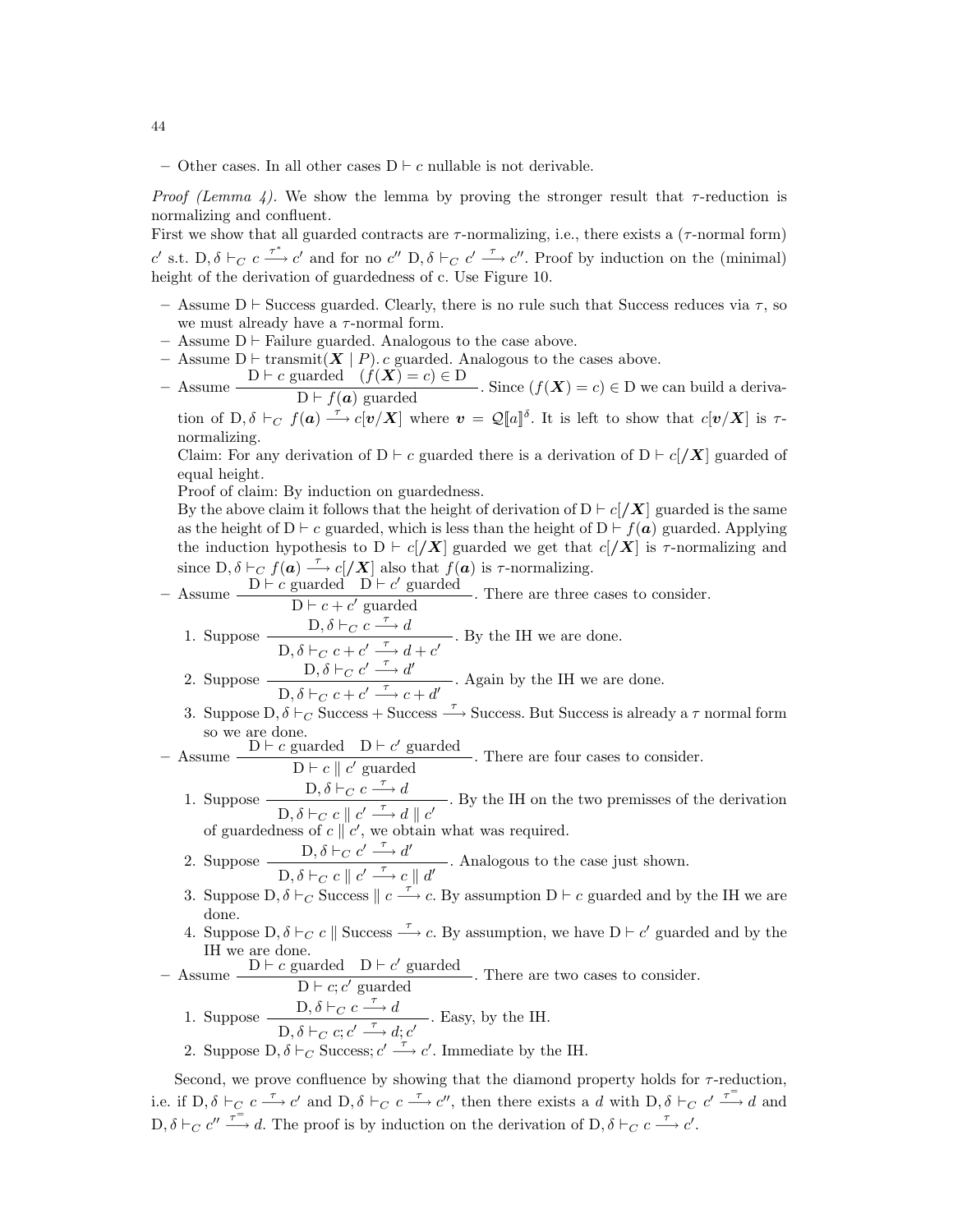$$
(f(\mathbf{X}) = c) \in \mathbf{D}, \mathbf{v} = \mathcal{Q}[\![\mathbf{a}]\!]^{\delta}
$$

–

–

–

–

–

 $D, \delta \vdash_C f(\boldsymbol{a}) \stackrel{\tau}{\longrightarrow} c[\boldsymbol{v}/\boldsymbol{X}]$ 

No other rules match any subterm of  $f(a)$ , and we must hence have  $c' = c''$ , whence the result follows.  $D, \delta \vdash_C c_1 \stackrel{\tau}{\longrightarrow} d_1$ 

 $D, \delta \vdash_C c_1 + c_2 \stackrel{\tau}{\longrightarrow} d_1 + c_2$ 

If the  $\tau$ -rewrite step D,  $\delta \vdash_C c \stackrel{\tau}{\longrightarrow} c''$  takes place inside c, we have  $c'' = c''_1 + c_2$ , and the IH furnishes a  $d'_1$  such that  $D, \delta \vdash_C c''_1$  $\stackrel{\tau^=}{\longrightarrow} d'_1$  and  $D, \delta \vdash_C d_1 \stackrel{\tau^=}{\longrightarrow} d'_1$ . We hence have  $D, \delta \vdash_C c' \stackrel{\tau^-}{\longrightarrow} d'_1 + c_2$  and  $D, \delta \vdash_C c'' \stackrel{\tau^-}{\longrightarrow} d'_1 + c_2$ , as desired.

$$
\frac{D, \delta \vdash_C c_2 \xrightarrow{\tau} d_2}{D, \delta \vdash_C c_1 + c_2 \xrightarrow{\tau} c_1 + d_2}
$$
  
As the previous case.

 $– D, \delta \vdash_C$  Success + Success  $\stackrel{\tau}{\longrightarrow}$  Success. In this case, we must have  $c' = c''$ , and the result follows.

.

.

$$
\frac{\mathcal{D}, \delta \vdash_C c \stackrel{\tau}{\longrightarrow} d}{\mathcal{D}, \delta \vdash_C c \parallel c' \stackrel{\tau}{\longrightarrow} d \parallel c'}.
$$

Exactly as the case  $\frac{D, \delta \vdash_C c_1 \stackrel{\tau}{\longrightarrow} d_1}{\tau}$  $\frac{D_1 \sigma + C_2 C_1 + \sigma_1}{D_1 \delta + C_2 C_1 + C_2 \rightarrow d_1 + c_2}.$ 

$$
\frac{D, \delta \vdash_C c' \xrightarrow{\tau} d'}{D, \delta \vdash_C c \parallel c' \xrightarrow{\tau} c \parallel d'}
$$
. As the previous case.

 $-$  D,  $\delta \vdash_C$  Success  $|| d \stackrel{\tau}{\longrightarrow} d$ . In this case,  $D, \delta \vdash_C c \stackrel{\tau}{\longrightarrow} c''$  must be an application of either of the rules  $D, \delta \vdash_C c$ c || Success  $\frac{\tau}{c}$ , or  $\frac{D, \delta \vdash_C d \stackrel{\tau}{\longrightarrow} d'}{\tau}$  $\frac{D, \delta \vdash_C a \longrightarrow a}{D, \delta \vdash_C c_1 + d \stackrel{\tau}{\longrightarrow} c_1 + d'}$ . In the first case, we have  $c' =$  Success = c'', and we are done. in the second case, we have  $c_1 =$  Success, and thus  $D, \delta \vdash_C d \stackrel{\tau}{\longrightarrow} d'$ and  $D, \delta \vdash_C c_1 + d \stackrel{\tau}{\longrightarrow} d'$ , as desired.

 $-$  D,  $\delta \vdash_C c \parallel$  Success  $\stackrel{\tau}{\longrightarrow} c$ . Symmetric to the previous case.

 $-\frac{D, \delta \vdash_C c_1 \xrightarrow{\tau} d_1}{\tau}$ 

 $\frac{D_1 \sigma + C_2 C_1 \cdots \sigma_1}{D_1 \delta + C_2 C_1; c_2 \cdots \delta_1 C_2}.$ 

If the reduction step  $D, \delta \vdash_C c \stackrel{\tau}{\longrightarrow} c''$  takes place inside  $c_1$ , then  $c'' = d_1''; c_2$ , and the IH furnishes existence of a  $d'_1$  such that  $D, \delta \vdash_C d_1 \stackrel{\tau^=}{\longrightarrow} d'_1$  and  $D, \delta \vdash_C d_1 \stackrel{\tau^=}{\longrightarrow} d'_1$ . Then,  $d'_1; c_2$  is a common  $\tau$ -reduct of c' and c'', and the desired result follows. Otherwise,  $D, \delta \vdash_C c \stackrel{\tau}{\longrightarrow} c''$ is an application of the rule  $D, \delta \vdash_C \text{Success}; c' \stackrel{\tau}{\longrightarrow} c'$ , which is impossible, since Success is a  $\tau$ -normal form, i.e. it cannot be the case that  $D, \delta \vdash_C c_1 \stackrel{\tau}{\longrightarrow} d_1$ .

$$
- D, \delta \vdash_C \text{Success}; c' \xrightarrow{\tau} c'.
$$
 Symmetric to the previous case.

 $\Box$ 

*Proof (Theorem 5).* "If": By induction on the height of the derivation of  $D, \delta \vdash_C c \stackrel{de}{\longrightarrow} c'$ . "Only if": By induction on the height of the derivation of  $D, \delta \vdash_N c \stackrel{e}{\longrightarrow} c'.$ 

Proving "Only if": (note that we only consider non-τ -derivations)

- Assume D,  $\delta \vdash_N$  Success  $\stackrel{e}{\longrightarrow}$  Failure. From the reduction semantics of we see that there is just one possible reduction  $D, \delta \vdash_C \text{Success} \stackrel{e}{\longrightarrow} c'$  giving  $c' = \text{Failure so } c'' = \text{Failure}$ .
- Assume D,  $δ ⊢<sub>N</sub>$  Failure  $\xrightarrow{e}$  Failure. Analogous.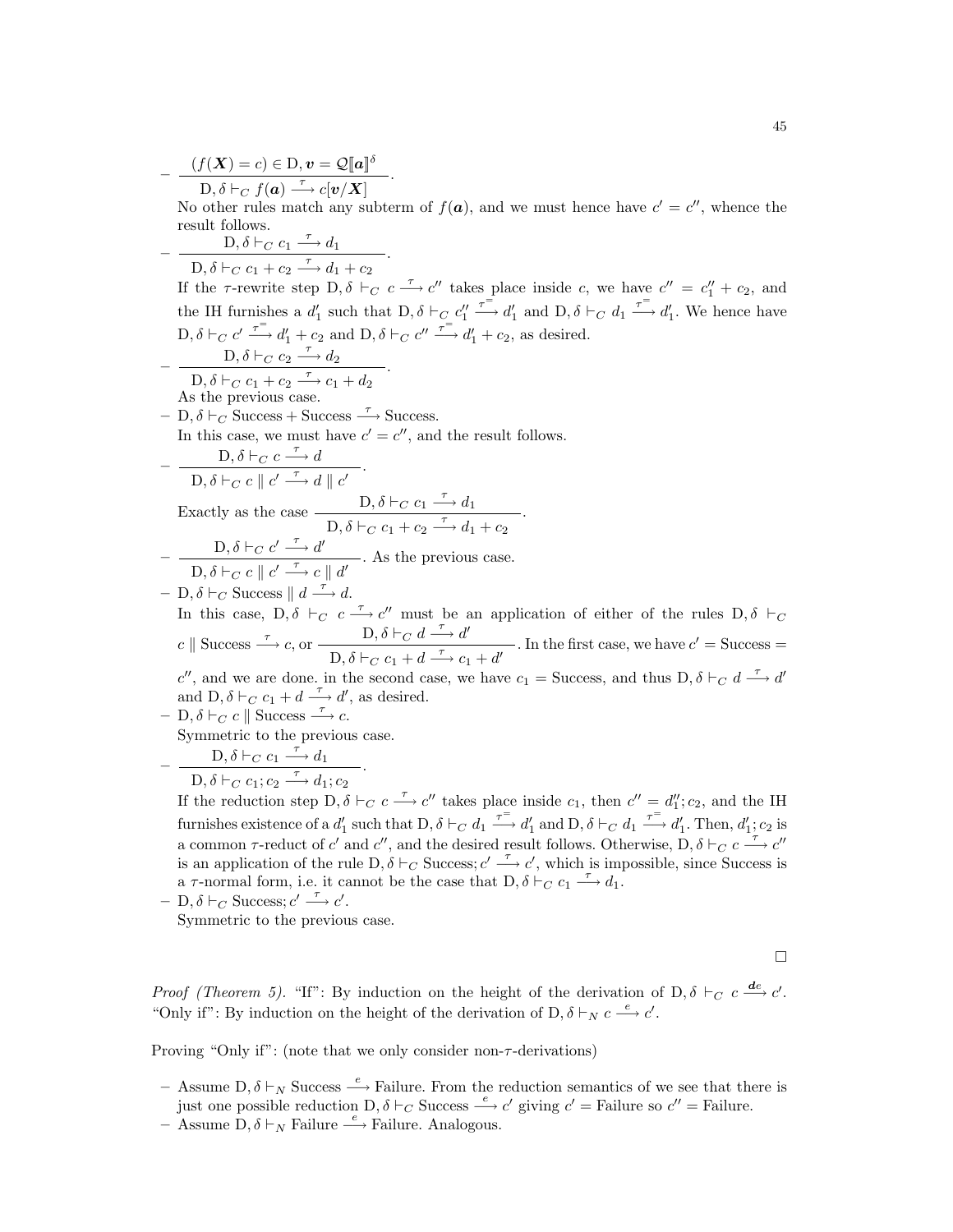$-$  Assume  $\delta \oplus X \mapsto v \models P, v = \mathcal{Q}[\![a]\!]^{\delta}$  $\mathrm{D}, \delta \vdash_N \mathrm{transmit}(\boldsymbol{X} \mid P)$ .  $c \overset{\mathrm{transmit}(\boldsymbol{v})}{\longrightarrow} c[\boldsymbol{v}/\boldsymbol{X}]$ . Again we see that there is a

unique reduction of the transmit $(X|P)$ . c-contract and we have,

$$
\frac{\delta \oplus X \mapsto v \models P, v = \mathcal{Q}[\![a]\!]^\delta}{\mathrm{D}, \delta \vdash_C \text{transmit}(\bm{X} \mid P). \, c \xrightarrow{\text{transmit}(\bm{v})} c[\bm{v}/\bm{X}]}
$$

by which we conclude  $c'' = c[\boldsymbol{v}/\boldsymbol{X}].$ 

- $-$  Assume  $-\delta \oplus X \mapsto v \models P, v = \mathcal{Q}[\![a]\!]^{\delta}$  $\mathrm{D}, \delta \vdash_N \mathrm{transmit}(\boldsymbol{X}|P)$ .  $c \overset{\mathrm{transmit}(\boldsymbol{v})}{\longrightarrow} \mathrm{Failure}$ . Analogous.
- $-$  Assume  $\underbrace{\hspace{1cm}D,\delta\vdash_N c \stackrel{e}{\longrightarrow}d}_{\sim}$  $\frac{D, \delta \vdash_N c \longrightarrow a}{D, \delta \vdash_N c \parallel c' \stackrel{e}{\longrightarrow} d \parallel c'}$ . By the IH we gather that  $D, \delta \vdash_C c \stackrel{de}{\longrightarrow} d$ . We can

extend **d** with l and build a unique derivation  $\overline{D, \delta \vdash_C c \stackrel{de}{=} d}$  $\frac{D, \delta \vdash_C c \parallel c' \stackrel{ide}{\longrightarrow} d \parallel c'}{D, \delta \vdash_C c \parallel c' \stackrel{ide}{\longrightarrow} d \parallel c'}.$ 

 $-$  Assume  $\underbrace{\hspace{1cm}D,\delta\vdash_N c' \stackrel{e}{\longrightarrow} d'}$  $\frac{D_1 \sigma + N_0}{D_1 \delta + N_1 c}$   $\frac{d}{dx}$ . Analogously by extending **d** with r.  $-$  Assume  $\underbrace{\hspace{1cm}D,\delta\vdash_N c \stackrel{e}{\longrightarrow}d}_{\sim\text{const}}$  $\frac{D, \delta \vdash_N c \longrightarrow a}{D, \delta \vdash_N c; c' \stackrel{e}{\longrightarrow} d; c'}$ . By the IH we have a derivation  $D, \delta \vdash_C c \stackrel{e}{\longrightarrow} d$ . Thus we can construct the unique derivation  $\frac{D, \delta \vdash_C c \stackrel{e}{\longrightarrow} d}{\longrightarrow}$ .

construct the unique derivation 
$$
\frac{}{\mathcal{D}, \delta \vdash_C c; c' \stackrel{e}{\longrightarrow} d; c'}
$$

Proving "If":

– Assume D,  $\delta \vdash_C$  Success  $\stackrel{e}{\longrightarrow}$  Failure. There is no *d* in this case, and we can immediately build D,  $\delta \vdash_N$  Success  $\xrightarrow{e}$  Failure, also choosing no  $\tau$ -transitions for the first part.  $-$  Assume D, δ  $\vdash_C$  Failure  $\stackrel{e}{\longrightarrow}$  Failure. Analogous.

Assume 
$$
\Delta, \theta + C
$$
 rather  $\Delta$  (where  $\Delta$  is the same  
\n $\Delta \oplus X \mapsto v \models P, v = \mathcal{Q}[\![a]\!]^{\delta}$   
\n $\Delta$  (where  $\Delta$  is the same)  
\n $\Delta$  is the same  
\n $\Delta$  is the same  
\n $\Delta$  is the same  
\n $\Delta$  is the same  
\n $\Delta$  is the same  
\n $\Delta$  is the same  
\n $\Delta$  is the same  
\n $\Delta$  is the same  
\n $\Delta$  is the same  
\n $\Delta$  is the same  
\n $\Delta$  is the same  
\n $\Delta$  is the same  
\n $\Delta$  is the same  
\n $\Delta$  is the same  
\n $\Delta$  is the same  
\n $\Delta$  is the same  
\n $\Delta$  is the same  
\n $\Delta$  is the same  
\n $\Delta$  is the same  
\n $\Delta$  is the same  
\n $\Delta$  is the same  
\n $\Delta$  is the same  
\n $\Delta$  is the same  
\n $\Delta$  is the same  
\n $\Delta$  is the same  
\n $\Delta$  is the same  
\n $\Delta$  is the same  
\n $\Delta$  is the same  
\n $\Delta$  is the same  
\n $\Delta$  is the same  
\n $\Delta$  is the same  
\n $\Delta$  is the same  
\n $\Delta$  is the same  
\n $\Delta$  is the same  
\n $\Delta$  is the same  
\n $\Delta$  is the same  
\n $\Delta$  is the same  
\n $\Delta$  is the same  
\n $\Delta$  is the same  
\n $\Delta$  is the same  
\n $\Delta$  is the same  
\n $\Delta$  is the same  
\n $\Delta$  is the same  
\n $\Delta$  is the same  
\n $\Delta$  is the same  
\n $\Delta$  is the same  
\n $\Delta$  is the same  
\n $\Delta$  is the same  
\n $\Delta$  is the same  
\n $\Delta$  is the same  
\n $\Delta$  is the same  
\n $\Delta$ 

- Assume 
$$
\frac{D, \delta \vdash_C c \stackrel{e}{\longrightarrow} d}{D, \delta \vdash_C c; c' \stackrel{e}{\longrightarrow} d; c'}
$$
. Analogous.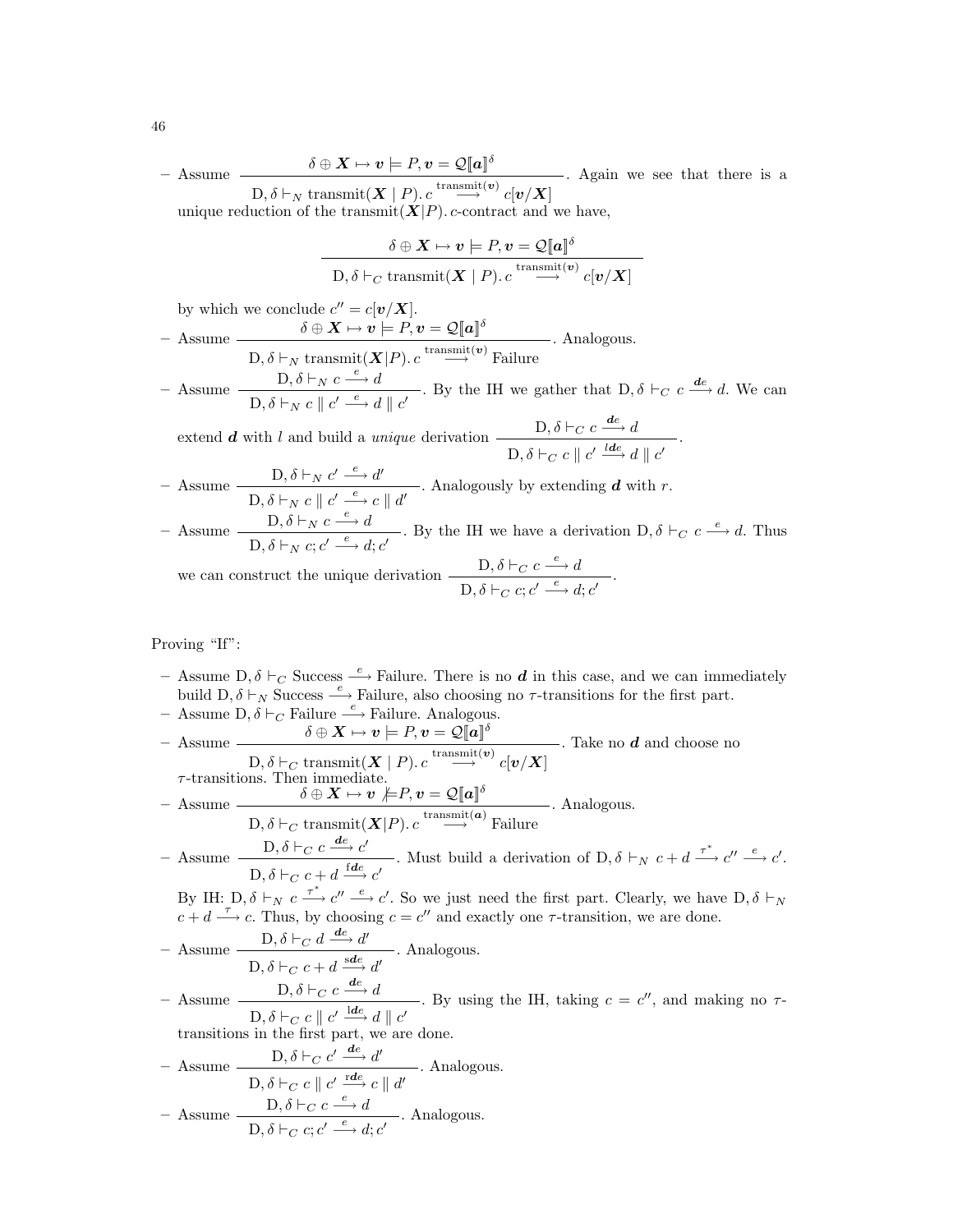- Assume 
$$
\frac{D, \delta \vdash_C c \xrightarrow{\epsilon} c'}{\delta \vdash_C \text{letrec D in } c \xrightarrow{\epsilon} \text{letrec D in } c'}
$$
. Analogous.

It is obvious that, if  $d$  exists in the above case, it is unique. Furthermore, for all  $c''$  such that  $D, \delta \vdash_C c \stackrel{de}{\longrightarrow} c''$  we have  $c' = c''$ . Again, it is obvious.

 $\Box$ 

# References

| [AE03]         | Jesper Andersen and Ebbe Elsborg. Compositional specification of commercial con-<br>tracts. M.S. term project, December 2003.                                                                                                                                              |
|----------------|----------------------------------------------------------------------------------------------------------------------------------------------------------------------------------------------------------------------------------------------------------------------------|
| [Ark02]        | A. Arkin. Business process modelling language. Technical Report BPMI report, 2002.                                                                                                                                                                                         |
| [BHR84]        | S. D. Brookes, C. A. R. Hoare, and A. W. Roscoe. A theory of communicating sequential<br>processes. J. $ACM$ , $31(3):560-599$ , 1984.                                                                                                                                     |
| [BM02]         | J.C.M. Baeten and C.A. Middelburg. Process Algebra with Timing. Springer, 2002.                                                                                                                                                                                            |
| [BW90]         | J.C.M. Baeten and W.P. Weijland. Process Algebra. Number 18 in Cambridge Tracts<br>in Theoretical Computer Science. Cambridge University Press, 1990.                                                                                                                      |
| [Con71]        | J. H. Conway. <i>Regular Algebra and Finite Machines</i> . Chapman and Hall, 1971.                                                                                                                                                                                         |
| Ebe02          | Jean-Marc Eber. Personal communication, June 2002.                                                                                                                                                                                                                         |
| [GM00]         | Guido Geerts and William E. McCarthy. The ontological foundations of rea enterprise                                                                                                                                                                                        |
|                | information systems. Unpublished, August 2000.                                                                                                                                                                                                                             |
| [Hen88]        | Matthew Hennessy. Algebraic Theory of Processes. MIT Press, 1988.                                                                                                                                                                                                          |
|                |                                                                                                                                                                                                                                                                            |
| [Hoa85]        | C.A.R. Hoare. <i>Communicating Sequential Processes</i> . International Series in Computer<br>Science. Prentice-Hall, 1985.                                                                                                                                                |
| [JE03]         | Simon Peyton Jones and Jean-Marc Eber. How to write a financial contract. In Jeremy<br>Gibbons and Oege de Moor, editors, The Fun of Programming. Palgrave Macmillan,<br>2003.                                                                                             |
| [JES00]        | Simon Peyton Jones, Jean-Marc Eber, and Julian Seward. Composing contracts: an<br>adventure in financial engineering (functional pearl). In Proceedings of the fifth ACM<br>SIGPLAN international conference on Functional programming, pages 280-292. ACM<br>Press, 2000. |
| [KPA03]        | Kåre J. Kristoffersen, Christian Pedersen, and Henrik R. Andersen. Runtime verification<br>of timed LTL using disjunctive normalized equation systems. Unpublished, September<br>2003.                                                                                     |
| [KPA04]        | K.J Kristoffersen, C. Pedersen, and H.R. Andersen.<br>Checking temporal busi-<br>In Proceedings of the First International REA Workshop, 2004.<br>ness rules.<br>http://www.itu.dk/people/kasper/REA2004/pospapers/KaareJKristoffersenFullPaper.pdf.                       |
| $[\text{lex}]$ | http://www.lexifi.com.                                                                                                                                                                                                                                                     |
| [McC82]        | William E. McCarthy. The REA accounting model: A generalized framework for ac-<br>counting systems in a shared data environment. The Accounting Review, LVII(3):554–<br>578, July 1982.                                                                                    |
| [Mil89]        | Robin Milner. Communication and Concurrency. International Series in Computer<br>Science. Prentice-Hall, 1989.                                                                                                                                                             |
| [Mil99]        | Robin Milner. Communicating and Mobile Systems: The $\pi$ -calculus. Cambridge Uni-<br>versity Press, 1999.                                                                                                                                                                |
| [MPW89]        | Robin Milner, Joachim Parrow, and David Walker. A calculus of mobile processes,<br>parts I and II. Technical Report -86, 1989.                                                                                                                                             |
| $\vert n$ av   | http://www.navision.dk.                                                                                                                                                                                                                                                    |
| [sap]          | http://www.sap.com.                                                                                                                                                                                                                                                        |
| $ \text{sim} $ | http://www.simcorp.com.                                                                                                                                                                                                                                                    |
| [SMTA95]       | Munindar P. Singh, Greg Meredith, Christine Tomlinson, and Paul C. Attie. An event<br>algebra for specifying and scheduling workflows. In Database Systems for Advanced<br>Applications, pages 53-60, 1995.                                                                |